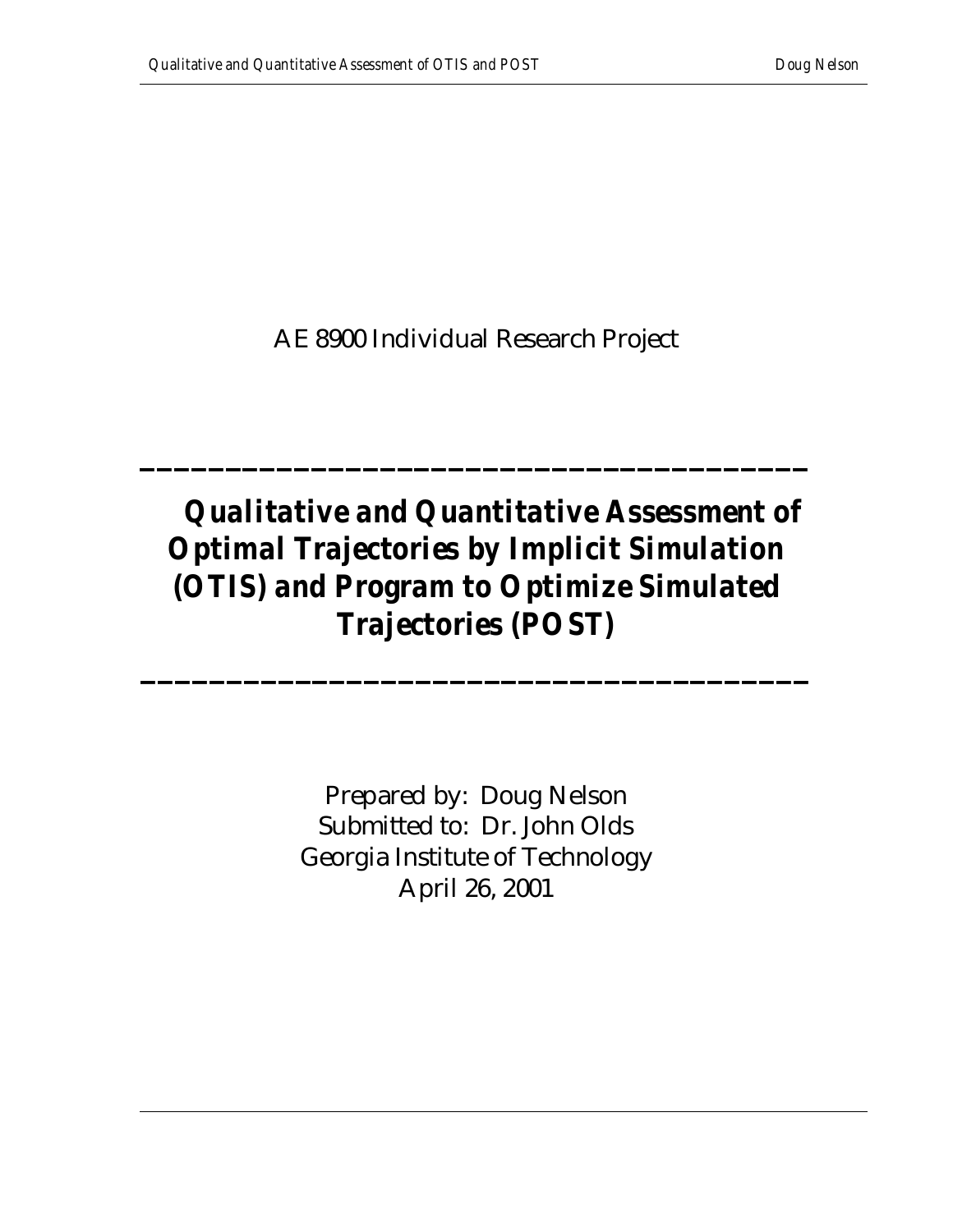## **Table of Contents**

| 1.0 |     |
|-----|-----|
| 2.0 |     |
|     | 2.1 |
|     | 2.2 |
|     | 2.3 |
| 3.0 |     |
|     | 3.1 |
|     | 3.2 |
| 4.0 |     |
|     | 4.1 |
|     | 4.2 |
| 5.0 |     |
| 6.0 |     |
|     |     |
|     |     |
|     |     |
|     |     |
|     |     |
|     |     |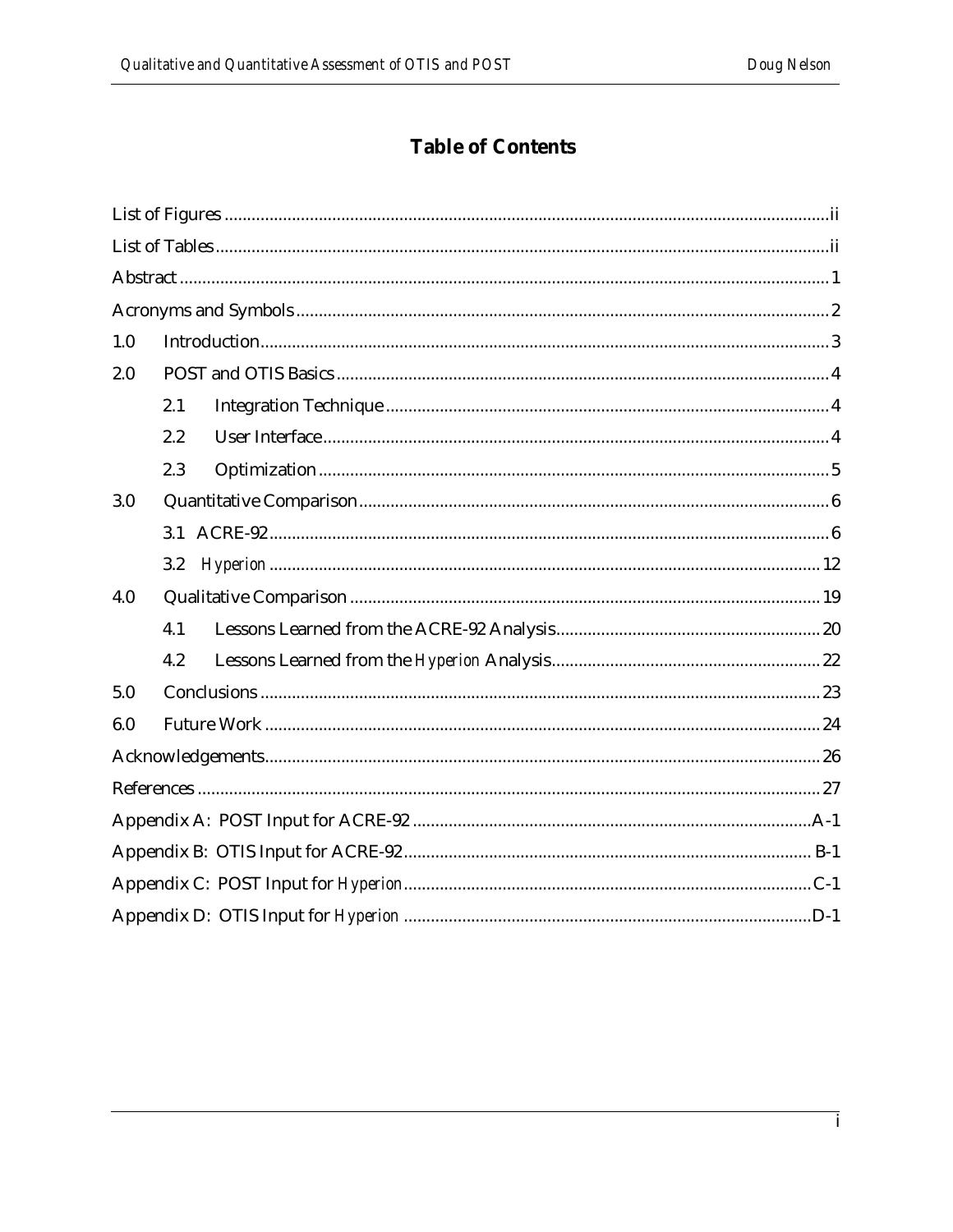## **List of Figures**

| Figure 16: Hyperion Dynamic Pressure as a Function of Mach Number  18                |
|--------------------------------------------------------------------------------------|
| Figure 17: Hyperion Ramjet Mode Engine Static Pressure as Function of Mach Number 19 |
| Figure 18: Hyperion Wing Normal Force as a Function of Mach Number  19               |

## **List of Tables**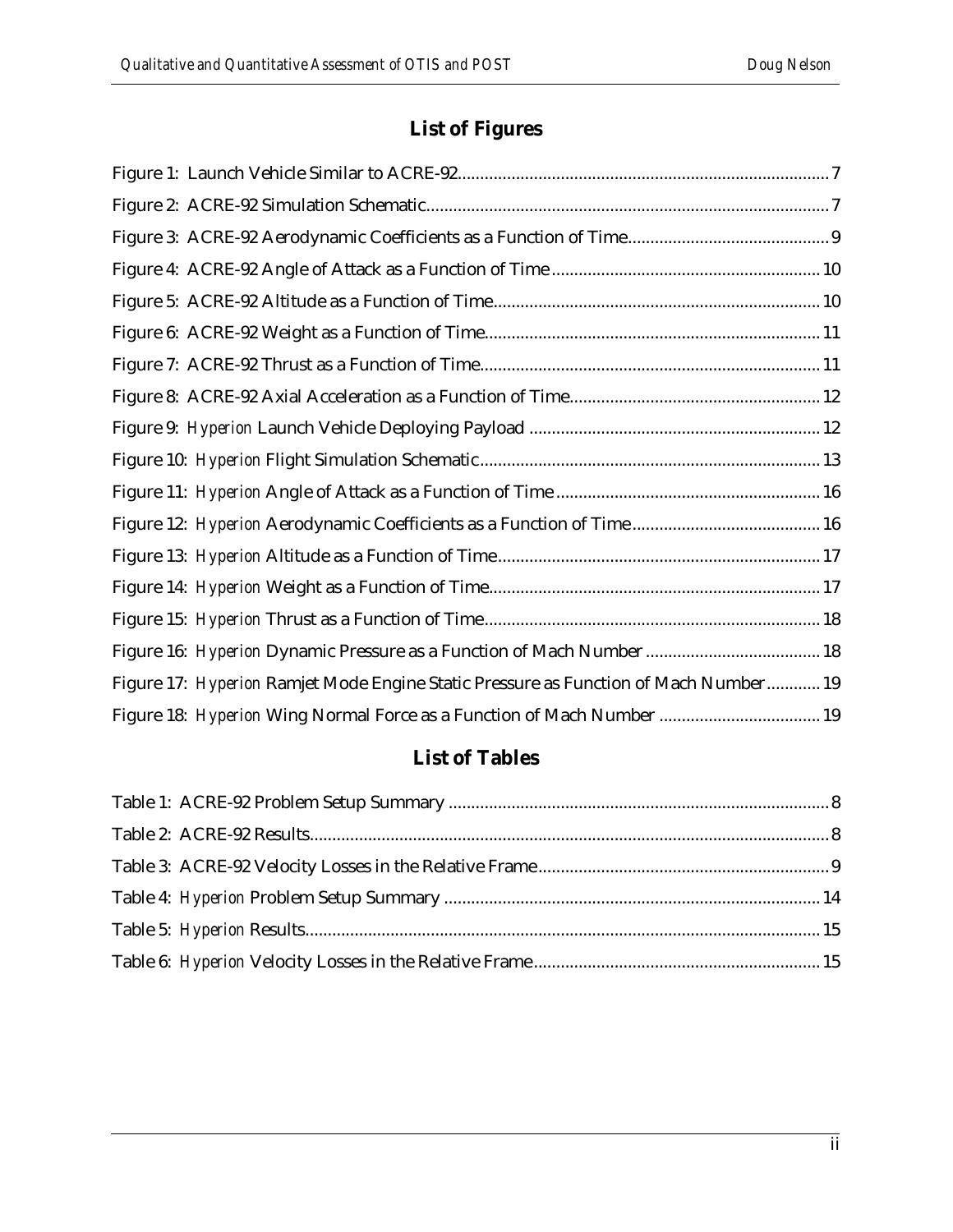### **Abstract**

There is an ongoing debate among aerospace professionals about which trajectory optimization program calculates the best results. The two programs that are most often included in the debate are Optimal Trajectories by Implicit Simulation (OTIS) written by The Boeing Corporation in conjunction with NASA-Glenn Research Center (GRC) and the Program to Optimize Simulated Trajectories (POST) written by Lockheed Martin Astronautics and NASA-Langley Research Center (LaRC).

The main difference between the two programs is the way that they represent the physics of the problem. POST uses the more traditional direct shooting approach that calculates the state variables as a function of time throughout the entire trajectory. This guarantees that the physics of the problem are accurate at all times during the simulation. On the other hand, OTIS has the capability to solve the trajectory problem in more than one way. In addition to explicitly calculating the trajectory with direct shooting when operating in Mode 3, OTIS can also solve the problem implicitly when run in Mode 4. The implicit method used in Mode 4 is known as the collocation method and uses a series of polynomials to represent the state variables. During the actual process of solving the problem, there is no guarantee that the problem satisfies all of the physics of the problem until it is solved.

The impetus of this project was the fact that both programs must satisfy the same laws of physics in the end and should therefore not predict widely differing results. Instead, the expectation was that each program would arrive at very nearly the same optimum trajectory with minor differences attributable to different optimizers and solution techniques. To prove this theory, both programs were used to optimize the trajectories of two separate launch vehicles:

- 1) ACRE-92 − A VTHL rocket-powered single stage to orbit vehicle
- 2) *Hyperion* − An HTHL rocket-based combined cycle vehicle

The results of the work support the initial theory. In both cases, the mass ratio (MR) calculated using OTIS differed from that calculated using POST by less than one half of one percent. The real differences in the two programs were more qualitative than quantitative as each requires slightly different styles of inputs and presents its own unique challenges to the user.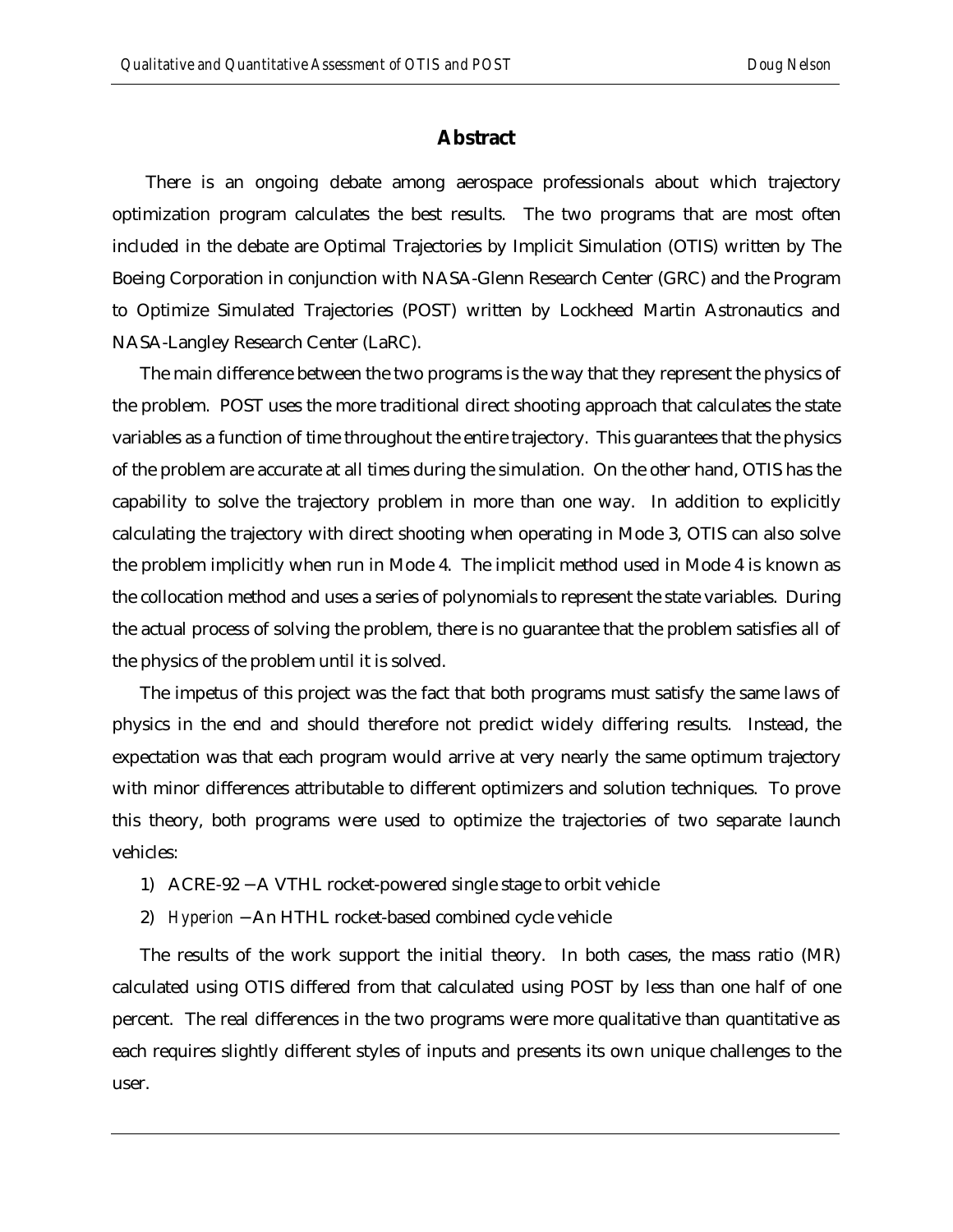## **Acronyms and Symbols**

| ACRE-92        | Advanced Concept Rocket Engine with sea-level thrust to weight of 92            |
|----------------|---------------------------------------------------------------------------------|
| $C_d$          | <b>Coefficient of Drag</b>                                                      |
| C <sub>1</sub> | <b>Coefficient of Lift</b>                                                      |
| <b>CPU</b>     | <b>Central Processing Unit</b>                                                  |
| g              | A unit of acceleration equal to one times Earth's gravitational acceleration at |
|                | the surface                                                                     |
| <b>GLOW</b>    | <b>Gross Lift-Off Weight</b>                                                    |
| GRC            | <b>Glenn Research Center</b>                                                    |
| <b>HTHL</b>    | Horizontal Take-Off Horizontal Landing                                          |
| $I_{sp}$       | Specific Impulse                                                                |
| $I^*$          | Specific Impulse Adjusted for All Losses                                        |
| LaRC           | <b>Langley Research Center</b>                                                  |
| <b>MECO</b>    | Main Engine Cut-Off                                                             |
| <b>MR</b>      | <b>Mass Ratio</b>                                                               |
| <b>NASA</b>    | National Aeronautics and Space Administration                                   |
| <b>OTIS</b>    | Optimal Trajectories by Implicit Simulation                                     |
| <b>POST</b>    | Program to Optimize Simulated Trajectories                                      |
| psf            | Pounds per square foot                                                          |
| psi            | Pounds per square inch                                                          |
| q              | <b>Dynamic Pressure</b>                                                         |
| <b>RBCC</b>    | Rocket-Based Combined Cycle                                                     |
| <b>SSDL</b>    | Space Systems Design Laboratory at the Georgia Institute of Technology          |
| <b>SSTO</b>    | <b>Single Stage to Orbit</b>                                                    |
| <b>VTHL</b>    | Vertical Take-Off Horizontal Landing                                            |
|                |                                                                                 |
| $\alpha$       | Angle-of-Attack                                                                 |
| β              | <b>Sideslip Angle</b>                                                           |
| φ              | <b>Bank Angle</b>                                                               |
| $\gamma$       | <b>Flight Path Angle</b>                                                        |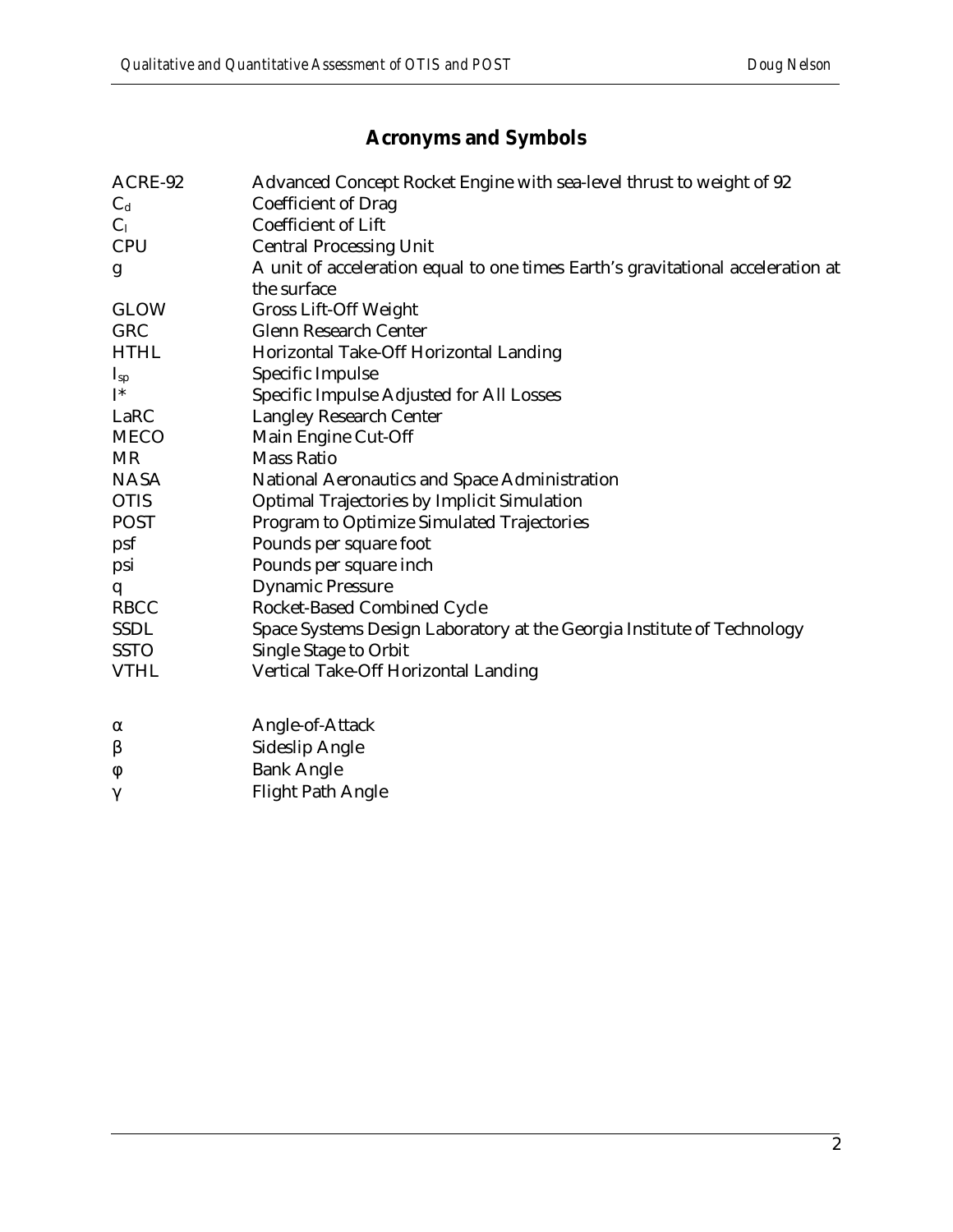### **1.0 Introduction**

 In the arena of conceptual launch vehicle design, one of the most critical and time consuming disciplines is that of predicting vehicle performance. It is important to predict the performance as accurately as possible because what appear to be minor changes in a vehicle's mass ratio (MR) can cause the predicted initial mass of the vehicle to skyrocket and result in an infeasible design over the course of a design iteration sequence. As a result, much attention is paid to the particular tool that is used to predict the trajectory. The two trajectory optimization computer programs most often used are:

- 1) Optimal Trajectories by Implicit Simulation (OTIS) written by Boeing and NASA-Glenn Research Center <sup>1</sup>
- 2) Program to Optimize Simulated Trajectories written by Lockheed Martin Astronautics and NASA-Langley Research Center<sup>2</sup>

Over the years, two distinct trajectory optimization camps have formed and the battle lines between the two have been drawn. The divide between the two camps has risen to the point where an OTIS user might not believe trajectory results calculated with POST and vice-versa simply because their tool of choice was not used. In most cases, the tool that is learned first is the one to which most people develop loyalty. As a result, few individuals know how to use both tools and are therefore unable to knowledgeably debate the merits of the competing code.

Since the laws of motion and the physics of flight are the same regardless of which tool is used, there is no obvious reason why one tool should be any less accurate than the other because the end result from each must satisfy all known physical laws. Based on this line of reasoning, one would expect only minor differences in the final answer produced by the two codes. These small differences would be attributable to minor differences in control algorithms, solution techniques, and optimizers.

To test the theory that the two codes should predict the same basic answer, two separate vehicles were flown using both POST and OTIS. The first vehicle is a rocket-powered single stage to orbit (SSTO) vehicle named ACRE-92 and the second is a rocket-based combined cycle (RBCC) vehicle named *Hyperion*.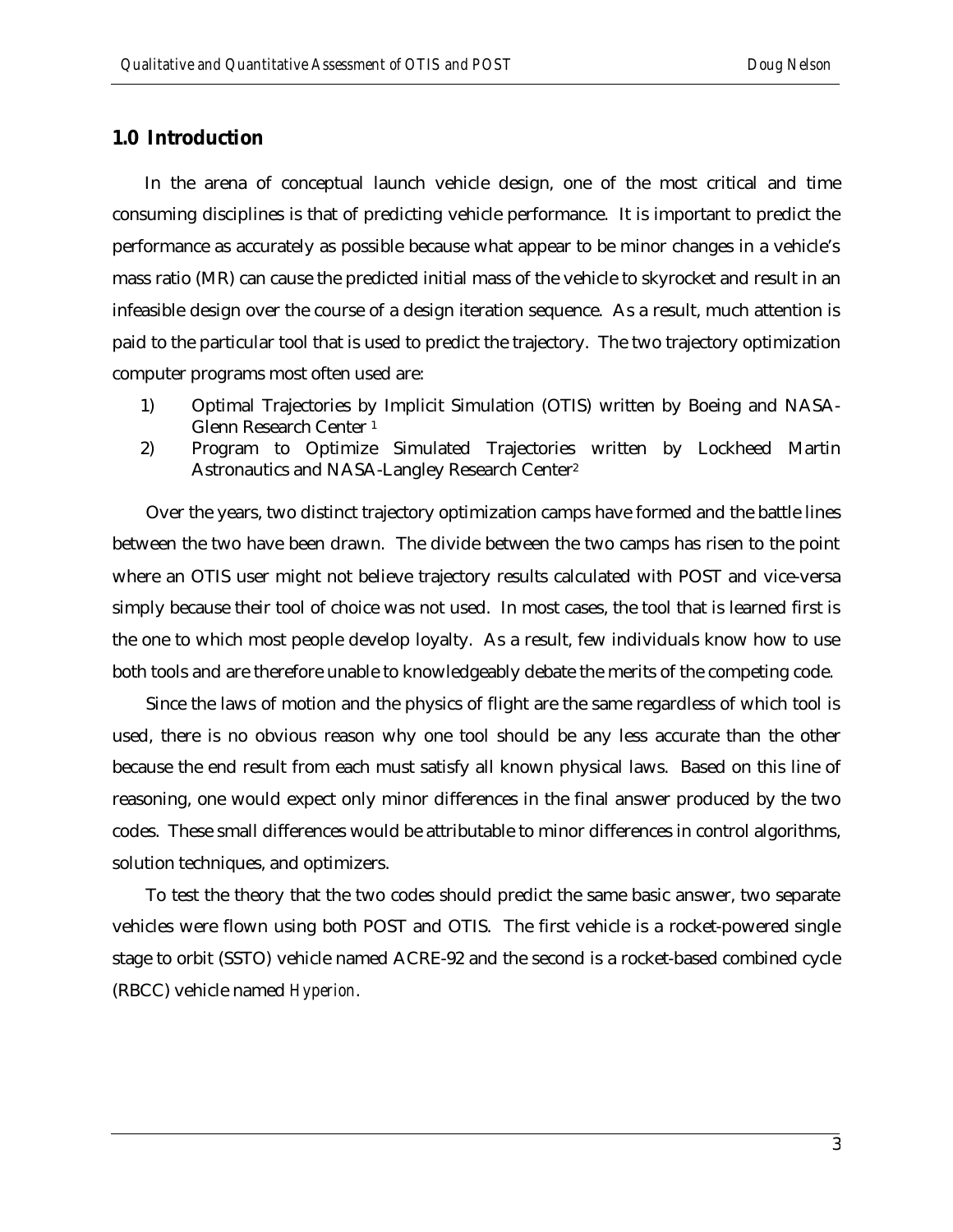### **2.0 POST and OTIS Basics**

This section presents the basic workings of the two computer programs. The similarities and differences between the two are also emphasized.

#### **2.1 Integration Technique**

POST works by integrating the trajectory in time using the direct shooting technique. Throughout the simulation, POST requires all physical laws to be satisfied at every point in the trajectory. In contrast, OTIS has the ability to simulate the trajectory in two distinct ways. In Mode 3, OTIS employs the direct shooting method used in POST while Mode 4 allows OTIS to implicitly solve the trajectory problem using the collocation method. The collocation method does not require the program to incrementally integrate the trajectory with respect to time. Instead, collocation fits polynomials to the state variables based on a user-specified number of nodes and node spacing. During the solution process, OTIS alters the positions of these nodes until all of the user imposed constraints as well as all physical laws are met. The benefit of using collocation is that it provides more flexibility to the program in its attempt to solve the problem by theoretically giving the optimizer an infinite number of degrees of freedom1. While this freedom can be helpful in solving the problem, the downside is that there is no guarantee of a physical solution until the problem is completely solved<sup>1</sup>. Since the collocation capability is advertised as the feature in OTIS that really sets it apart from POST, Mode 4 was used exclusively for this project.

Another feature of the implicit solution is that the answer must be checked by explicitly integrating the resulting trajectory. This allows the user to assess the level of defects in the implicit solution by comparing it to the direct solution. The downside is that running the explicit trajectory is an additional step that must be completed before releasing the results.

#### **2.2 User Interface**

 $\overline{a}$ 

Both programs use similar namelist input files with each requiring the user to divide the problem up into a series of phases or events. In POST, the program automatically assumes continuity of the majority of variables between phases whereas OTIS requires the user to indicate what, if any, control and quadrature variable continuity there is between phases†. The

<sup>†</sup> Both OTIS and POST require that state variables are continuous across a phase boundary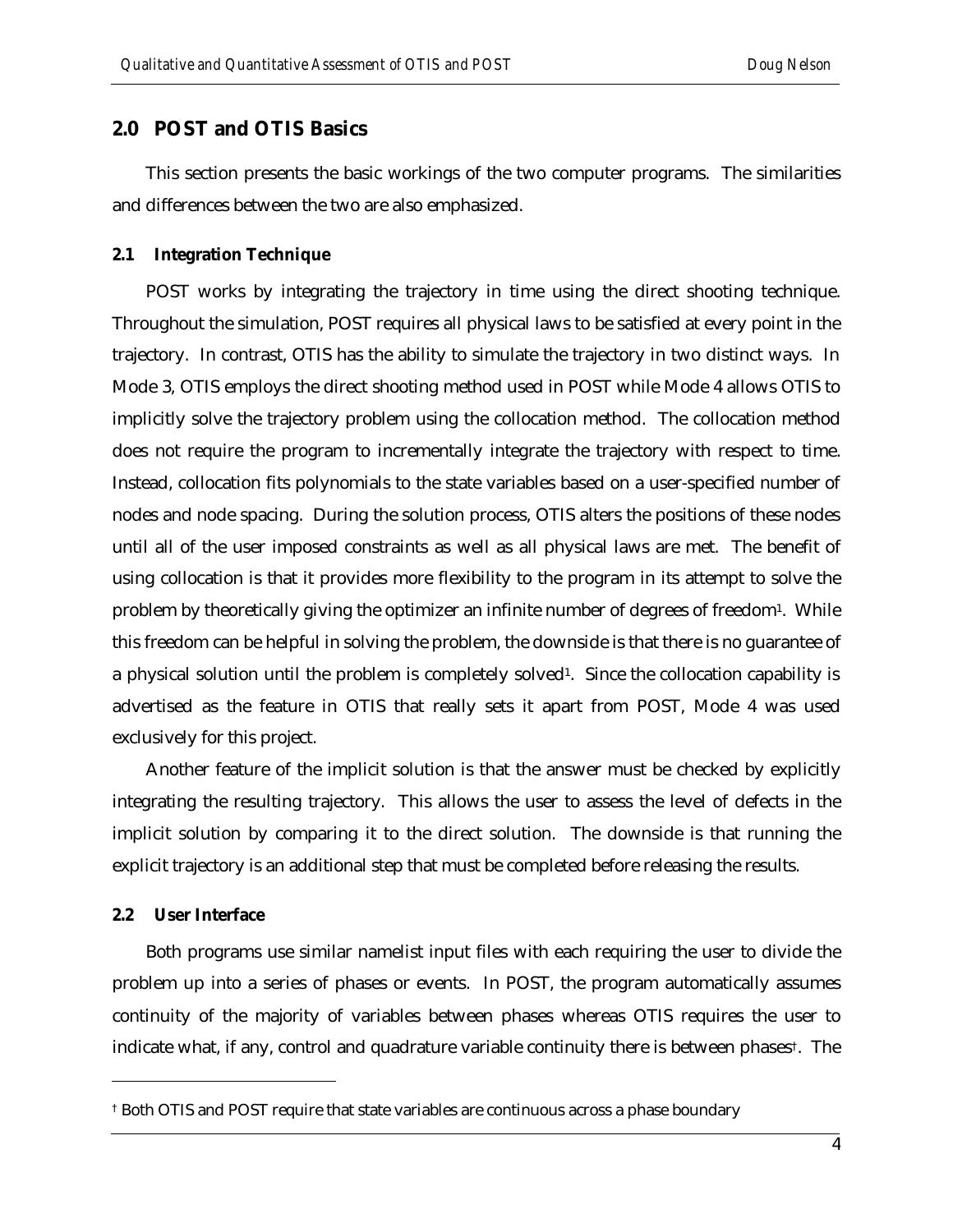lack of presumed continuity in OTIS allows the user to have more control over the trajectory but it can also create problems for the inexperienced user.

#### **2.3 Optimization**

Both programs provide the user with a choice of optimization algorithms. POST allows the user to choose between a projected gradient system based on the Method of Useable and Feasible Directions and a non-linear constrained optimization routine called NPSOL that was written by the Stanford Business Software Optimization Laboratory (SBSOL). OTIS provides the user with the choice of three different optimization algorithms: SLSQP, SNOPT, and NPOPT. SLSQP and NPOPT are sequential quadratic programming optimizers that are used mainly for problems that are explicitly integrated or for relatively small implicitly integrated problems. SNOPT is recommended for the majority of Mode 4 problems in OTIS and is described in more detail in the following paragraph. When the user acquires the OTIS program from NASA-GRC, SLSQP is the only optimization package available. The other two are commercially available and must be purchased from SBSOL and integrated into OTIS by the user. While OTIS does not ship with SNOPT or NPOPT, instructions for compiling them into the code are available and relatively easy to follow.

Since OTIS' strength lies in its ability to implicitly integrate trajectories using collocation, it is computationally more efficient to use a sparse optimizer when running a collocation problem. The reason for this is explained in the following excerpt from pages 130-131 of the OTIS 3.10 user's manual:

In Mode 4,the independent variables have a much more limited influence on the implicitly integrated trajectory. Influence coefficients are analytically computed. Because of this the calculation of the Objective Gradient and Constraint Jacobian do not require, relatively speaking, a great amount of CPU time. The problem size (number of independent variables and constraints) in Mode 4, however, is relatively large. This large problem size coupled with the fact that each independent variable has a limited influence on the constraints, results in a sparsely populated Jacobian matrix. This "sparse" type of matrix requires a lot of CPU time to be processed by a traditional "dense" optimizer. This is caused by the fact that the sparse matrix has large dimensions while the dense optimizer will process the entire matrix. On the other hand, when using a sparse optimizer, the sparse matrix will be re-mapped taking advantage of its "sparseness ". It is this much smaller re-mapped matrix that is actually used in the optimization process resulting in a significant savings in CPU run time3.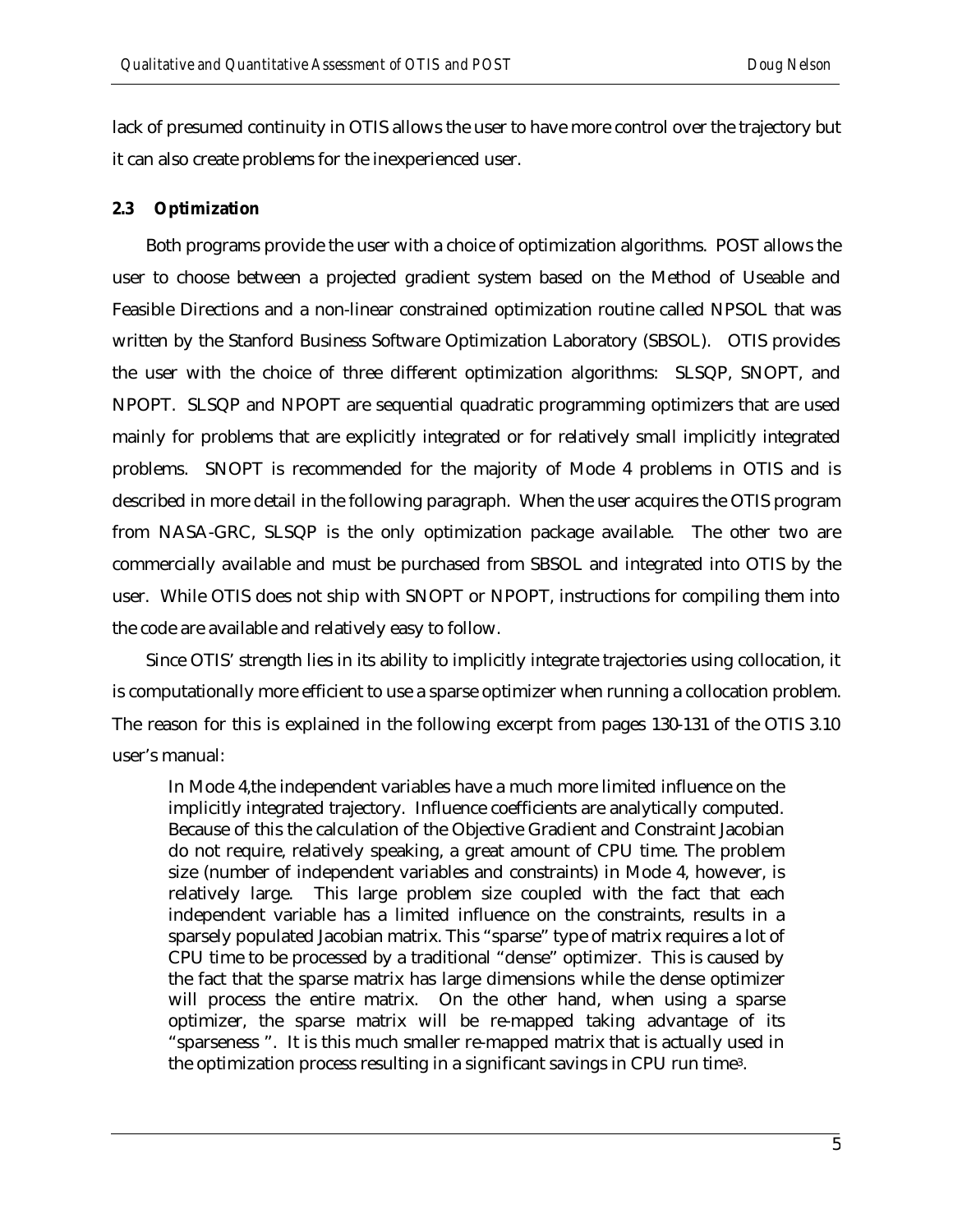Based on this reasoning, SNOPT, a sparse optimizer, was used to complete the OTIS simulations performed for the study. As mentioned previously, SNOPT is a commercially available optimizer that is easily integrated into OTIS to take advantage of the reduction in computation time and make use of all of OTIS' advertised strengths.

#### **3.0 Quantitative Comparison**

The main goal of this project was to address the question of which trajectory optimization program calculates the "better" answer where the "better" solution is the one that results in the lowest MR at orbit insertion‡. To answer this question, two different types of space launch vehicles were simulated with each program and the results compared. The first vehicle is a conceptual design for a rocket powered SSTO named ACRE-92 developed by Boeing Rocketdyne that is based on a shape originated at the NASA-Langley Vehicle Analysis Branch4. The second vehicle is an RBCC SSTO vehicle named *Hyperion* that was designed by students in the Space Systems Design Laboratory at the Georgia Institute of Technology<sup>5</sup>. Both vehicles were flown into a 50 nmi x 100 nmi transfer orbit with an inclination of 28.5°. Additionally, both vehicles were launched from Kennedy Space Center (KSC) at 280° East longitude and 28.5° North latitude.

#### **3.1 ACRE-92**

l

The ACRE-92 is a conceptual design for a vertical takeoff horizontal landing (VTHL) SSTO that gets its name from the Advanced Concept Rocket Engine that it uses as its propulsion system. The 92 indicates the engine has a sea-level thrust to weight of 92. Figure 1 shows an artist's conception of a vehicle similar to ACRE-92 landing on a runway.

<sup>‡</sup> For this project, quantitative refers to the actual numerical answers calculated by each program. The two programs were also compared qualitatively in the following section. The qualitative comparison was mainly concerned with how user-friendly the two programs are.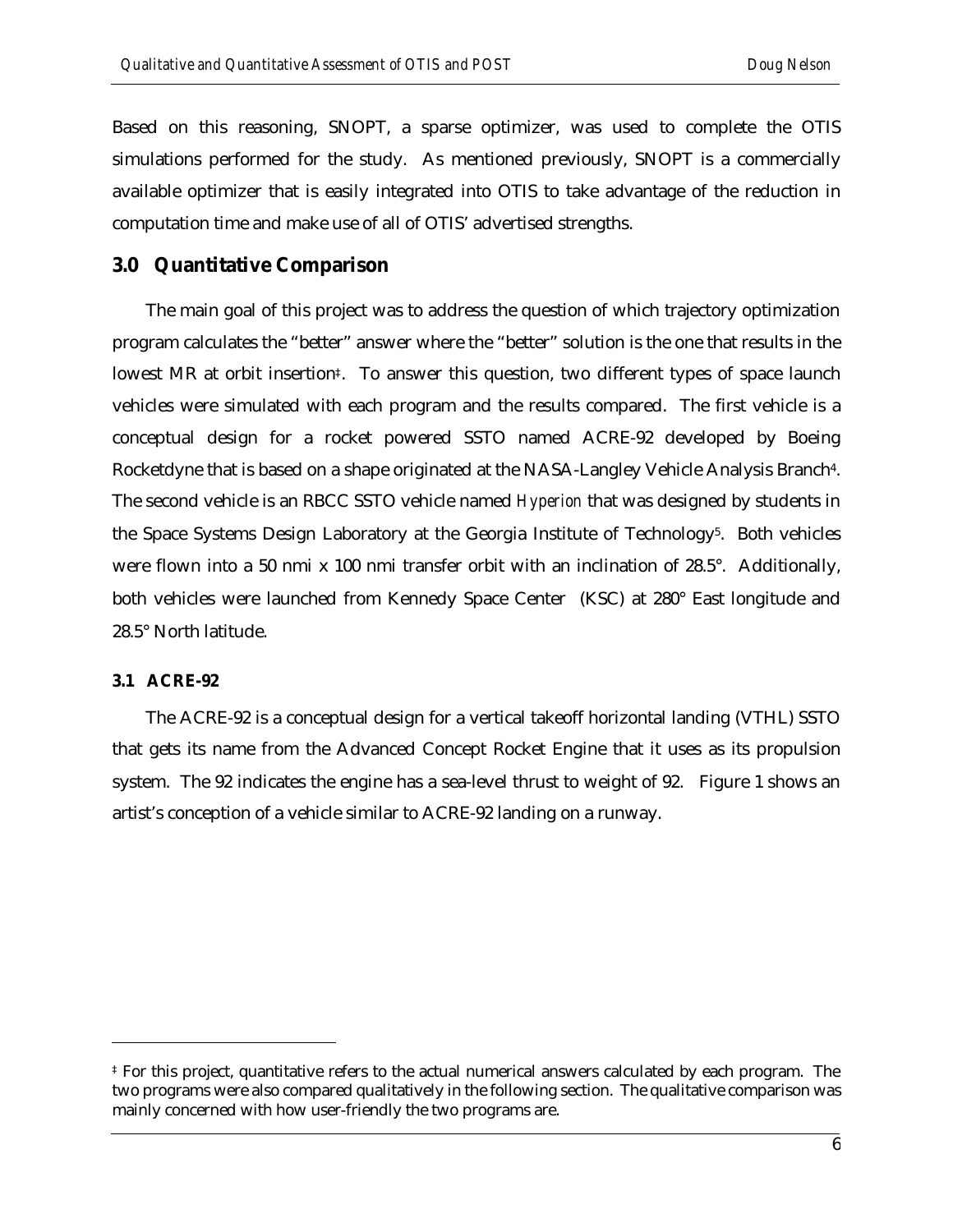

**Figure 1: Launch Vehicle Similar to ACRE-92<sup>4</sup>**

The objective of the simulation using both codes was to maximize the burnout weight of the vehicle. Figure 2 is a schematic of the trajectory simulation modeled in both programs. The flight begins with a vertical launch of the vehicle from a launch pad at KSC. This is followed by a vertical rise until the vehicle reaches 400 feet of altitude. At this point, the optimizer is given control of the vehicle pitch angles so that it can pick the best trajectory. The trajectory terminates with main engine cutoff (MECO) once the vehicle accelerates to an inertial velocity of an inertial velocity of 25842 ft/sec. The four constraints imposed on the trajectory are as follows:

- 1. The vehicle must have a geocentric radius of 2,122,950 feet at MECO
- 2. The vehicle must have a flight path angle  $(\gamma)$  of zero degrees at MECO
- 3. The vehicle must have an orbital inclination of 28.5° at MECO
- 4. The maximum acceleration on the vehicle must not exceed three Earth g's.



**Figure 2: ACRE-92 Simulation Schematic**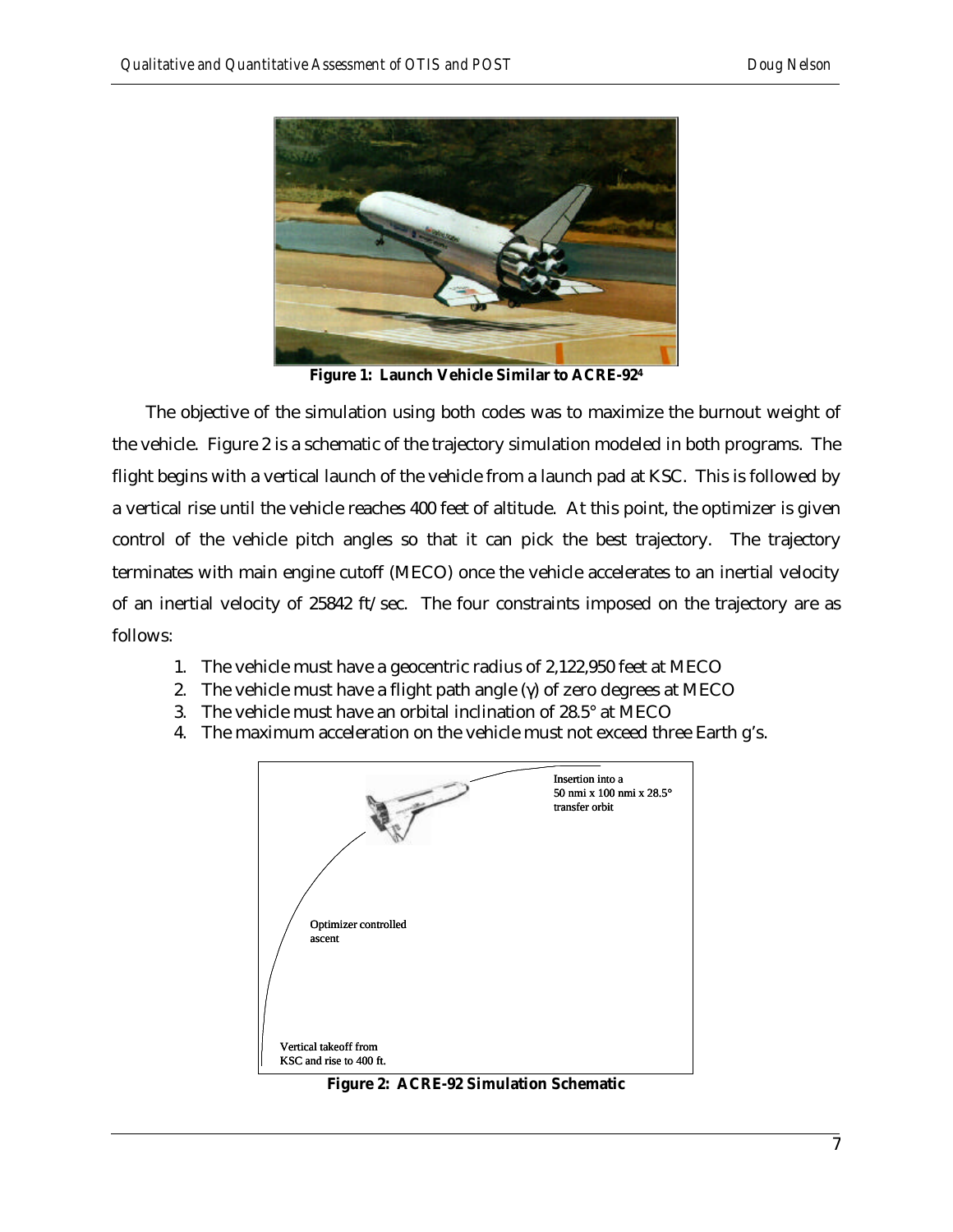Table 1 summarizes the parameters used in setting up the problem in the two programs. Looking at the table one sees that both codes required three phases to model the trajectory. POST used five different pitch terms as the independent variables in the explicitly solved problem. On the other hand, the OTIS simulations used a total of fifty-two nodes and four placards to solve the problem implicitly§. The complete POST input file is included as Appendix A while the full OTIS input file is included as Appendix B.

| <b>Table 1: ACRE-92 Problem Setup Summary</b> |    |
|-----------------------------------------------|----|
| <b>POST Setup</b>                             |    |
| Number of Phases                              | 3  |
| Number of Pitch Controls                      | 5  |
| OTIS Setup                                    |    |
| Number of Phases                              | 3  |
| Total Number of Nodes                         | 52 |
| <b>Total Number of Placards</b>               |    |

After flying ACRE-92 using both OTIS and POST, the resulting trajectories were almost exactly the same. Table 2 lists the gross liftoff weight (GLOW), burnout weight, and mass ratio calculated with each program. Looking at the table, one sees that POST calculated a slightly higher burnout weight and correspondingly smaller mass ratio. Considering the two mass ratios differ by only 0.16% one can conclude that there is no significant difference in the results produced by the two codes.

| <b>Table 2: ACRE-92 Results</b> |             |
|---------------------------------|-------------|
| <b>OTIS GLOW</b>                | 2100000 lbs |
| <b>OTIS Burnout Weight</b>      | 277536 lbs  |
| <b>OTIS MR</b>                  | 7.567       |
| <b>POST GLOW</b>                | 2100000 lbs |
| <b>POST Burnout Weight</b>      | 277966 lbs  |
| POST MR                         | $7.555$ lbs |

A closer look at the results returned by the two different programs show additional similarities. Table 3 lists the values returned for two different integrated velocity loss components in the relative frame as well as the ideal velocity increment that the propulsion

 $\overline{a}$ 

<sup>§</sup> In OTIS, the constraints placed on each phase of the trajectory are called placards.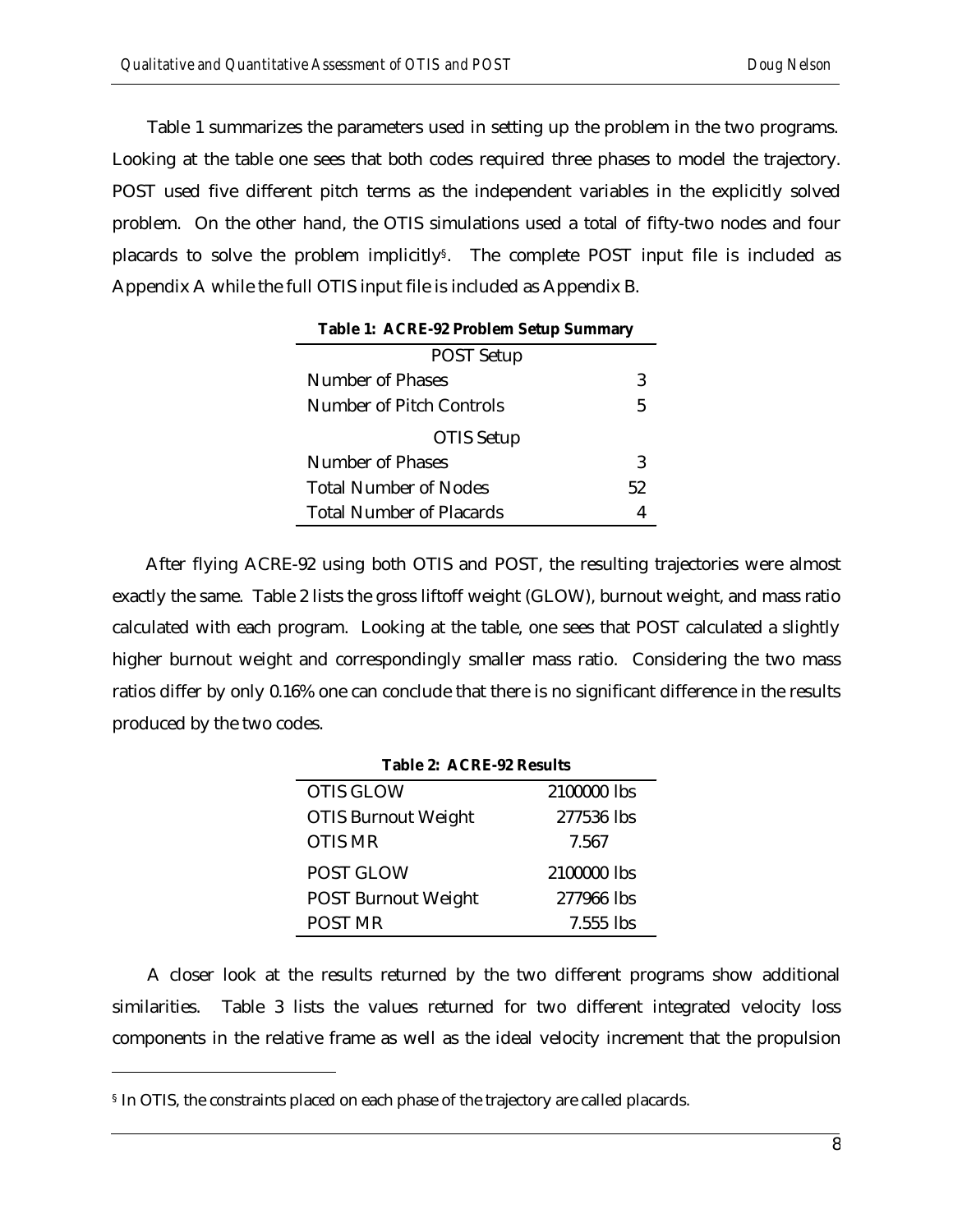system needs to produce in the relative frame. Looking at these results, one sees that OTIS calculates slightly higher gravity losses and slightly lower drag losses than POST. However, the overall ideal velocity reported by the two programs is nearly the same.

| Table 3: ACRE-92 Velocity Losses in the Relative Frame |                     |                    |
|--------------------------------------------------------|---------------------|--------------------|
| <b>OTIS Drag Losses</b>                                |                     | $624 \text{ ft/s}$ |
| <b>OTIS Gravity Losses</b>                             | 3808 ft/s           |                    |
| <b>OTIS Ideal Velocity</b>                             | 29394 ft/s          |                    |
| <b>POST Drag Losses</b>                                |                     | $803 \text{ ft/s}$ |
| <b>POST Gravity Losses</b>                             | $3567 \text{ ft/s}$ |                    |
| <b>POST Ideal Velocity</b>                             | 29371 ft/s          |                    |

To get a better feel for how the two codes compare to each other, it is helpful to see a graphical representation of the data. Looking at Figure 3, one sees that the overall angle-ofattack as a function of time for the two separate simulations is remarkably similar. One thing to notice is that early in the trajectory (the period up to 60 seconds) when the vehicle is lowest in the atmosphere and subject to drag forces from the higher density air, the POST simulation reports a higher coefficient of drag  $(C_d)$  than the OTIS simulation. Looking at Figure 4, one sees that the POST simulation reports a higher angle of attack for most of this same period. These results help explain the slightly higher drag losses in POST. Additional differences can be attributed to the fact that OTIS used a quintic spline fit of the aerodynamic data provided while POST used a simple linear interpolation.



**Figure 3: ACRE-92 Aerodynamic Coefficients as a Function of Time**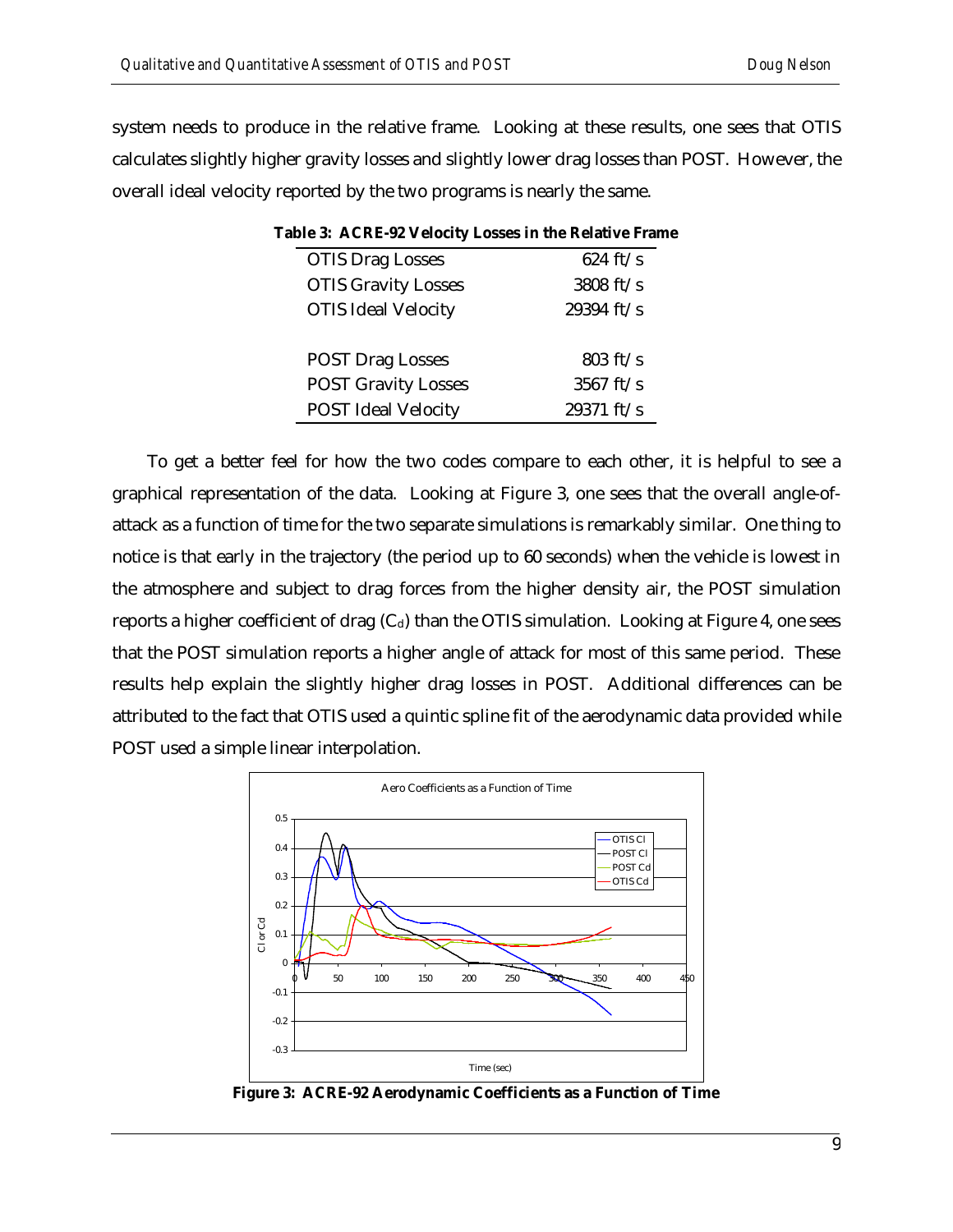

**Figure 4: ACRE-92 Angle of Attack as a Function of Time**

Figure 5 shows that the slight differences in velocity losses reported in Table 3 have little effect on the overall trajectory. In the figure, one sees that the vehicles have nearly identical altitude versus time histories.



**Figure 5: ACRE-92 Altitude as a Function of Time**

Figure 6 is a representation of the weight history reported by each program as a function of time. Looking at the figure, one is unable to discern any difference between the two simulations. This indicates that the two programs are both able to correctly calculate the mass flow rate of propellants given vacuum thrust and specific impulse  $(I_{sp})$  values.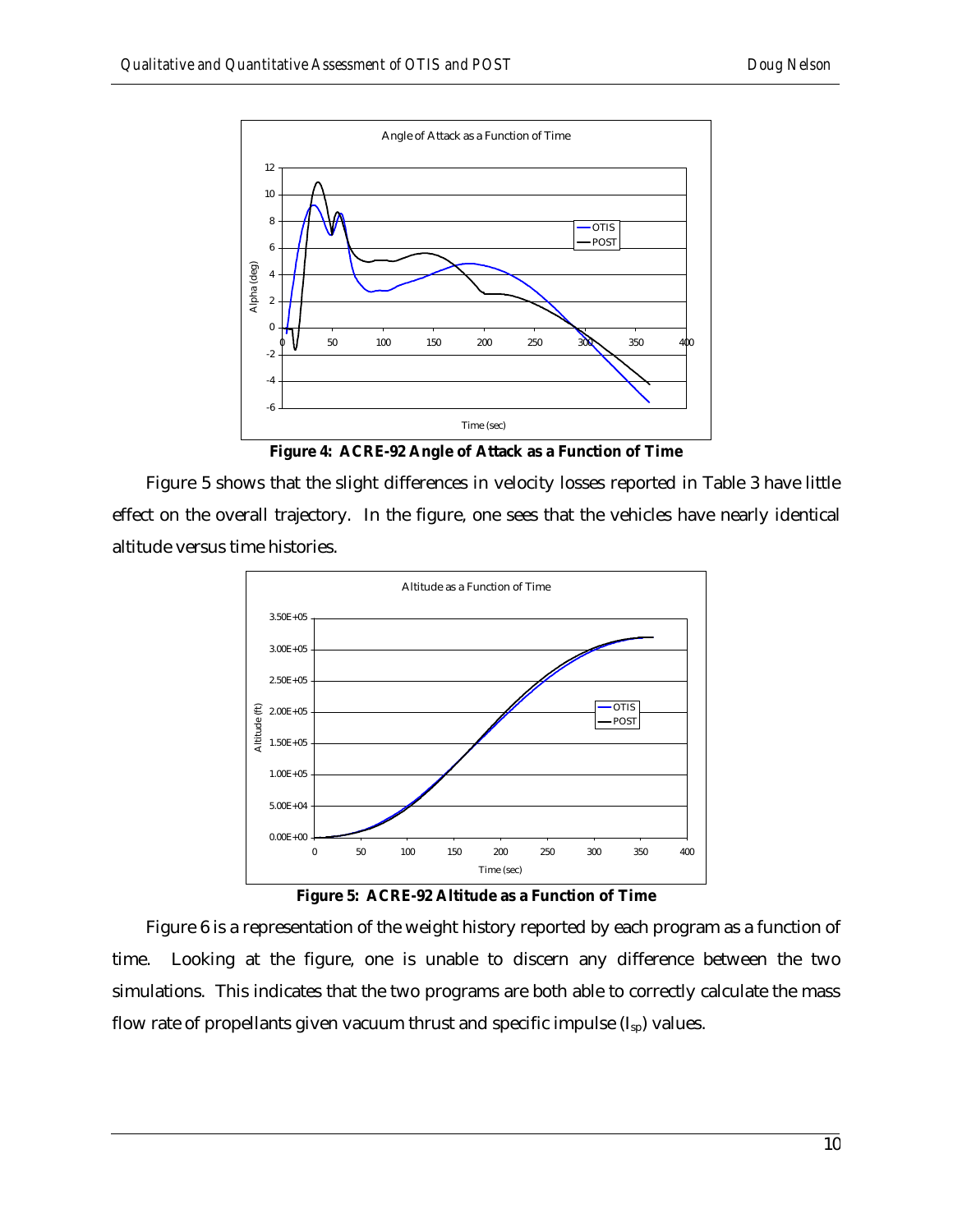

**Figure 6: ACRE-92 Weight as a Function of Time**

A concern that a user might have when modeling a rocket-powered vehicle as it ascends through the atmosphere is how well the computer program can adjust for the back pressure effects on the rocket engine. Figure 7 shows that both programs accurately adjust for these effects. The slight differences in the thrust values are due to the small differences in altitude over time shown in Figure 5. Additionally, Figure 8 shows that both codes were able to throttle the rocket engine to limit the axial acceleration to the desired limit of 3 Earth g's.



**Figure 7: ACRE-92 Thrust as a Function of Time**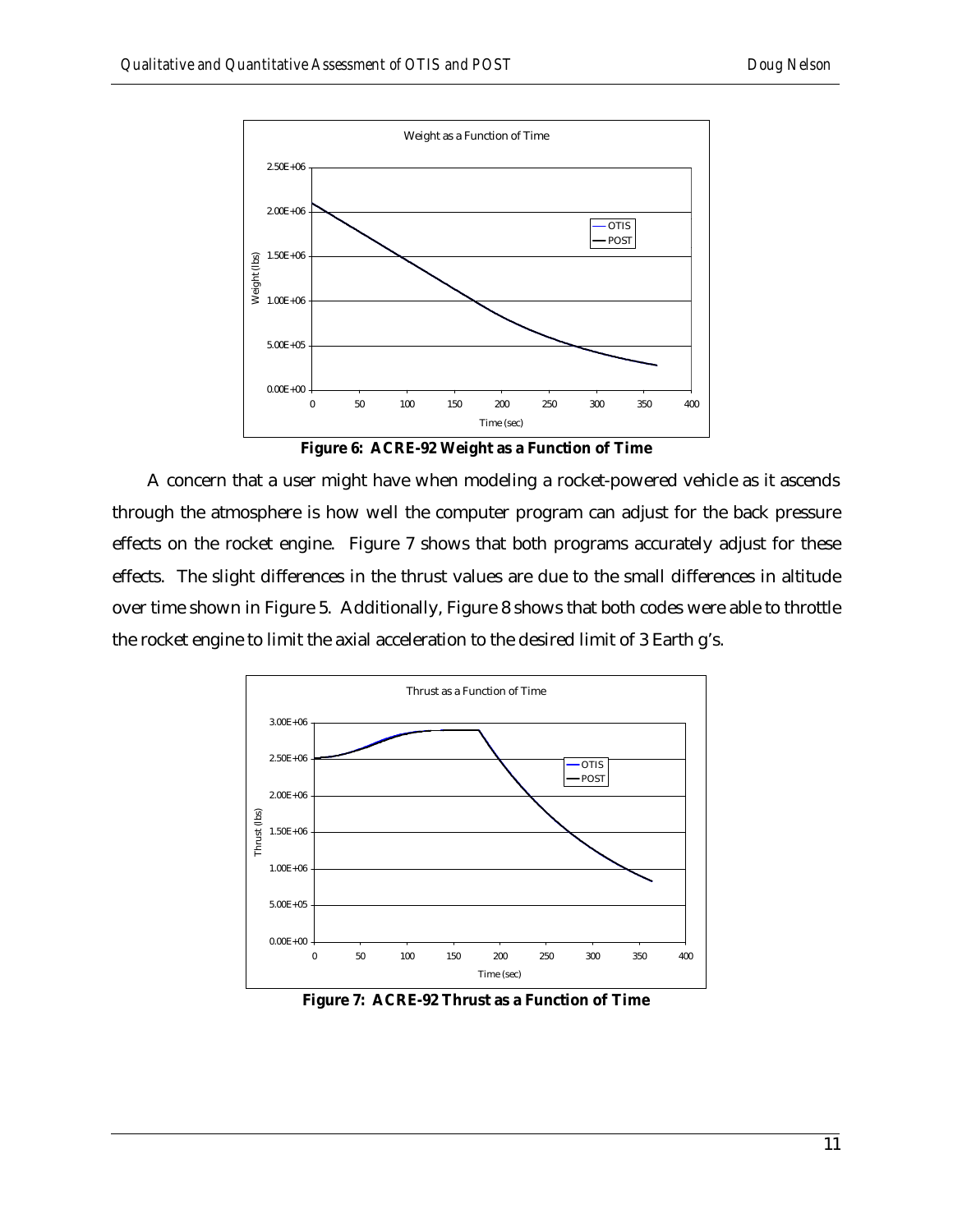

**Figure 8: ACRE-92 Axial Acceleration as a Function of Time**

### **3.2** *Hyperion*

*Hyperion* is a conceptual design for a horizontal takeoff horizontal landing (HTHL) vehicle that uses a RBCC engine as its main propulsion system. Figure 9 is an artist's conception of *Hyperion* deploying its payload.



**Figure 9:** *Hyperion* **Launch Vehicle Deploying Payload<sup>6</sup>**

As in the ACRE-92 simulation, the objective of the simulation was to maximize the burnout weight of the vehicle. Figure 10 is a schematic of the trajectory simulation modeled in both programs. The flight begins with a horizontal takeoff from a runway at KSC. This is followed by an optimizer-chosen q-boundary during the ejector and air-breathing engine modes. Once the vehicle reaches a Mach number of 10, the rocket engine is turned on and the vehicle follows an optimizer-chosen pitch profile to MECO once the desired 50 nmi x 100 nmi x 28.5° transfer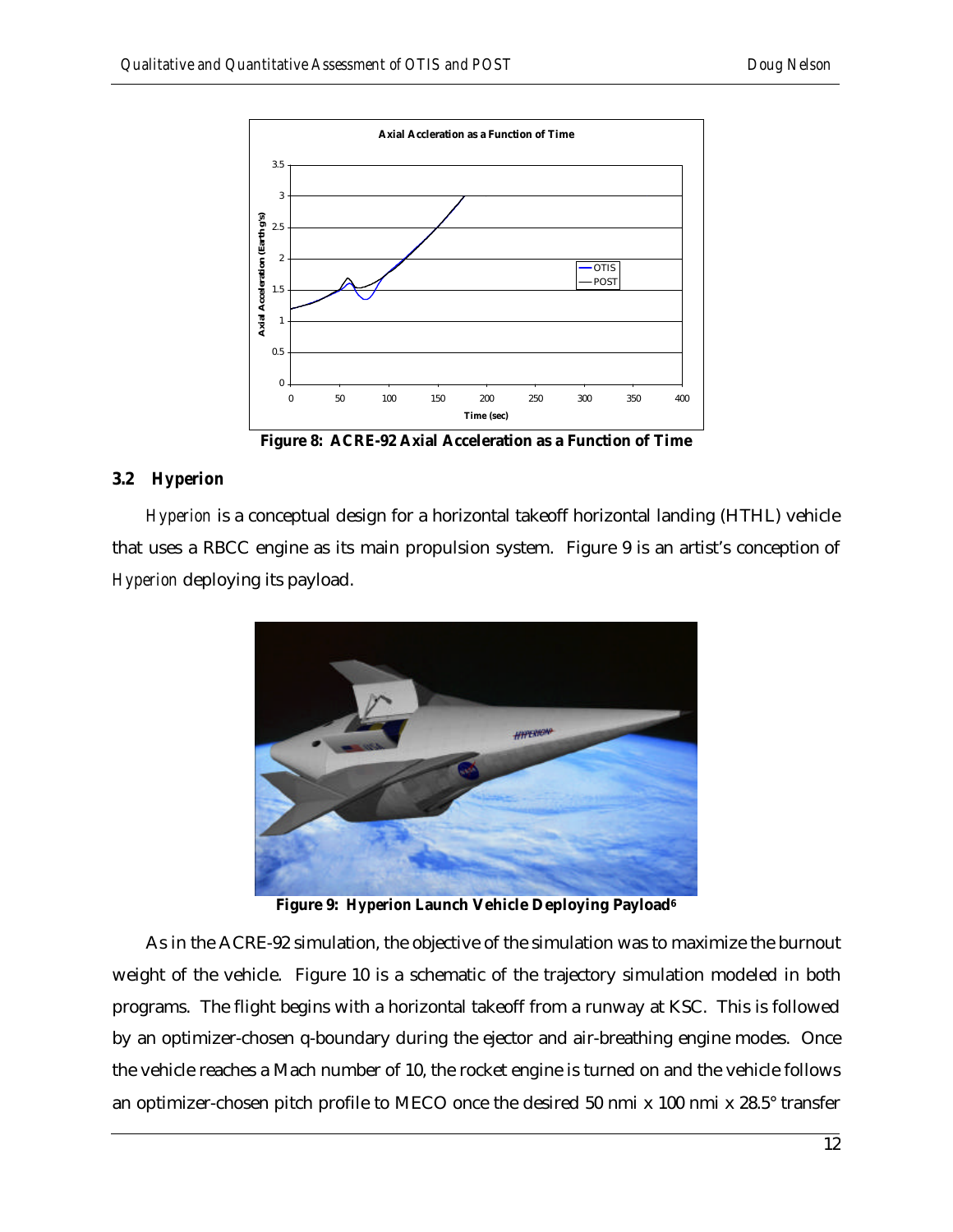orbit is reached. The optimizers were required to find the best trajectory while meeting the following five constraints:

- 1. The free stream dynamic pressure must be less than or equal to 2000 psf
- 2. The wing normal force must be less than or equal to 1.75 times the gross takeoff weight of the vehicle (For *Hyperion,* this limit is 1,968,750 lbs)
- 3. The flight path angle at orbit insertion must be zero degrees
- 4. The geocentric radius at orbit insertion must be 2,122,950 feet
- 5. The maximum static pressure in the engine during ramjet mode must not exceed 250 psi

An additional feature of both models was that the engine mode transition Mach numbers were fixed by the propulsion system so that the optimizer had no control over them. The transition from ejector mode to ramjet operation takes place between Mach 2.9 and 3.1 while the transition from ramjet to scramjet mode occurs between Mach 5.9 and 6.1. The rocket is throttled up over 15 seconds once the vehicle reaches Mach 10 and the scramjet is throttled down linearly between Mach 10 and 11.

One difference between the two simulations is that the OTIS simulation was unable to model the take-off roll of the trajectory. Because of this limitation in the program, the POST simulation was run first. This made it possible to input the initial correct lift equals weight conditions into OTIS as well as allow the OTIS simulation to start with a weight value that has been adjusted to account for fuel burned during the take-off roll. As a result, the OTIS simulation begins at approximately thirty seconds instead of zero.



**Figure 10:** *Hyperion* **Flight Simulation Schematic**

The pertinent setup parameters for the *Hyperion* simulation are summarized in Table 4. The table shows that the POST simulation used a total of twelve different phases whereas the OTIS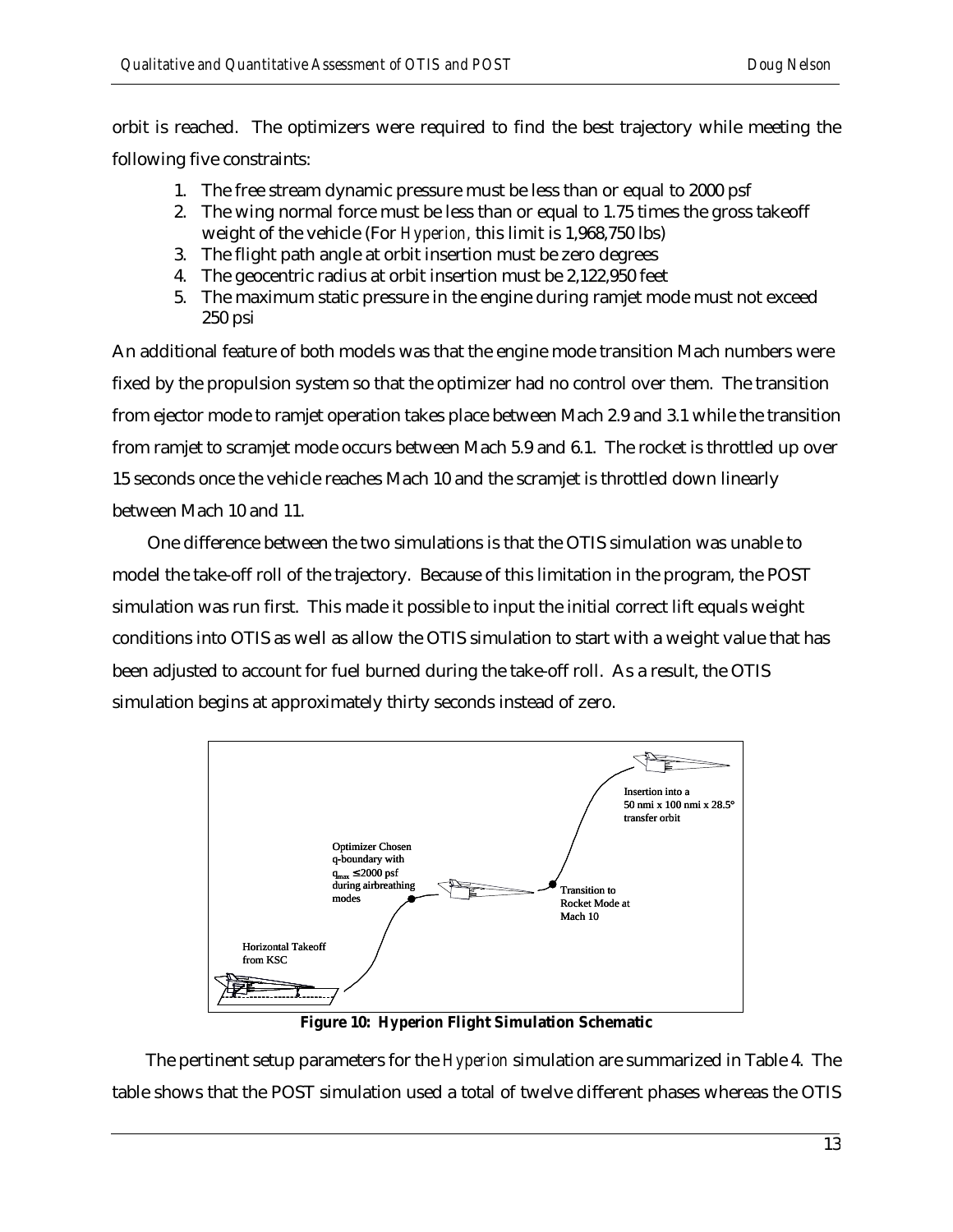simulation used nine. This is somewhat misleading because several of the phases in POST were used to simply change the time increment at which the program wrote to the output file and had no real bearing on the solution. Additionally, the table shows that the POST simulation used ten different pitch values and four q-boundary values for a total of fourteen independent variables. The q-boundary controls include one control that allows POST to determine when the vehicle gets on the q-boundary and three other controls that allow POST to change the qboundary itself. In contrast, the OTIS simulation used a total of 272 nodes over the entire simulation as well as thirty-one placards. The total number of placards is somewhat misleading because OTIS does not allow a particular placard to apply to more than phases. So if the intent is to limit the value of a particular variable over the course of several phases, the placard for that variable must be repeated in each phase. The full POST input file for the *Hyperion* simulation is included as Appendix C while the corresponding OTIS input file is included as Appendix D.

| <b>Table 4: Hyperion Problem Setup Summary</b> |     |
|------------------------------------------------|-----|
| <b>POST Setup</b>                              |     |
| Number of Phases                               | 12  |
| Number of Pitch Controls                       | 10  |
| Number of q-Boundary Controls                  | 4   |
| OTIS Setup                                     |     |
| Number of Phases                               | 9   |
| <b>Total Number of Nodes</b>                   | 272 |
| <b>Total Number of Placards</b>                | 31  |

Using OTIS and POST to optimize the trajectory for the *Hyperion* vehicle subject to the requirements listed above resulted in the data presented in Table 5. As with ACRE-92, the end result obtained by the two programs was nearly identical. The final weight calculated by POST is 0.21% higher than that calculated by OTIS and the two mass ratios differ by the same percentage.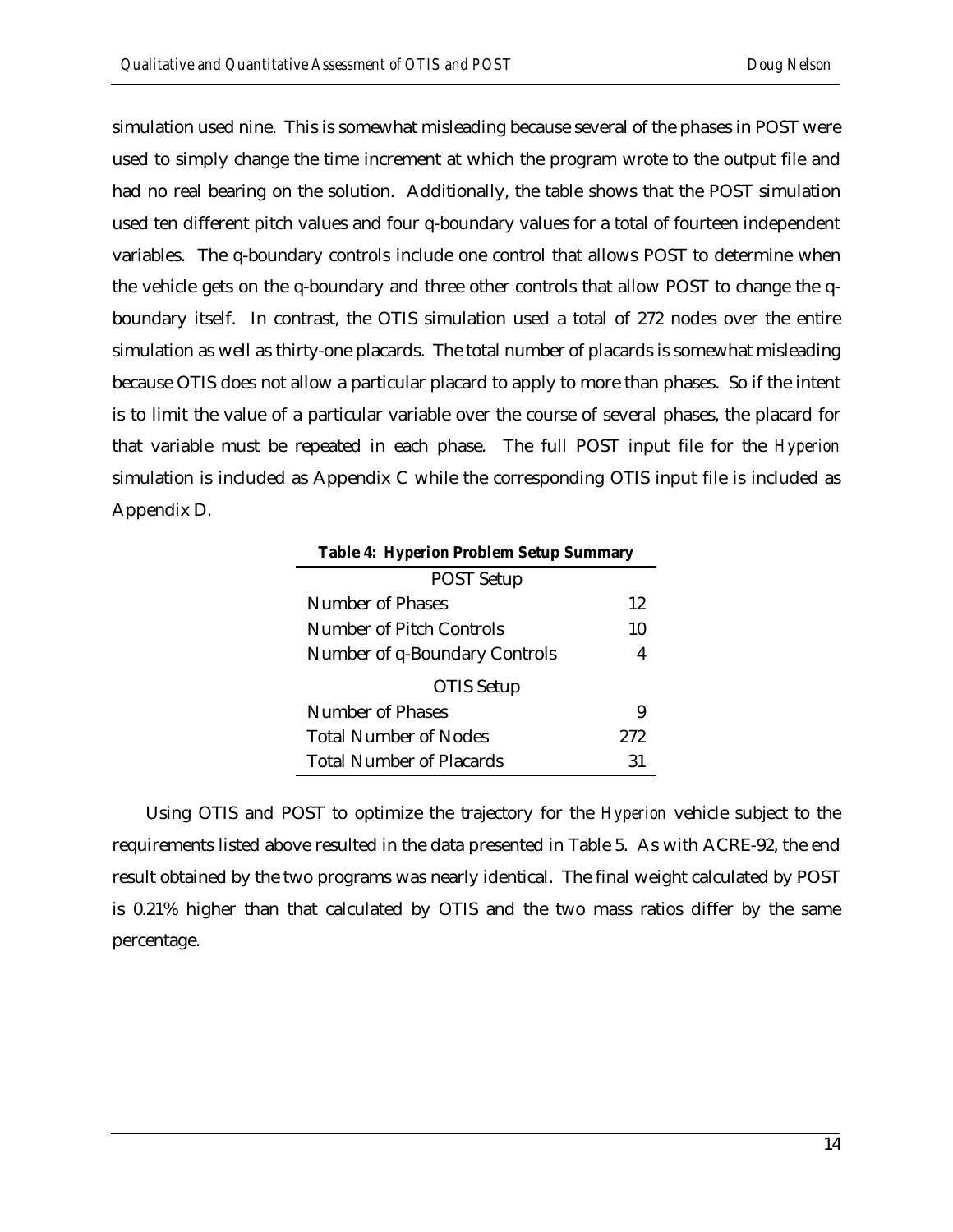| <b>Table 5: Hyperion Results</b> |             |
|----------------------------------|-------------|
| <b>OTIS GLOW</b>                 | 1125000 lbs |
| <b>OTIS Burnout Weight</b>       | 230525 lbs  |
| <b>OTIS MR</b>                   | 4.880       |
| <b>POST GLOW</b>                 | 1125000 lbs |
| <b>POST Burnout Weight</b>       | 231017 lbs  |
| <b>POST MR</b>                   | 4.870 lbs   |

Looking at the relative drag and gravity losses listed in Table 6, one sees that POST calculated slightly higher losses in both categories. As a result, POST also reports a higher ideal velocity increment required from the propulsion system than OTIS does. Since OTIS calculated the lower ideal velocity, one might expect the OTIS simulation to calculate the lower mass ratio even though Table 5 shows the opposite is true. However, looking at the I<sub>sp</sub> adjusted for all losses (I\*) listed in Table 6 shows that POST calculated an I\* that is almost a full second higher than the value calculated by OTIS. This explains why the POST mass ratio is slightly lower than OTIS.

**Table 6:** *Hyperion* **Velocity Losses in the Relative Frame**

| <b>OTIS Drag Losses</b>    | 7419 ft/s           |
|----------------------------|---------------------|
| <b>OTIS Gravity Losses</b> | 2081 ft/s           |
| <b>OTIS Ideal Velocity</b> | 33569 ft/s          |
| OTIS I*                    | 479.531 sec         |
|                            |                     |
| <b>POST Drag Losses</b>    | $8255 \text{ ft/s}$ |
| <b>POST Gravity Losses</b> | 1844 ft/s           |
| <b>POST Ideal Velocity</b> | $34724$ ft/s        |

The high degree of similarity between the angle-of-attack histories exhibited in Figure 11 shows that the guidance algorithms used in both programs produce comparable results for a vehicle like *Hyperion*. This fact is emphasized by the close agreement in the calculated aerodynamic coefficients charted in Figure 12.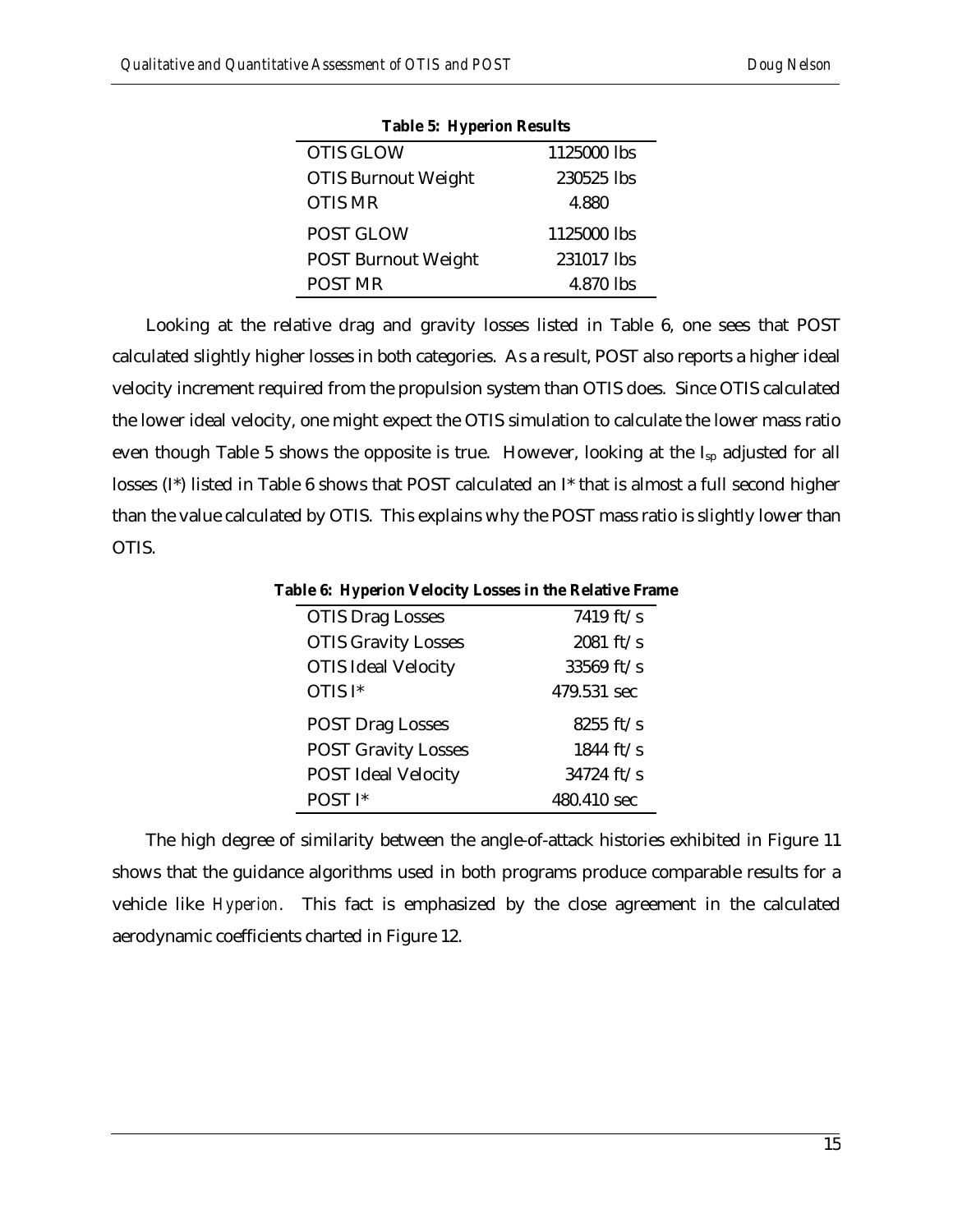

**Figure 11:** *Hyperion* **Angle of Attack as a Function of Time**



**Figure 12:** *Hyperion* **Aerodynamic Coefficients as a Function of Time**

Figure 13 and Figure 14 show that the two programs did not command the *Hyperion* vehicle to fly trajectories as similar as the angle-of-attack history seems to suggest. Figure 13 shows that OTIS is able to accelerate the vehicle to the desired velocity in a shorter amount of time than POST is. Similarly, the weight of the vehicle decreases faster in the OTIS model than in the POST model. While these differences are noticeable early on, they become more pronounced during the all rocket mode at the end of the trajectory. Figure 15 shows one reason for the differences in the weight and altitude histories calculated by the two codes. This figure shows that the two codes interpolated different thrust and thrust coefficient values from the supplied tables. These different values affect both the fuel consumption (change in weight) as well as the acceleration (acceleration will affect the altitude) of the vehicle. Similarly, the thrust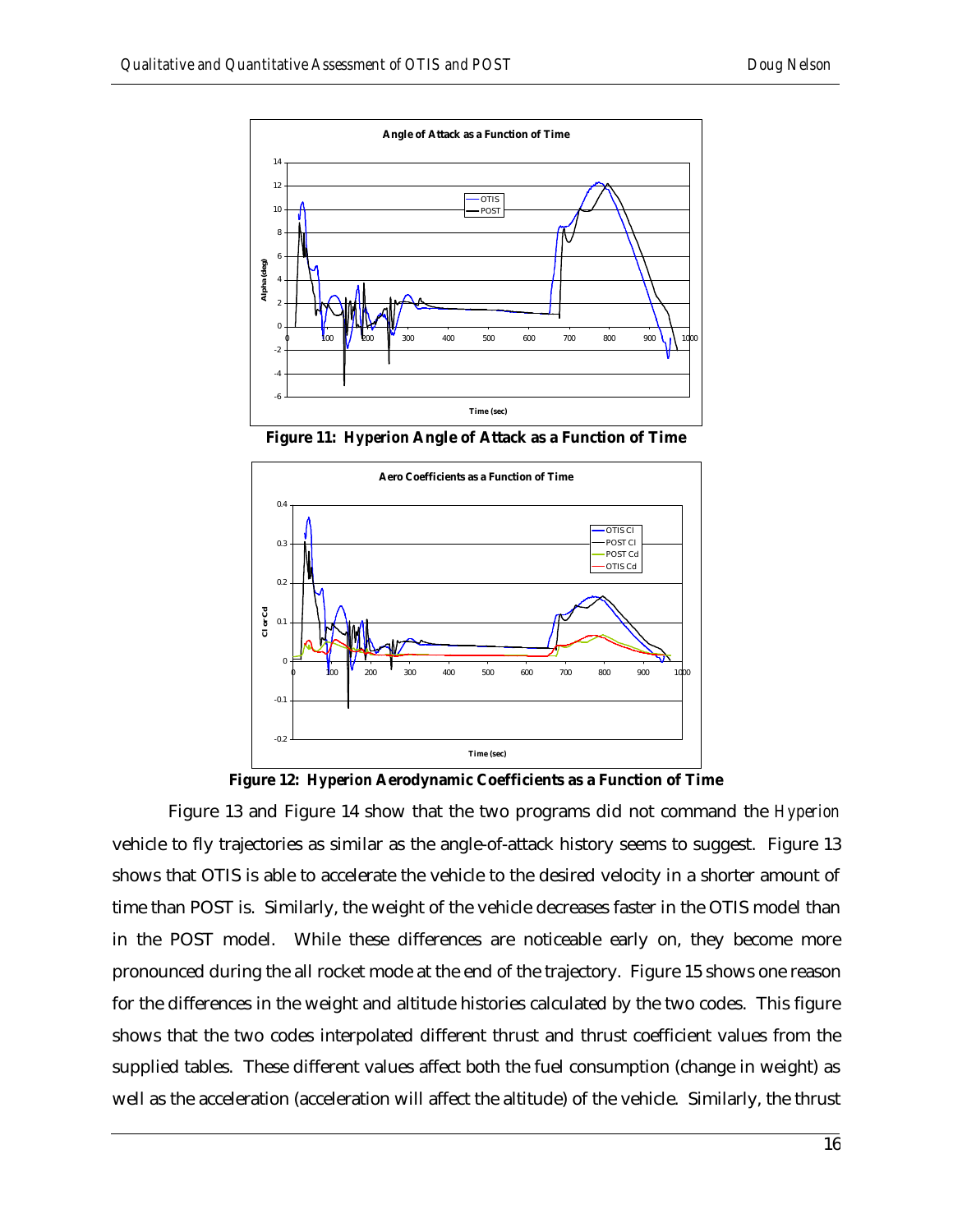profiles will affect the overall length of the trajectories. This helps to explain why the POST trajectory requires slightly more time to reach orbit than the OTIS trajectory.

The reason the thrust profiles calculated by the two programs differ is that the thrust during the air-breathing modes is a function of the dynamic pressure on the vehicle. Looking at Figure 16 one sees that the two optimizers chose different values of dynamic pressure between Mach 0.9 and 5 resulting in a difference in thrust between the two programs.



**Figure 13:** *Hyperion* **Altitude as a Function of Time**



**Figure 14:** *Hyperion* **Weight as a Function of Time**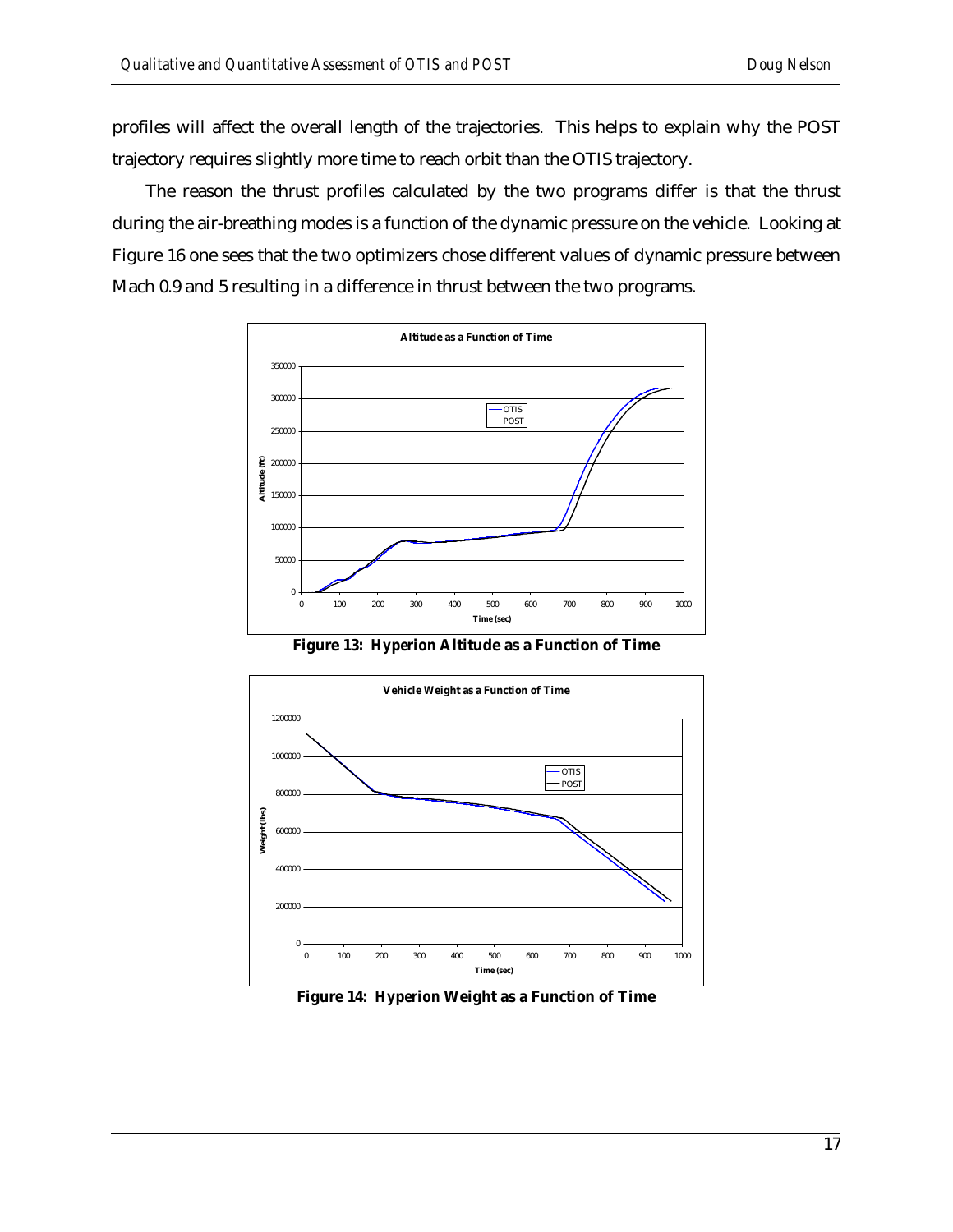

**Figure 15:** *Hyperion* **Thrust as a Function of Time**



**Figure 16:** *Hyperion* **Dynamic Pressure as a Function of Mach Number**

As stated previously, two of the constraints imposed on the simulations were that the static pressure in the engine during ramjet mode could not exceed 250 psi and that the maximum wing normal force could not exceed 1.75 times the gross liftoff weight of the vehicle. Figure 17 is a graph of the engine static pressure calculated during ramjet mode by each program. The red line on the graph is the maximum allowable. The figure shows that both programs were able to successfully limit the value of the engine static pressure within the tolerances set for the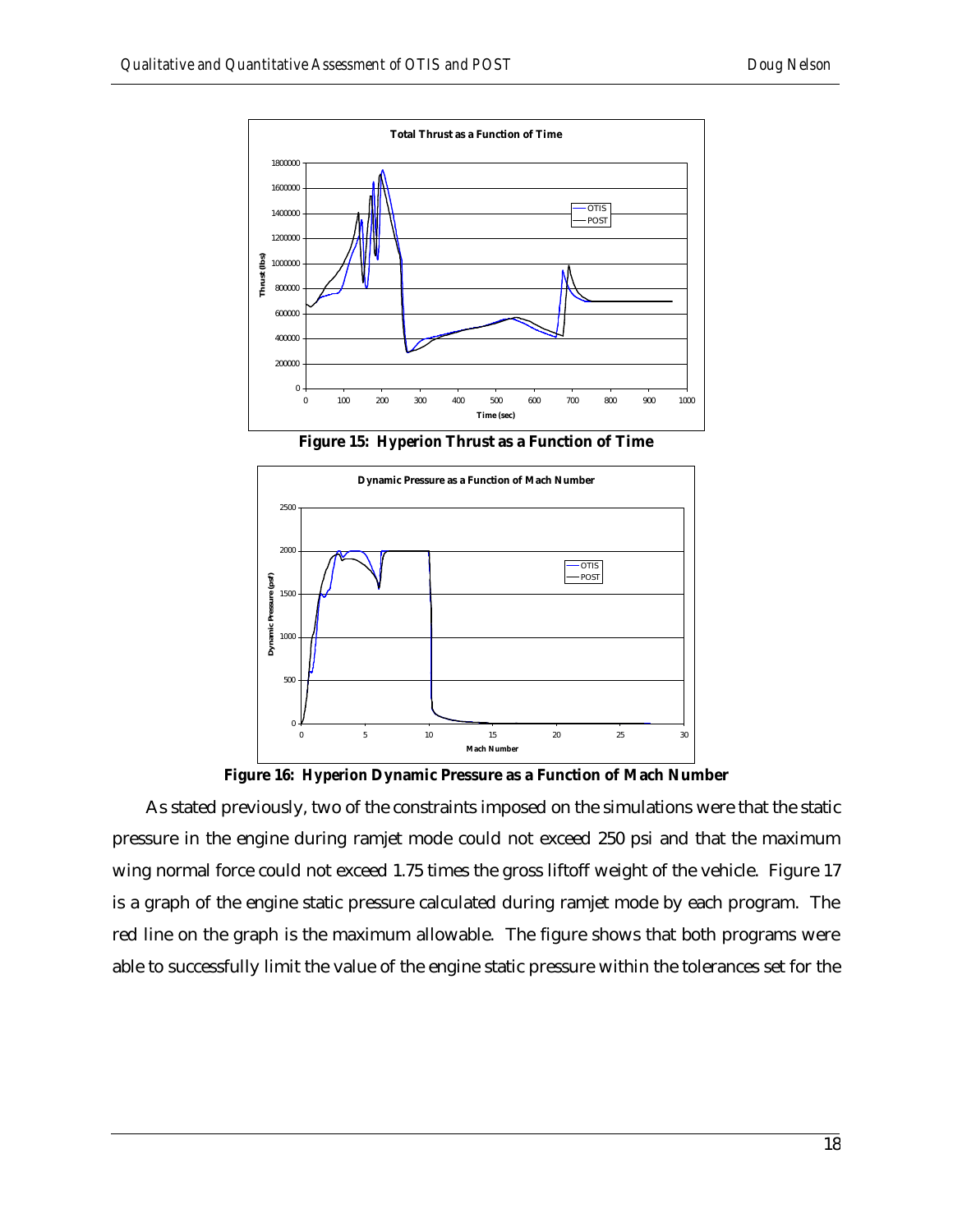constraint. Similarly, Figure 18 is a graph of the wing normal force imposed on the vehicle during the flight with the red line again showing the constraint limit\*\*. Again, both programs were able to successfully meet the constraint.



Figure 17: *Hyperion* Ramjet Mode Engine Static Pressure as Function of Mach Number



**Figure 18:** *Hyperion* **Wing Normal Force as a Function of Mach Number**

## **4.0 Qualitative Comparison**

l

Both programs have their strengths and their weaknesses when it comes to the qualitative category. That is to say that in certain ways POST is better than OTIS while in other ways OTIS

<sup>\*\*</sup> OTIS and POST use slightly different vehicle body axis frames. As a result, a positive wing normal force in OTIS corresponds to a negative wing normal force in POST. Consequently, the OTIS wing normal forces were multiplied by -1 to allow for a more direct comparison with the POST data.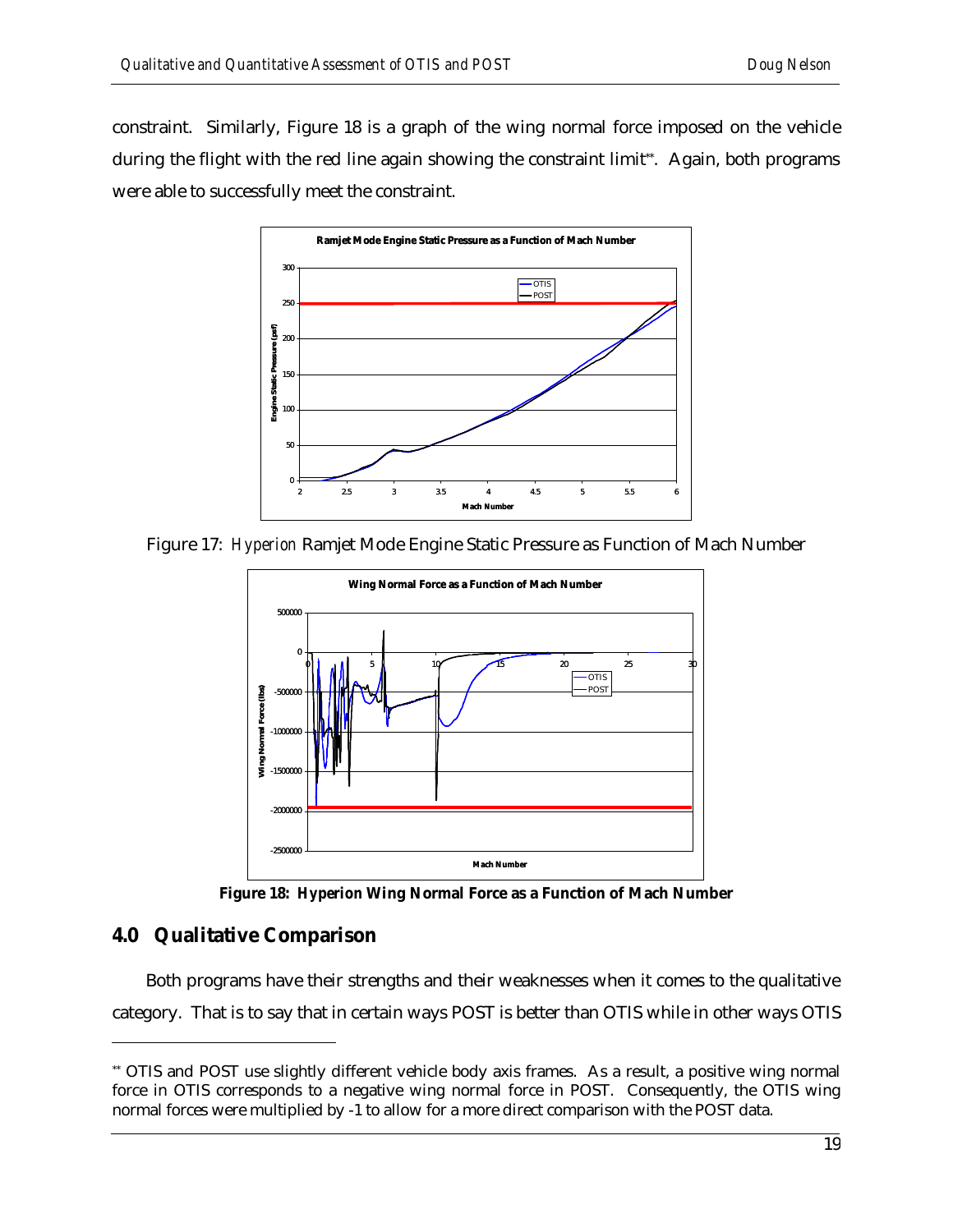is superior to POST. In the following two subsections, these differences are highlighted in the order that they were discovered over the course of the project.

#### **4.1 Lessons Learned from the ACRE-92 Analysis**

Since the ACRE-92 analysis was the author's first experience with OTIS, it provided some insight into the general characteristics of the code. The first thing noticed was that OTIS allows the user to create simple plots of any of the available output variables directly in the output file of the program. This makes it simple to see if specific constraints imposed on the trajectory have been met and whether or not the vehicle flew as expected. For example, the ACRE-92 vehicle is required to limit the axial acceleration to 3g because it is designed to carry passengers. To check this, the user can instruct OTIS to create an ASCII plot of the axial acceleration on the vehicle as a function of time so that it is easy to verify that the constraint has been met. To see a similar plot when running POST, the user must have access to a Tektronix emulator window along with the ability to run a program called jplot. Alternatively, one can use an available program to convert the binary output of POST into a file that can be plotted with the mathematical software package MATLAB. A final option is to instruct POST to write an ASCII output file and then port the file to a personal computer to graph with plotting package such as Microsoft Excel. Regardless, the POST user must have access to a separate plotting package to be able to see the results of the simulation graphically.

Another strength of OTIS is the ability to create custom variables within the input file. If one wants to calculate the mixture ratio of a vehicle, the appropriate equation can be entered without having to edit source code. This user-defined variable is then treated like any other variable in OTIS and can be used as a constraint or independent variable. In contrast, POST has the capability to calculate simple ratios and sums but nothing more complex without editing and recompiling the source code.

The most noticeable difference between the two programs manifested itself in the problem setup. With POST, the user must specify initial guesses for all of the independent variables. If care is not taken in choosing these variables, then POST might not be able find a viable solution to the problem. However, the implicit nature of OTIS eliminates the need to set specific initial guesses for the independent variables. The user simply tells OTIS which variables are independent and the program takes it from there. This feature does not mean that the user is relieved of responsibility in setting up a problem in OTIS. This is because unless instructed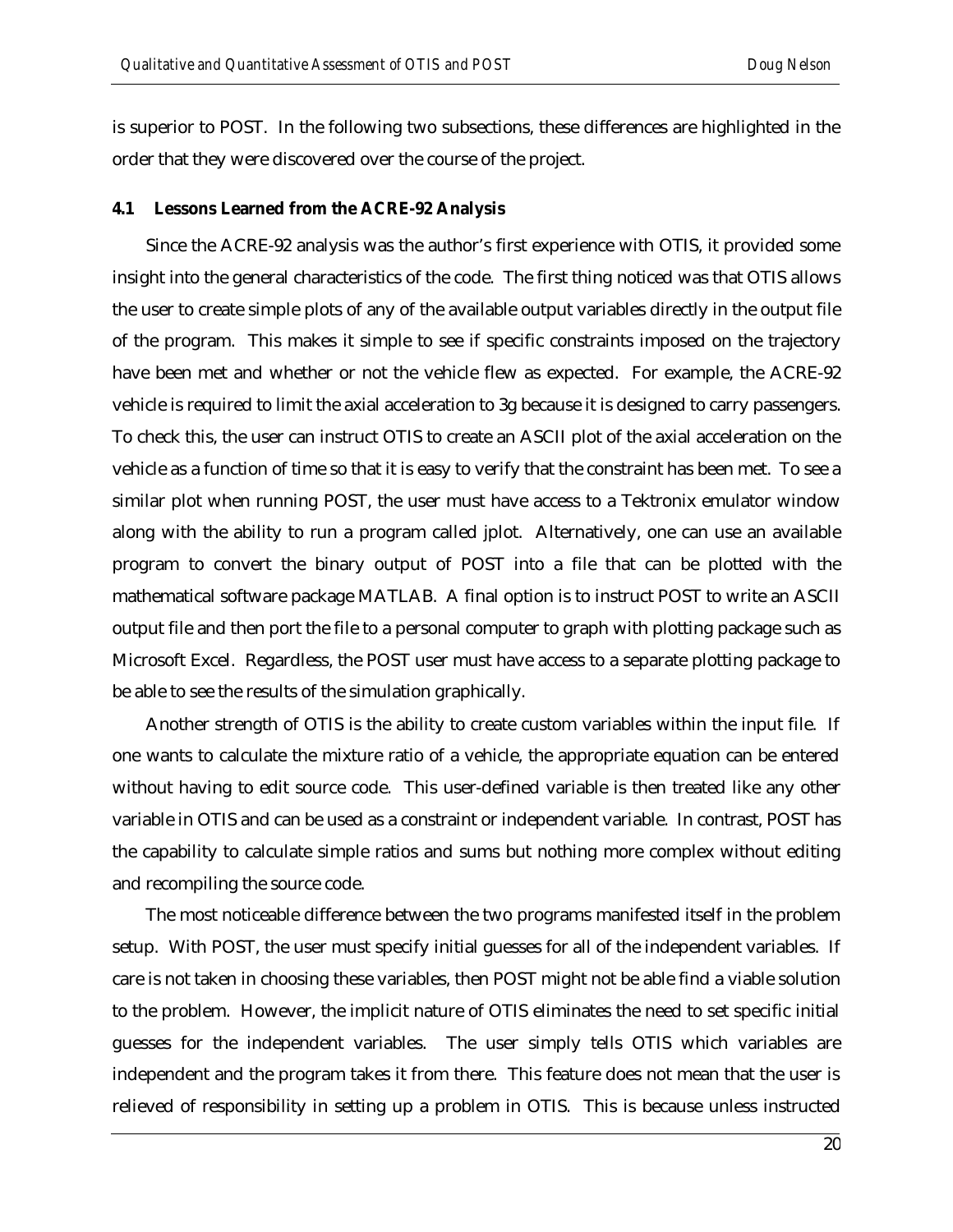differently, OTIS will change any variable in an attempt to calculate a better answer. For example, if the user does not correctly set the flag that tells OTIS to fix the initial weight of the vehicle as specified by the user, OTIS will assume that initial weight is something that can be changed! Since most trajectory optimization simulations try to maximize burnout weight, this oversight can have an enormous effect on the final result.

While the collocation method used in OTIS provides many benefits, it also provides challenges to the user. The most important thing that the user needs to check at the conclusion of a simulation is the continuity of the control and quadrature variables across the phases. When initially running ACRE-92, OTIS would instantaneously change the angle of attack of the vehicle or the flight path angle by over 90° at the phase boundary. Physically, such a change is impossible but since OTIS did not know that the variables in question needed to be continuous across the phase boundary, it saw no reason to impose continuity. However, this is not a fatal flaw of the program. Once a user is more familiar with the code, checking for this type of error becomes second nature. It is something that a new user needs to bear in mind when learning how to use the program. Because POST exclusively uses an explicit integration, it does not suffer from this type of problem very often. Depending on the guidance scheme selected, angle of attack (α), sideslip angle (β), and bank angle (φ) may have some discontinuities between phases and therefore may need to be watched by the user. Otherwise, the direct shooting technique used in POST automatically enforces continuity of the other variables across all phase boundaries.

Aside from the difficulties involved in using the collocation method, OTIS lacked an additional nicety supplied by the programmers who wrote the POST source code – the ability to specify maximum acceleration limits. When modeling a vehicle that is designed to carry passengers, one usually wants to limit the axial acceleration of the vehicle to keep the ride from being dangerously uncomfortable for the passengers. In POST, limiting the acceleration is as simple as setting a flag and telling the program what the maximum allowable acceleration should be. At the appropriate point in the trajectory, POST throttles down the engine to keep the acceleration within limits. To do the same in OTIS, the user must introduce a multiplier on the thrust data that OTIS can vary to adjust the thrust level of the engine. Additionally, a phase must be added to tell OTIS that it needs to throttle the vehicle to keep from exceeding the maximum allowable acceleration.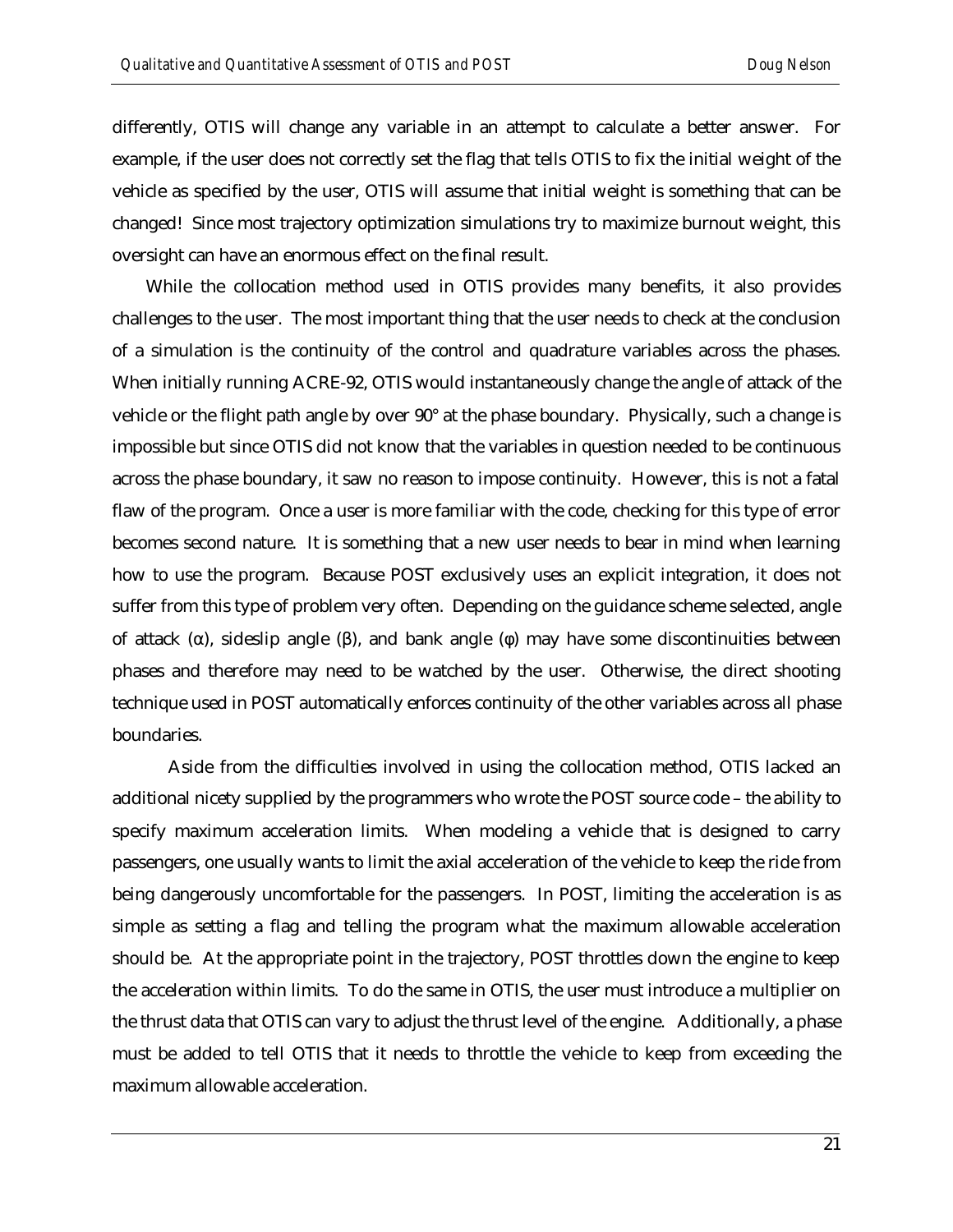#### **4.2 Lessons Learned from the** *Hyperion* **Analysis**

Since the initial differences between OTIS and POST were discovered during the ACRE-92 analysis, there were few new lessons learned during the *Hyperion* analysis. However, one difficulty with OTIS that was discovered during this analysis relates to horizontal take-off vehicles. When modeling horizontal take-off vehicles such as *Hyperion* in POST, the user can easily simulate the take-off roll down the runway by turning on a flag that holds the vehicle at the specified altitude until the flag is turned off. This is not possible in OTIS because no such flag exists. When trying to simulate the take-off roll down the runway, OTIS is unable to maintain the runway altitude because the low speeds of the take-off roll do not generate enough lift to offset the vehicle weight. As a result, by the time the vehicle has enough lift to raise the vehicle, it has fallen to a physically impossible altitude less than zero. If a constraint is placed on the vehicle that requires the altitude to be greater than zero, the problem will never converge because there is no variable for OTIS to adjust that will successfully constrain the altitude. To get around this problem, the simulation had to be started from the point where the vehicle is moving fast enough to generate enough lift to offset the weight of the vehicle. This reduces the accuracy of the simulation because it requires the user to either guess how much fuel is burned during the roll or to use another trajectory program like POST to simulate the roll portion of the flight. The latter solution was used to complete this project.

An additional difficulty discovered in this simulation was the difficulty in converging an air-breathing launch vehicle simulation. In order to get the problem to converge, the trajectory had to be built up step by step. That is, after setting up the input file with the desired sequence of phases, the NP flag in OTIS has to be set to 1 and the name of the first phase needs to be set in the CPI variable array††. This tells OTIS to only run the simulation to convergence on the first phase. After the first phase is converged, the input file needs to be edited so that the NP flag is set to 2 and the names of the first two phases need to be entered in the CPI variable array. Additionally, the restart file that resulted from the convergence of the first phase needs to be modified to include the addition of the second phase. Editing the restart file entails changing the total number of phases on the first line of the restart file and adding an additional phase at the end of the file. This new phase is only a "dummy" phase that consists of two nodes. Each

 $\overline{a}$ 

<sup>††</sup> The NP flag in the OTIS input file tells the program how many phases are included in the simulation. The CPI array tells OTIS the names of the phases that are to be run.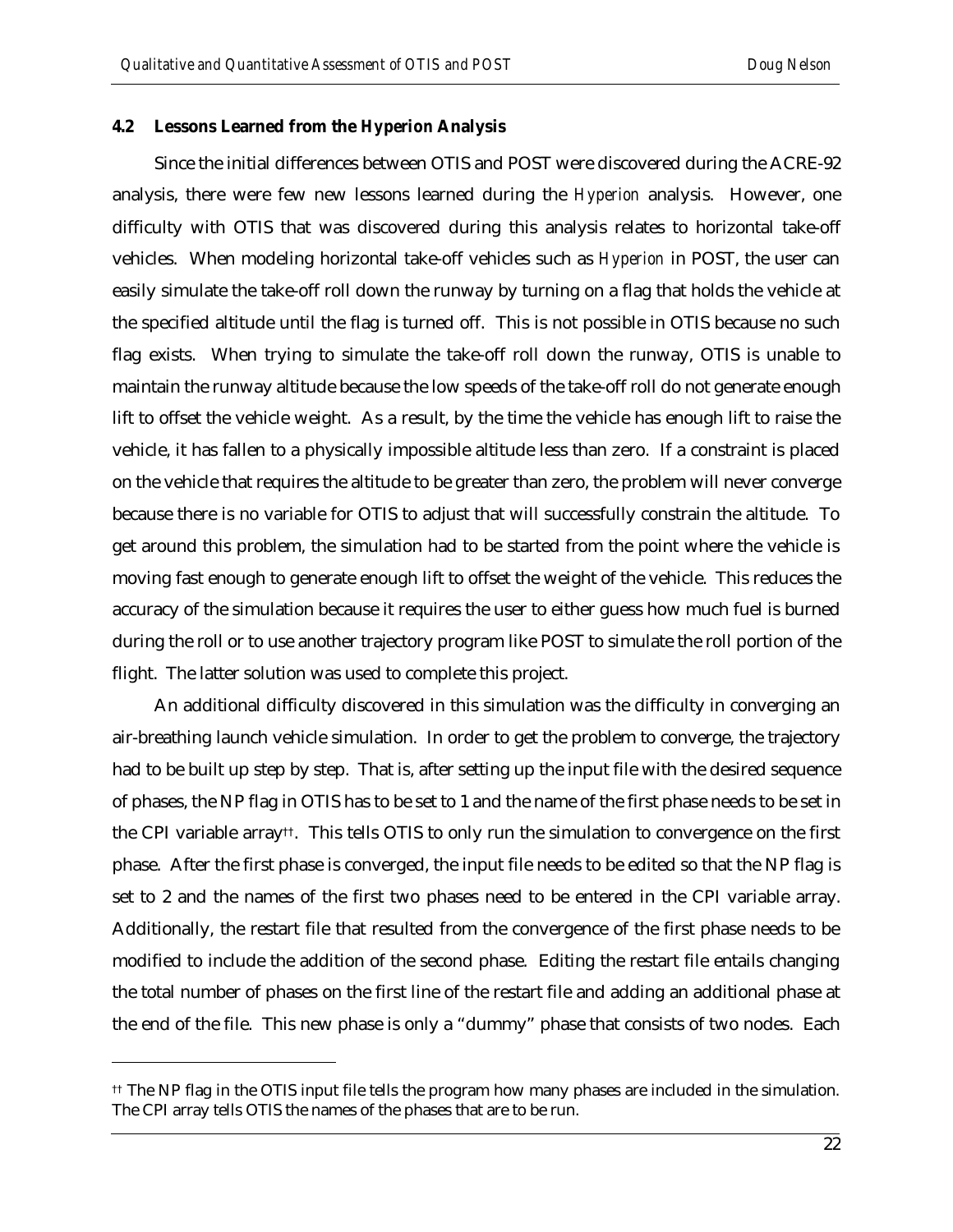of these two nodes has the same set of state variables as the final node from the previous phase. This entire process is repeated until the desired number of phases has been added and the entire simulation converged. More details about the format of the OTIS restart file can be found in Chapter 3.4 of Reference 3. Additionally, it should be noted that the method described here is not the only way to get an air-breathing simulation to converge. It simply represents the procedure that worked best for the author during the comparison study.

The need to edit the OTIS restart file before changing the number of phases in the input file is a complication that is not found in POST. After changing the number of phases in a POST simulation, one only needs to update the initial guesses for the independent variables and does not have to worry about editing the restart file.

One similarity between the two codes is that roughly the same amount of work is required of the user to get the solution to converge. Also, both cases having an input file for a vehicle similar to the one being modeled makes creating a valid input file much easier than when starting from scratch. This point cannot be overemphasized. The ability to set the correct flags as well as format the input files correctly is a skill easily forgotten between projects. Having a file that serves as a template helps ensure the file is set up correctly. However, attempting to use a restart file from a similar OTIS simulation is not as easy as starting a POST simulation with the initial guesses from a previous simulation. As a result, it is necessary to start a new vehicle simulation in OTIS from scratch and build up the restart file phase by phase as described above. Since POST does not rely on a restart file, this type of problem does not apply.

## **5.0 Conclusions**

Based on the results presented above, it is possible to draw three main conclusions:

- 1. Numerically, there is little difference between the optimized result calculated by OTIS and the optimized result calculated by POST.
- 2. The main difference between the two programs is in the rules and techniques that the user needs to learn in order to run successful simulations.
- 3. Use of both programs together helps guarantee that the "true" optimum answer is found.

The first conclusion is supported by the data presented in Tables 1 and 3. Specifically, the fact that the two programs calculated a MR that differs by 0.16% for ACRE-92 and 0.21% for *Hyperion* leads one to conclude that there is no statistical basis for saying that one code calculates "better" answers than the other. Additionally, the high degree of similarity between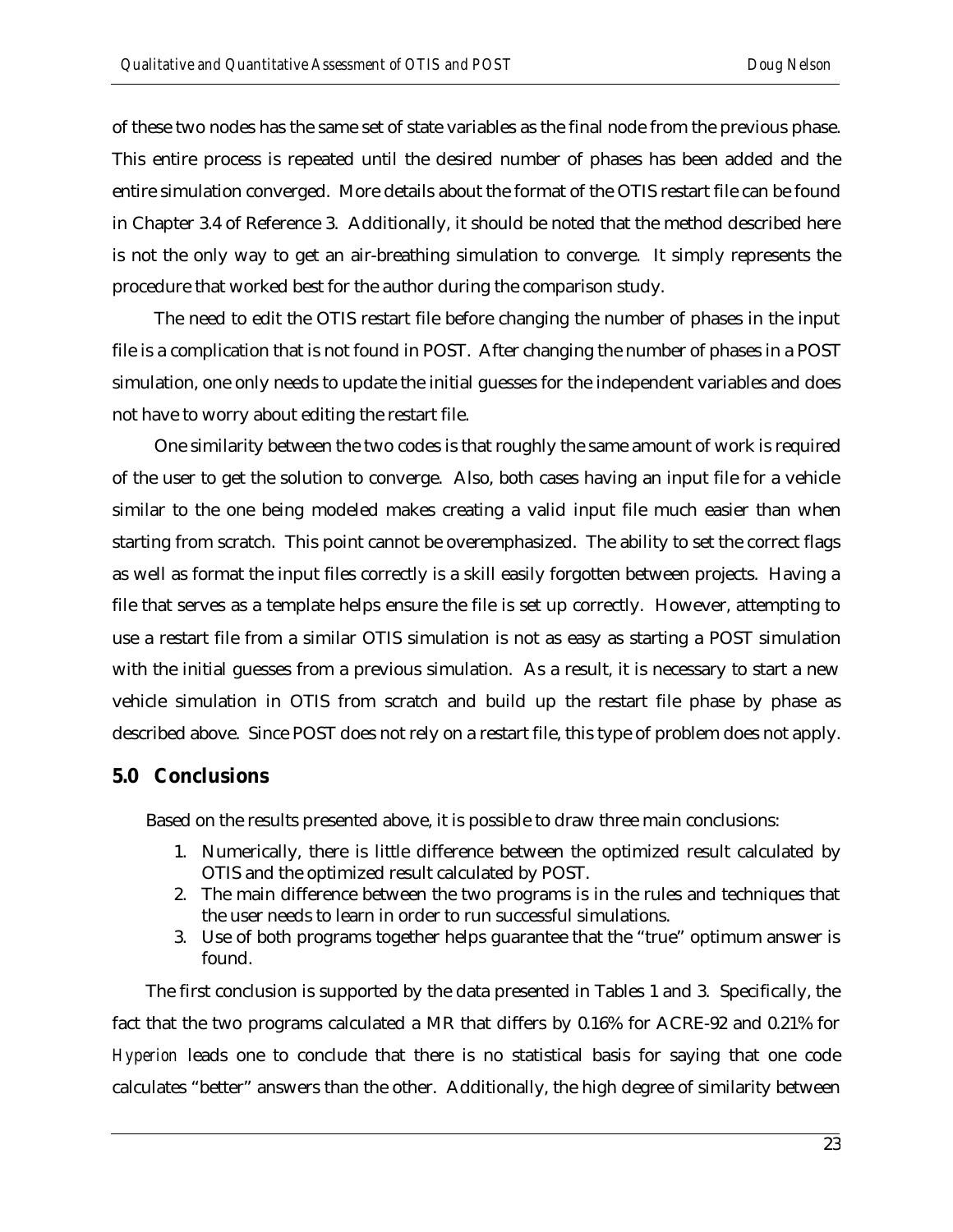the POST and OTIS calculated values shown in Figures 3-8 and 13-18 indicate that the two programs compute comparable results. These data support the hypothesis formed prior to beginning the research effort. It also is a logical result considering that the laws of physics are the same whether or not an engineer is using the direct shooting method or the collocation method.

The second conclusion arises from the fact that the results predicted by the two programs are so similar. All other things being equal, it makes sense for an engineer to choose the program that is easiest to use. In most cases, the code that is learned first is the one that feels most comfortable and therefore becomes the program of choice. This is because both programs are complex and require a substantial investment of time to learn how to use well. By the time a user feels comfortable using the program, he or she will have picked up on the idiosyncrasies of the program and will be able to successfully interpret the error messages, help nudge the optimizer towards convergence, etc. After becoming so familiar with one way of doing things, it becomes much more difficult to switch gears and start doing things differently. The end result is that most engineers develop loyalty to the code that they learned first.

On first glance, the third conclusion may seem somewhat contradictory. After all, how can one optimum be better than another? Some optimization problems are sensitive to the initial guesses. That is to say that the optimum answer that results for a particular problem is dependent upon the initial conditions used to set up the problem. As a result, the optimizer will report that it has found the global optimum when it has in fact only found a local optimum. This situation arose during the ACRE-92 and *Hyperion* simulations described earlier. The solution to the problem was to adjust the initial guess values for both the OTIS and POST simulations until a repeatable final optimum was achieved. As a result, the trajectory analyst is able to find a better answer by using both of the codes together and taking clues from each of them to improve the results.

#### **6.0 Future Work**

In addition to the conclusions discussed in Section 5.0, another intent of the project was to compare the relative run times of the two different programs. To do this, the goal was to record the number of central processing unit (CPU) seconds required for POST and OTIS to solve the same problems. Unfortunately, the two programs had to be run on different types of computers because of difficulties encountered in installing OTIS on the Georgia Tech computers. As a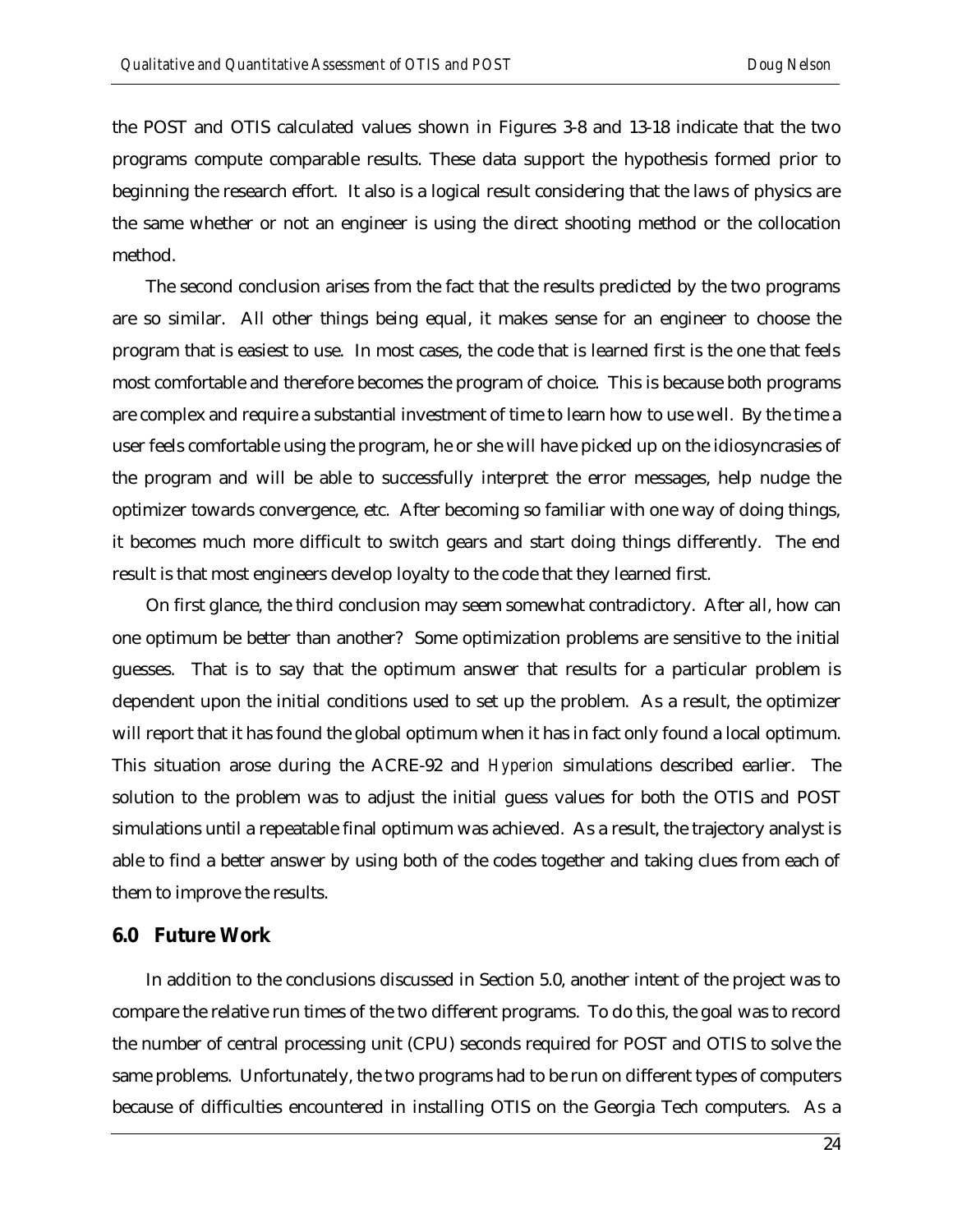result, only a qualitative assessment of run time can be made. Based on the experience of dealing with both codes, it seems that there is not much difference in run time between the two programs. This assessment is made based on the fact that the two codes successfully solved the ACRE-92 problem with relative speed and that the majority of time required to solve the *Hyperion* problem was spent in the user-setup stages. In order to make a more accurate assessment of run time, future work should involve getting OTIS to run on the same computer as POST and then rerunning the simulations.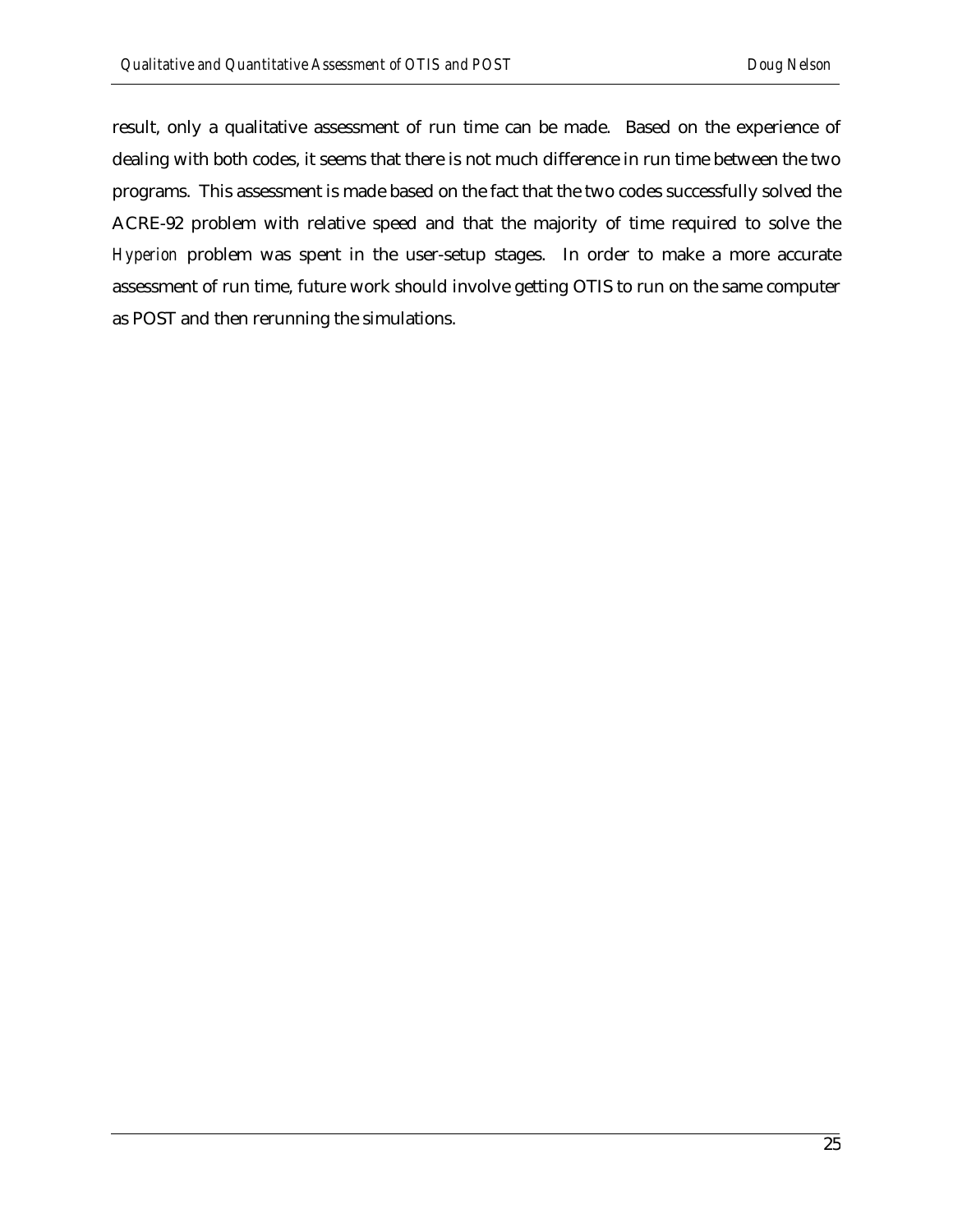## **Acknowledgements**

I would like to thank all of the people who helped with this research. In particular, John Riehl at NASA-GRC was extremely helpful in getting the OTIS source code installed and running on the SSDL computers at Georgia Tech. Mr. Riehl also provided help with the use of OTIS as well as advice on how to fix specific problems encountered in the use code. Additionally, Mr. Riehl helped set up a computer account for me on the NASA-GRC computer network so that I could use OTIS before I had a working executable installed at Georgia Tech. Without this help, I would not have been able to finish the project on time.

Steve Paris of the Boeing Corp. also provided insight into how to model both rocket and air-breathing vehicles in OTIS and provided significant help in troubleshooting errors with the program as well as several helpful references on OTIS and the collocation method in general. Both Mr. Riehl and Mr. Paris were very generous with their time and enthusiastically supported the work via email and telephone correspondence.

Additional thanks are due Dr. John Olds of the Georgia Institute of Technology for the overall guidance he provided during the research effort. Furthermore, Dr. Olds lent his expertise in the use of POST and helped answer several questions that arose during the simulations. Additionally, Dr. Olds invested a significant amount of time dealing with installation problems encountered during the installation and compilation of the OTIS source code so that I could focus on completing the actual research work.

Finally, I wish to thank my wife, Kelly, for supporting me in this endeavor as she has in everything else that I do. In addition to offering encouragement and support, she served as my proofreader and sounding board while doing an admirable job of enduring my complaints as I struggled to learn how to use the trajectory codes.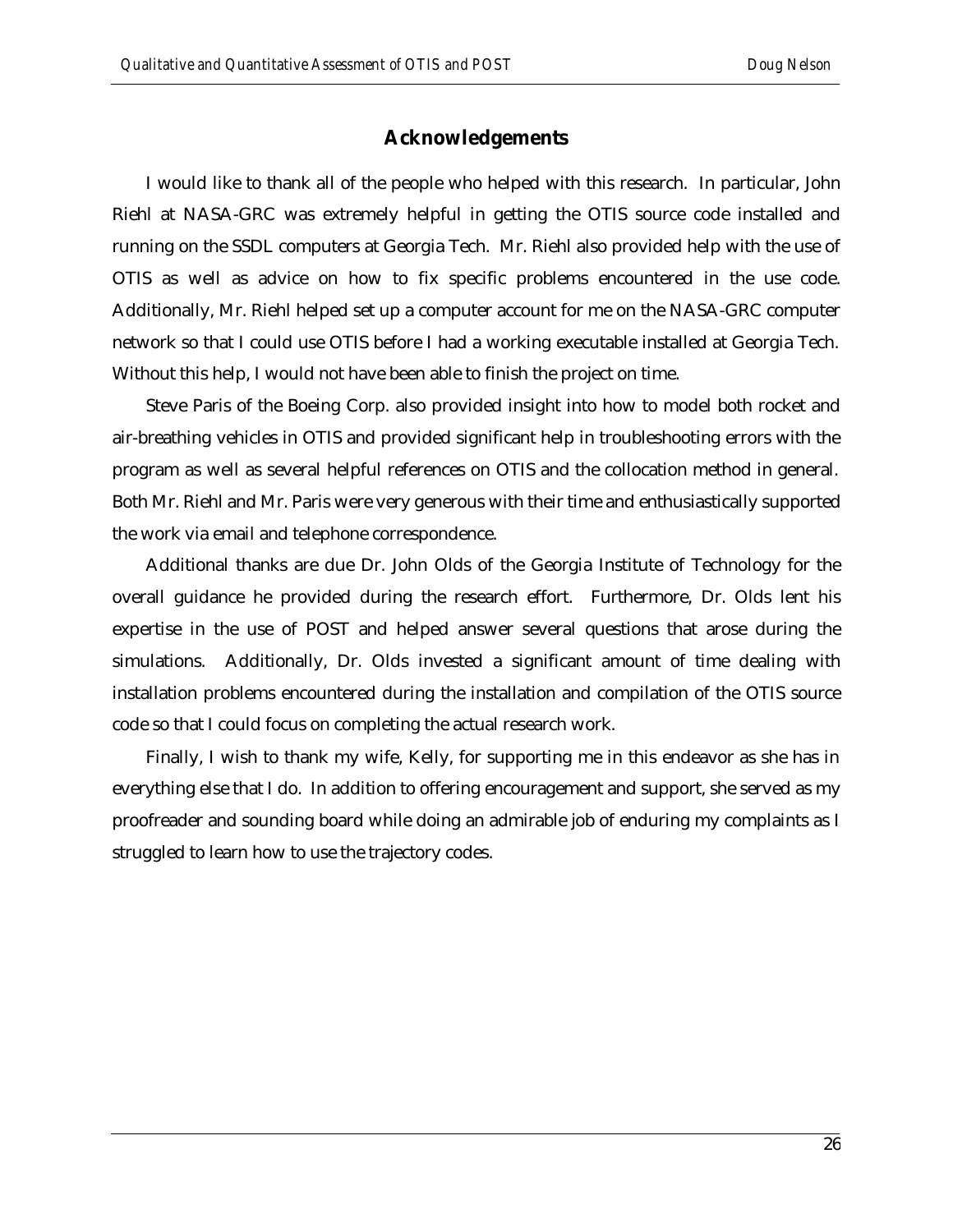## **References**

- 1. Hargraves, C.R., Paris, S.W., and Vlases, W.G., "OTIS Past, Present, and Future," AIAA 92-4530. 1992.
- 2. Brauer, G.L., Cornick, D.E., and Stevenson, R., "Capabilities and Applications of the Program to Optimize Simulated Trajectories." NASA CR-2770, Feb. 1977.
- 3. Paris, S.W., and Hargraves, S.R., "Optimal Trajectories by Implicit Simulation (OTIS 3.10) Volume II – User's Manual." pp. 130-131. Boeing Defense and Space Group. Seattle, WA. 1996.
- 4. Haney, J.W., "Highly Reusable Space Transportation (HRST) Advanced Concepts Study," Rockwell Aerospace Corporation, project report #43120, November 30, 1995.
- 5. Olds, J., Bradford, J., Charania, A., Ledsinger, L., McCormick, D., Sorensen, K., "*Hyperion*: An SSTO Vision Vehicle Concept Utilizing Rocket-Based Combined Cycle Propulsion," AIAA 99-4944, 9th International Space Planes and Hypersonic Systems and Technologies Conference, Norfolk, VA, November 1-5, 1999.
- 6. http://www.ssdl.gatech.edu/main/gallery/vehicles/hyperion/hyperion3.html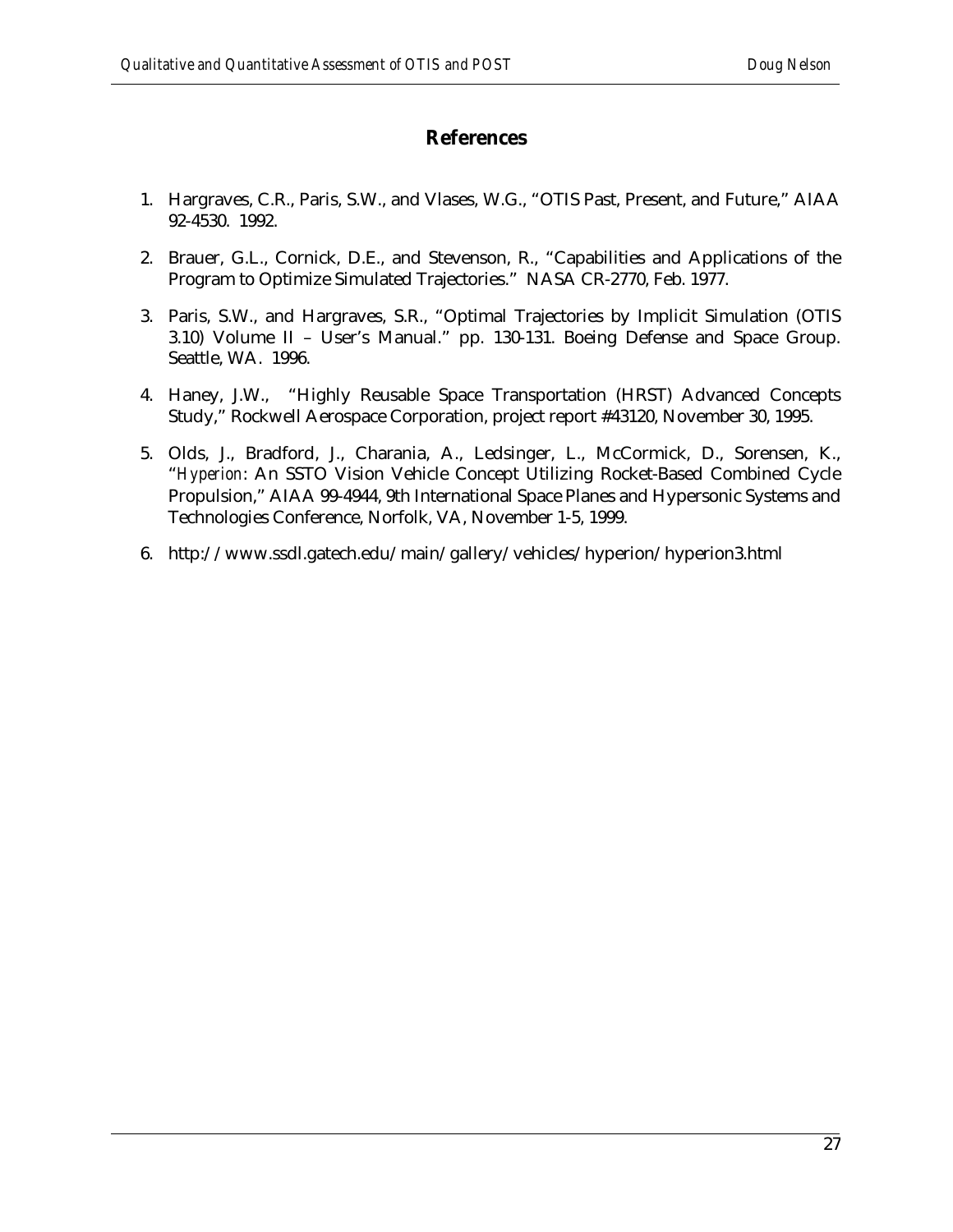**Appendix A: POST Input for ACRE-92**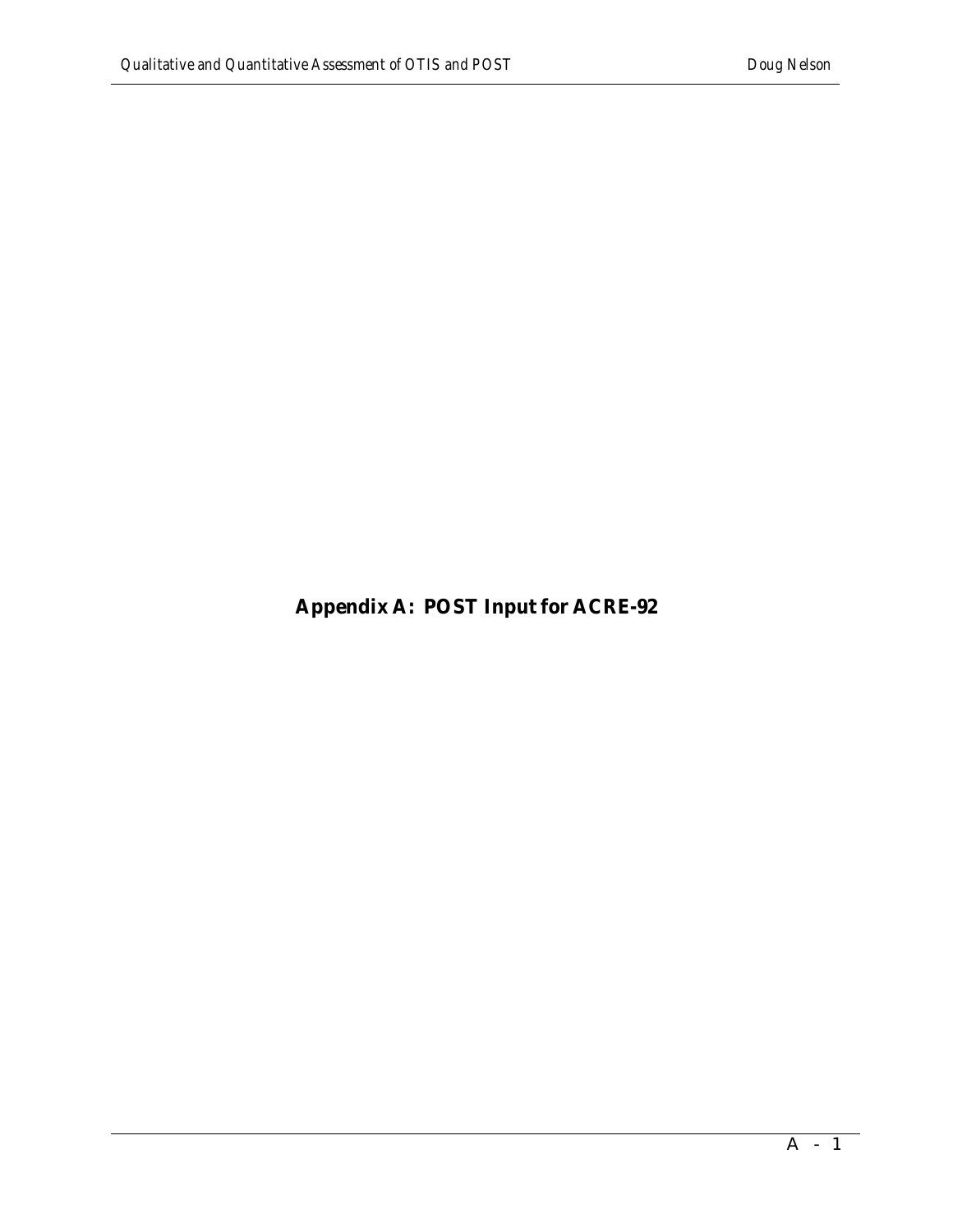**ISsearch**  $\mathbf{c}$ problem maximize weight  $\mathbf c$  ${\bf c}$ subject to: gcrad -  $2.12294674E+07 = 0$  $\mathbf{c}$ veli - 25842  $= 0$  $\mathbf{c}$ gammai - 0  $= 0$  $\mathbf{c}$ }<br> $C^{****************}$  $\mathbf{c}$  $\mathbf{c}$ Sample RLV trajectory to a 50 x 220 nmi SSA transfer orbit  $\mathbf{c}$ c Used for AE6351C design class at Georgia Tech c John R. Olds, Feb. 1998  $\mathbf{c}$ c Changed to 50 nmi x 100 nmi x 28.5 inc on  $1/11/01$ , A. Crocker c Modified to represent the ACRE-92 vehicle by Doug Nelson in March 2001  $\mathbf c$  $maxitr =$  $-1,$ /max number of iterations c maxitr  $=$ 15,  $\operatorname{srchm}$  = 5, /optimization mode  $=$  1.0,  $/$ maximize opt optvar =  $6$ hweight, /final weight optph =  $1000$ , /optimization phase  $= -1$ , /only print final trajectory ipro  $\mathbf c$ c Independent Variables 5, /no. of controls (independent variables) nindy  $=$ indvr = 3hazl, 6hpitpc2, 6hpitpc2, 6hpitpc2, 6hpitpc2, /independent variables indph  $= 1,10,20,30,40,$  /phases where controls are initated  $\mathbf{c}$ c Dependent Variables (constraints) 3, /no. of dependent variables (constraints) ndepv  $\equiv$ indxd  $2,3,4,$  $=$ depvr = 5hgdalt, 6hgammai, 3hinc, 5hgcrad, /names of dependent variables depval =  $303805.0, 0.0, 28.5, 2.12294674E+07$ , /target values deptl = 10000.0,.001, .1, 1, /targeting criteria(allowable errors) depph = 1000,1000,1000,1000, /targeting phase  $\mathbf c$ c initial guesses for independent variables (last set only)  $\mathbf c$ u= 4.243399409584E+01, -1.215272810754E+00, -1.550217670977E-01, -2.611541158985E-01, -1.273549568738E-01, u= 4.243397642161E+01, -1.213811261974E+00, -1.550502569177E-01, -2.620719261863E-01, -1.269318752077E-01, u= 4.242795829879E+01, -1.234896416820E+00, -1.333822111109E-01, -2.465411656693E-01, -1.375122726866E-01, u= 14.5E+00, -1.20E+00, -1.33E-01, -2.50E-01, -1.40E-01, u= 8.820541657940E+01, -1.249490599044E+00, -1.221108194734E-01, -2.508892559407E-01, -1.430563768332E-01, u= 8.604275735847E+01, -1.263170686087E+00, -1.043129155945E-01, -2.481305759232E-01, -1.532149678822E-01, u= 8.625459728397E+01, -1.281678815143E+00, -7.937265325395E-02, -2.565533973527E-01, -1.495133607287E-01,  $\boldsymbol{\mathsf{S}}$  $\mathbf{c}$ c Begin event listing  $\mathbf{c}$  $\mathbf{c}$ **l**\$gendat title = 0h\*RLV SSTO to Space Station Transfer Orbit\*,  $event =$ 1.  $\mathbf{c}$ c problem setup flags 3, /calculate conics  $\text{npc}(1) =$  $\rm{npc(2)}$ 1, /runge kutta integration  $=$ 4, /input earth relative components(velr, gammar, azvelr)  $npc(3)$  $\equiv$  $npc(4)$  $\equiv$ 2, /input sph coordinates(lat,long,alt) 1, /limit acceleration to asmax g's  $\text{npc}(7) =$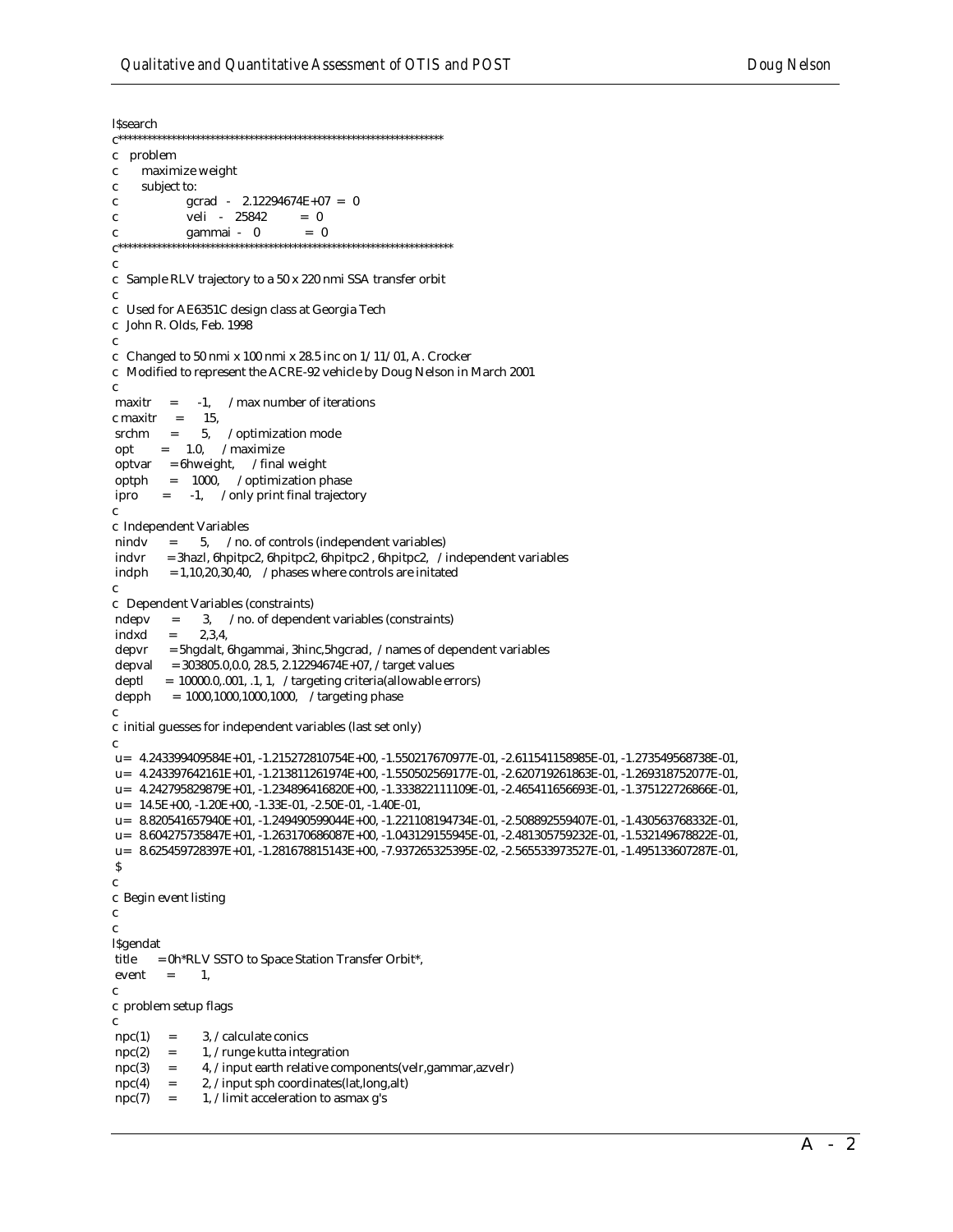```
\text{asmax} = 3.
npc(8) = 2, /use lift and drag coefs
\text{mpc}(9) = 1, / \text{rocket population}iwdf(1) = 2, /use Isp vac
neng = 1, /number of engines (multiply Tvac)<br>npc(16) = 0, /non-spherical earth
                0, /non-spherical earth
\text{npc}(25) = 3, /calculate velocity losses
c
c guidance setup
c
iguid(1) = 1,0, /inertial pitch angles
iguid(4) = 1, /constant pitch term in polynomial
pitpc(1) = 0, /starting inertial pitch angle
c
 maxtim = 1000.0, /abort if simulation exceeds 1000 seconds
 fesn = 1000, /final event sequence no.
dt = 1.0, /integration step size
 pinc = 50.0,
c pinc = 20.0, /print frequency
prnc = 0, /make file for plotting
prnca = 1,
 time = 0.0, /initial time
 prnt(97) = 6hnetisp, 'altito', / additional print block variables
c
c Launch from KSC
c<br>gdlat
       = 28.5, /initial latitude
 long = 279.4, /initial longitude
 azl = 0.0, /azimuth of launch centered inertial frame (set above)
c
c *************
c
c HRST Advanced LOX/LH2 Engine from Rocketdyne (Levack) 12/96
c
ispv = 451.43, /vac isp
wgtsg = 2.1e6, /initial weight
sref = 4000.0, /aero ref areac
c *************
c
 $
l$tblmlt
 $
c*include '/home/asdl2/olds/post/wb001.aero'
c*include '/usr/people/olds/classes/design_98/wb001.aero'
*include '/home/asdl2/dnelson/AE8900/ACRE92/POST/wb001.aero'
l$tab
c
c here, tvc1 is the total thrust for all engines
c
 table = 6htvc1t ,0,2.9006e6,
 $
l$tab
c
c total exit area approx = (Tvac/2.423e6)*150.25 ft2
c
 table = 6hae1t ,0,179.87,
endphs = 1,
 $
l$gendat
c change to pitch polynomial using linear term
event = 10,
critr = 5hgdalt,
value = 400,
```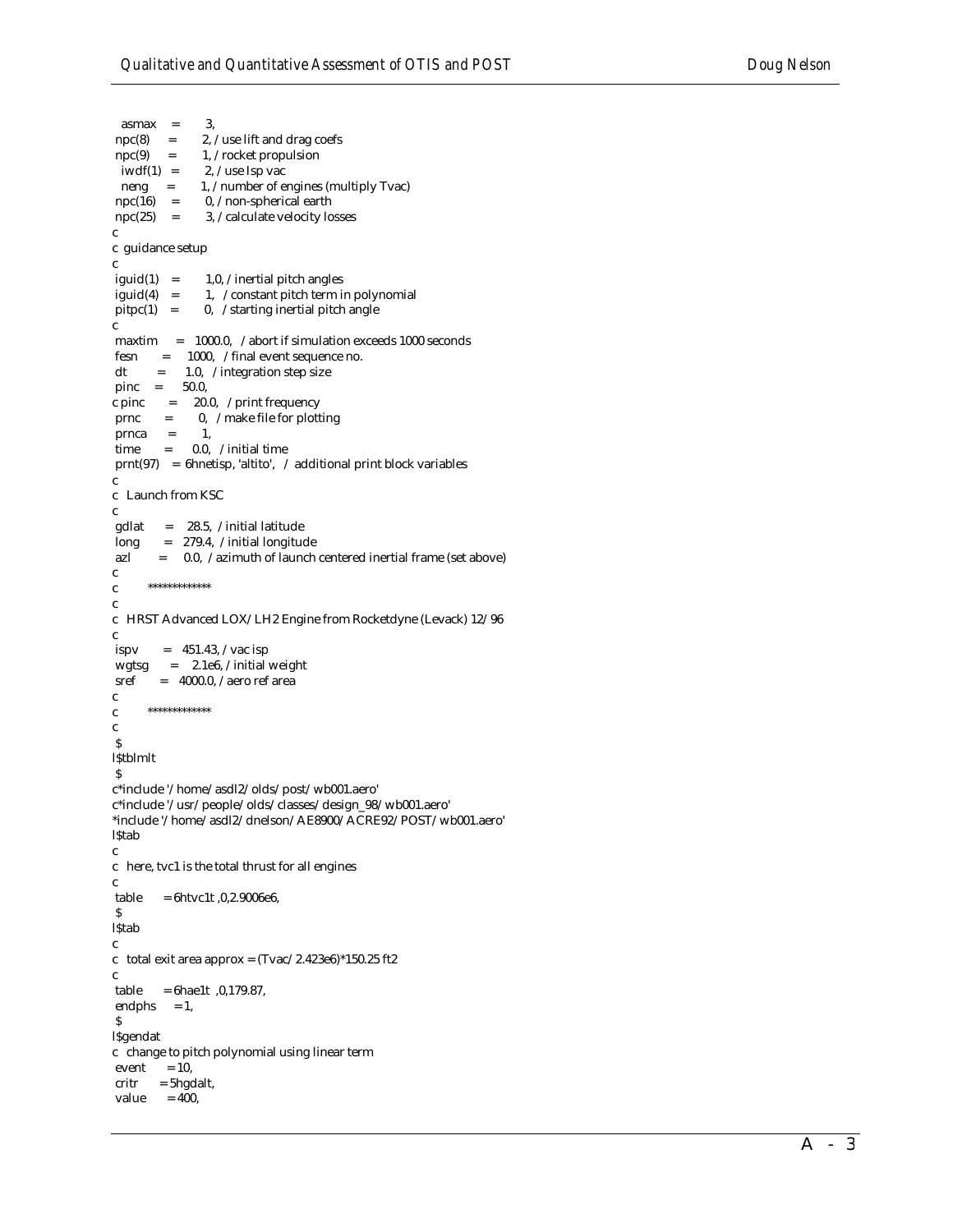$\mbox{i} \mbox{guid(4)} \quad = 0,$  $endphs = 1,$ pinc  $=50.$  \$ l\$gendat  $event = 20,$  $\begin{array}{lll} \mbox{critr} & = \mbox{6htime}\ \ , \end{array}$ value  $= 50$ ,  $endphs = 1$ , \$ l\$gendat  $\text{event} = 30,$  $critr = 6$ htime,  $value = 100,$  $\mbox{endphs}\quad = 1,$  $\mathsf{S}$ l\$gendat  $\text{event} = 40,$  $critr = 6$ htime, value  $= 200$ , endphs  $= 1$ , \$ l\$gendat  $\text{event} = 1000,$  $critr = 6$ hveli,  $value$  = 25842., endphs  $= 1$ , endprb  $= 1$ , endjob  $= 1$ ,  $\boldsymbol{\mathsf{S}}$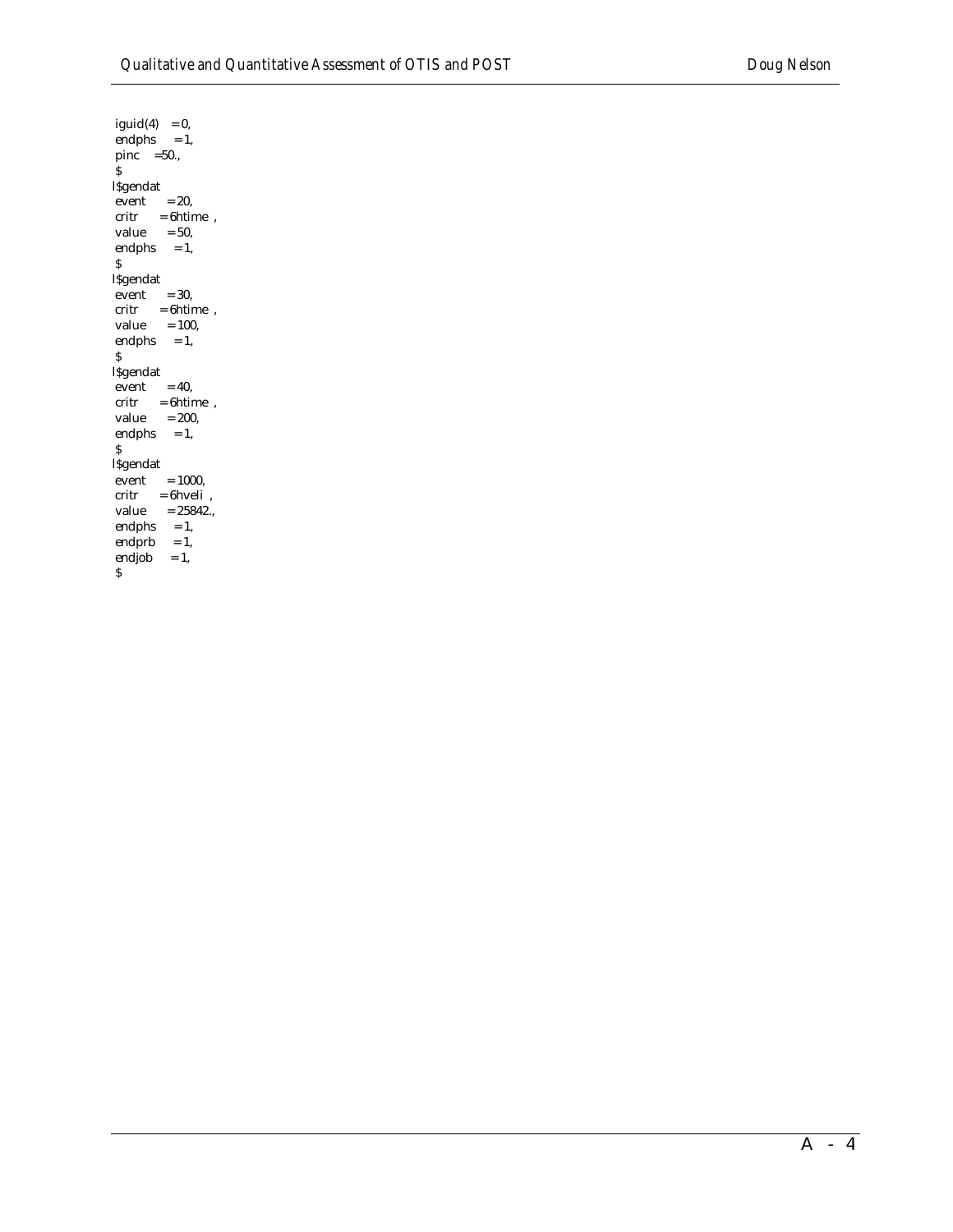**Appendix B: OTIS Input for ACRE-92**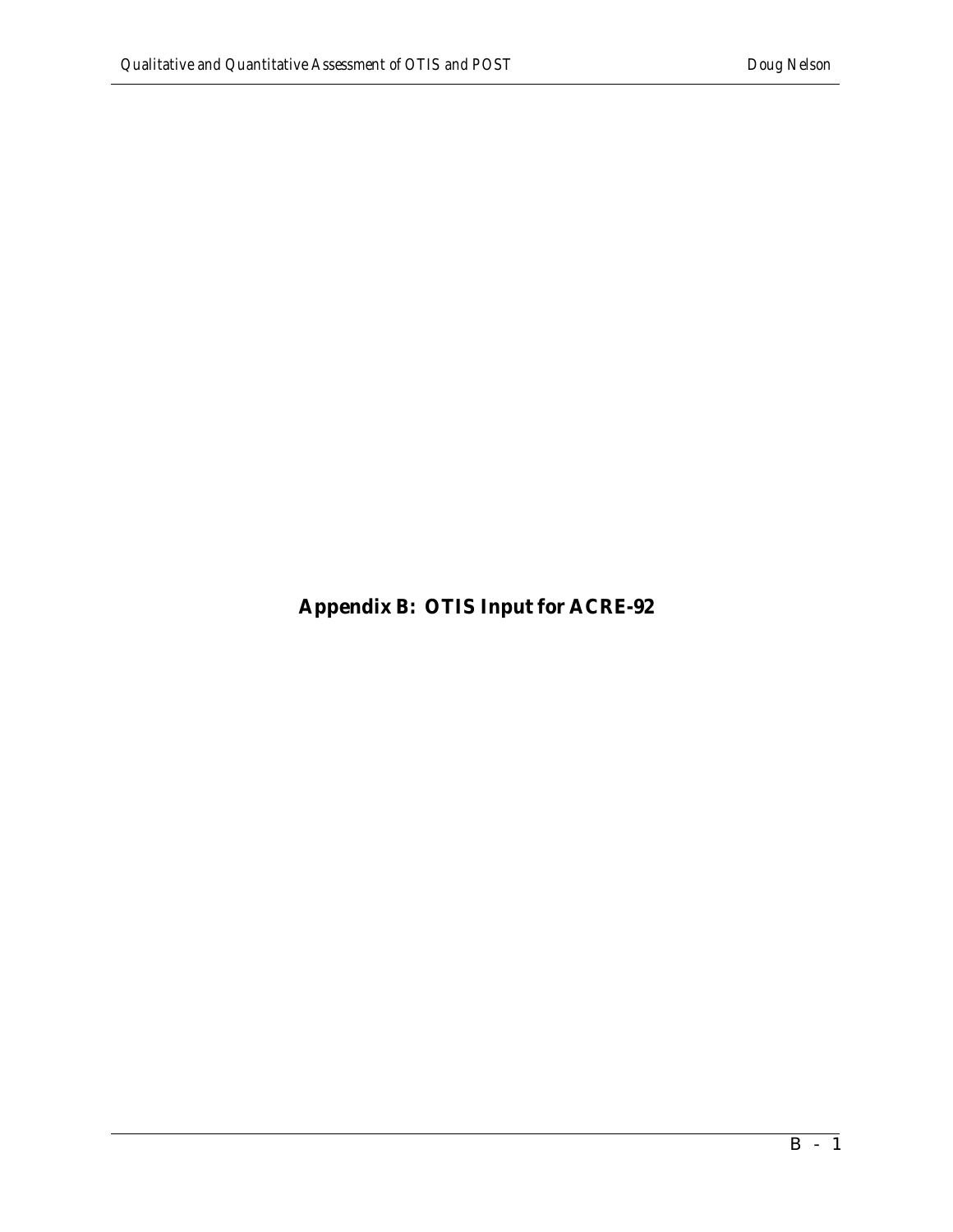```
ACRE92 SSTO Simulation
 Uses MODE 4
 MARCH 2001
SOTISIN
********** GENERAL INPUTS
\astNIT=300, LM4=T, NP=3, LM1=F,NUWZ=2,NURZ=3,
 RESTART=F,
RESTART=T,
INP=2,
AUTOSCALE = T,
AUTO4_SV = F,
REDIST = T,NZOPT = 3,
CHOTFG=F,
 EFLAG=F,
 DEBUG=F,
 ORBFLG=T,
 APCOPY=F.
 RANGFG=F,
 CARTFG=F,
* ZHARFG=F,
TDELFG=F,
 ATMSFG=F,
AUX2FG=F.
LZOUT=T,
GGPIFG=T,GGPXFG=T,
********** LINKING CONDITIONS
C CPI='ONE', 'THREE', 'FOUR',
********** OBJECTIVE FUNCTION
\astNOL=1,
***NPOL=15,
 WOL=1, SOB=-1.C CPOL='FOUR',
C CMOL='WEIGHT',
*********** VEHICLE MODEL
\astNST=1,SREF=4000.0,
 NENG=1,
C CLDSN='RLVCL',CDDSN='RLVCD',
C THDSN='RLVTHR',
C MDDSN='RLVISP',
C ARDSN='RLVAREA',
* DVISP=451.43,
\ast*********** OUTPUT
\astMSGLVL=5,
  NPPS=10,
C CXPP='TIME','TIME','TIME','TIME','TIME','TIME','TIME','TIME','TIME', 'TIME', 'TIME',
```
C CYPP='ALT','Q','THRUST','DRAG','LIFT','WEIGHT','ALPHAD','VEL','GAMD', 'ACCA',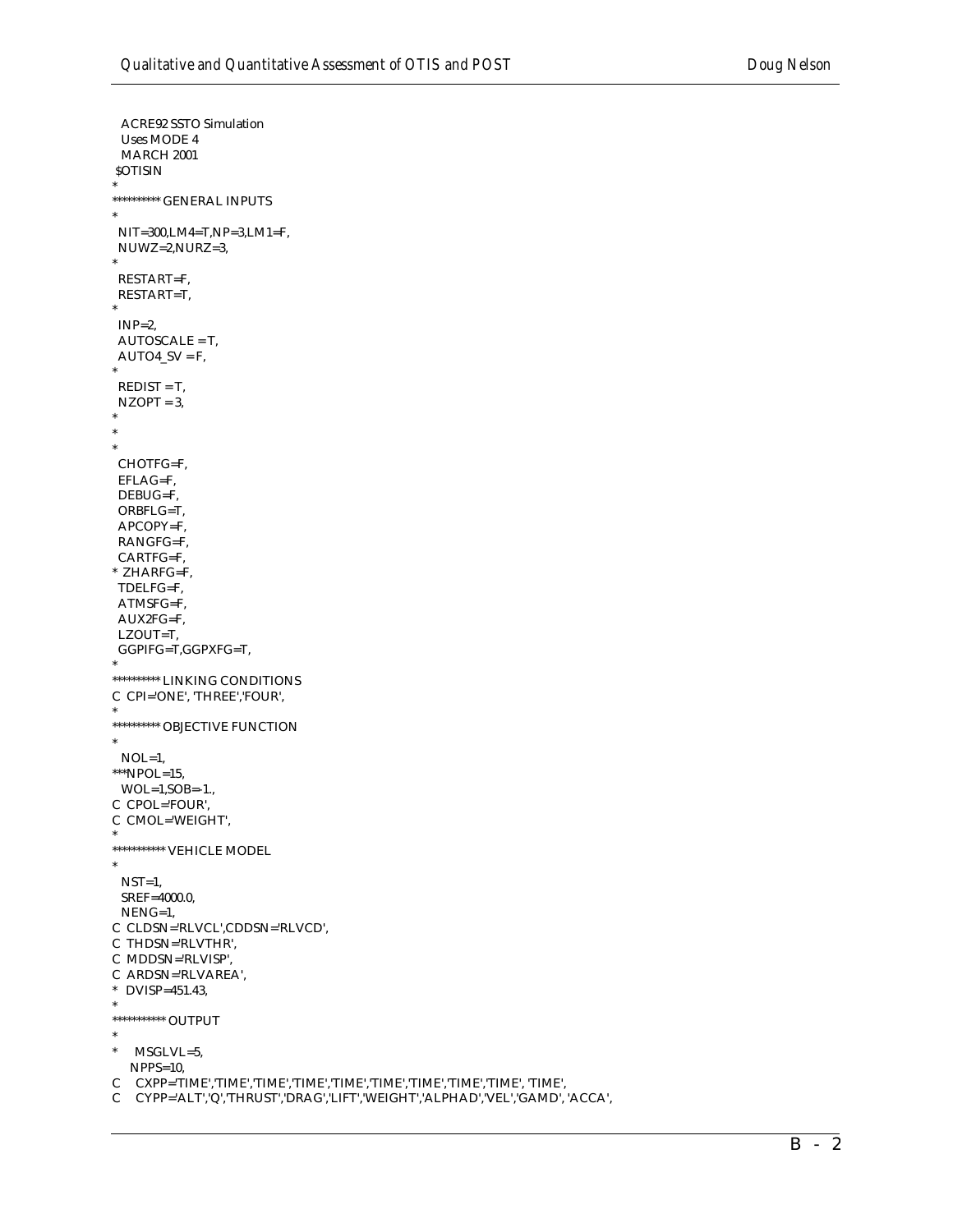```
NPTO=24.
  CPTO='TIME','TPHASE','ALT','MACH','VEL','ALPHAD','GAMD','WEIGHT',
\mathsf{C}'AZMD','THRUST','LATD','LOND','ACCA','RADI','Q','VELI'
\mathcal{C}'CL','LIFT','CD','DRAG','HA','HP', 'INCD', 'XPAR(1)','ECC', 'SMA',
\mathcal{C}_{\mathcal{C}}NLNPLT=22,
   NHBPLT=4,
SEND
SPHASIN
****************** PHASE 1 DEFINITION *****************
C PTITLE='Vertical Rise - Core plus first 6 solids'
NNPP=12,SEGL=20*1.,IBODY=399,IATMOS=1,ISTAGE=1,
C PTYPE='C', PNAME='ONE',
*********** EARTH MODEL
^\ast EFLAT=0.,
*********** INITIAL CONDITIONS
IENTYPE=2,2,IEQTYPE=2,2,ITG=1,
ZI = 0., 90, 90., 1.e-6, -81., 28.5, 2.1e6, 0.,
 ZI(1)=1.E-6,
 ZF= 72, 90, 89.6, 348, 279.3, 0.2850E+02, 2.0357E+06,
 TI = 0.,TP=10.********* BOUNDARY CONDITIONS
 NEQI=6,IEQI=1,3,4,5,6,7,
************ BOUNDS AND SCALE FACTORS
ZMAX = 1343., 90., 90., 85., -81., 28.5, 2.1e6, 3.5e+04,* ZMIN= 1.00E+00,-3.14E+00,-1.57E+00, 0.00E+00,-3.14E+00,-1.57E+00,1.19E+04,-2.36E+04,^\ast NQV=1,
^{\ast}C CQV='WD(1)',
ST = 10.TUB= 10.,
TLB = 1.TIUB = 0.TILB=0.* Special phase - map out gamma dot
MAPFPC(2)=0.MAPFPC(3)=0,VPCDOT(3) = -.002,********** CONTROL VARIABLE
ICONST=2,
NCT=0,
NCVF=2,ICONST=2,
C CCVF='ALPHA','XPAR(1)',
FCV=0., 1.0,DTPRINT=50.,
\pmb{\text{SEND}}****************** PHASE 3 DEFINITION *****************
SPHASIN
```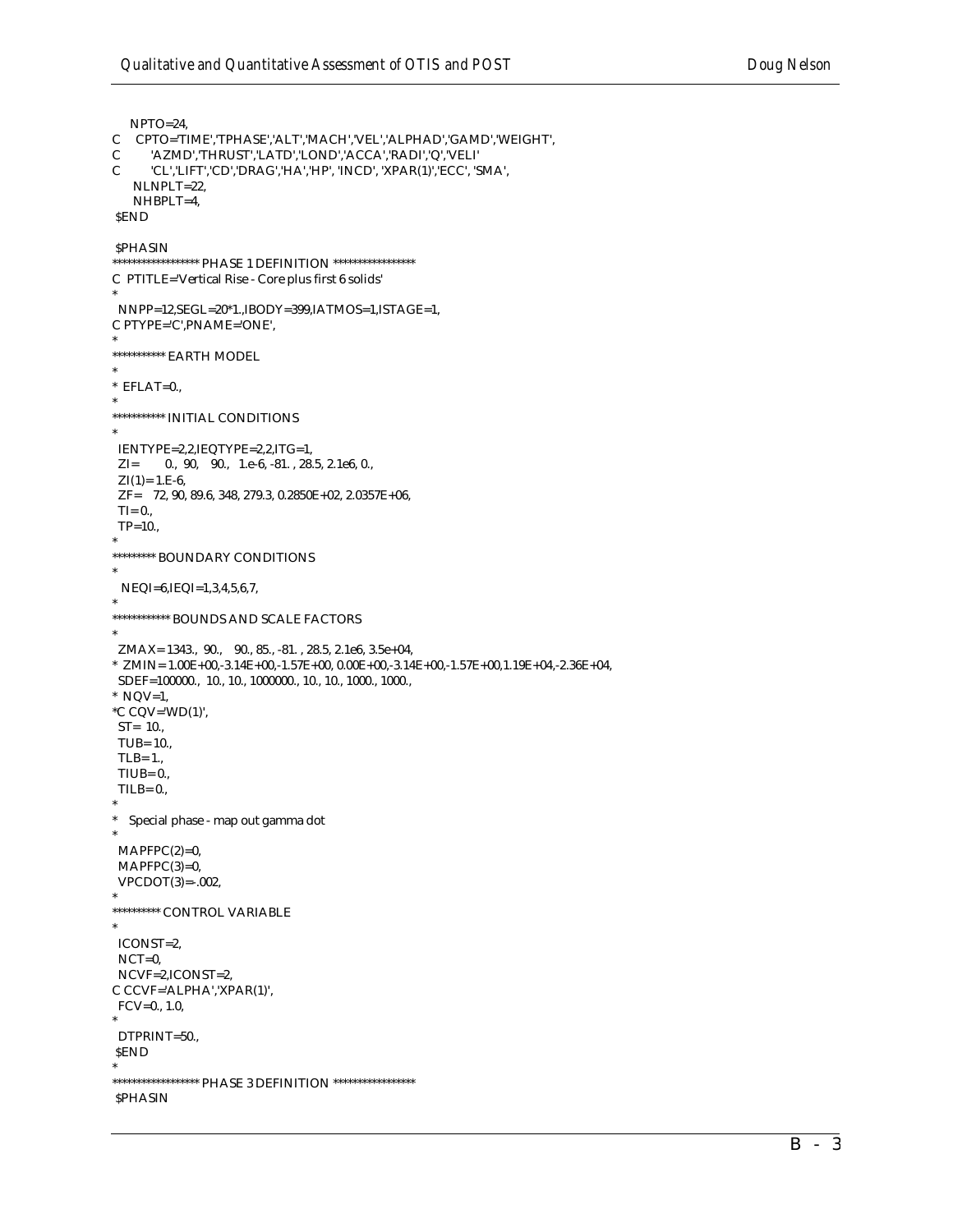```
C PTITLE='Third stage'
NNPP=20,SEGL=20*1.,IBODY=399,IATMOS=1,ISTAGE=1,
C PTYPE='C', PNAME='THREE',
*********** INITIAL CONDITIONS
IENTYPE=2,2,IEQTYPE=2,2,ITG=1,
\begin{array}{lll} \rm{ZI} = & 72, \ 0.9004E+02, \ 0.4255E+02, \ 348, \ -0.8091E+02, \ 0.2850E+02, \ 0.1699E+07, \\ \rm{ZF} = & 2530, \ 0.9004E+02, \ 0.4255E+02, \ 0.5878E+05, \ -0.8091E+02, \ 0.2850E+02, \ 0.1699E+07, \end{array}TI = 60...TP = 47.4************ BOUNDS AND SCALE FACTORS
ZMAX= 25842., 90., 88., 10000., -81., 28.3, 2.79e5, 1.28E+05, 1.000000, 1.000000,
* ZMAX= 5.75E+04, 3.14E+00, 1.57E+00, 4.67E+06, 3.14E+00, 1.57E+00,3.87E+03, 1.28E+05, 1.000000, 1.000000,
* ZMIN= 1.00E+00,-3.14E+00,-1.57E+00, 0.00E+00,-3.14E+00,-1.57E+00,1.00E+00,-6.70E+04,-1.000000,-1.000000,* NQV=1,
^{\ast}C CQV='WD(1)',
ST = 100.TUB= 550.,
 TLB = 1.TIUB=600.,
 TILB=5.
********** CONTROL VARIABLE
ICONST=2.
NCT=1,
C CCV='ALPHA',
CUL = 1.0,
 CLL=-0.349* CLLD=-0.1745329,
* CULD=0.1745329,
NCVF=1,ICONST=2,
C CCVF='XPAR(1)',
FCV = 1.0NPC=3C CPC='ACCA','ALTDOT','GAMDOT',
 PLB= 1.2, 0., -0.01745329,
PUB= 3.02, 100000., 0.01745329,
SCON = 3., 100000., 0.01745329.DTPRINT=50.,
NNFC=1,
C CNFC= 'ACCA',
 YFCUB = 3.0YFCLB = 3.0SNFC= 3.SEND
****************** PHASE 4 DEFINITION *****************
SPHASIN
C PTITLE='Fourth stage'
NNPP=20, SEGL=20*1., IBODY=399, IATMOS=1, ISTAGE=1,
C PTYPE='C', PNAME='FOUR',
CC = '1_THREE'
C CC = '1 THREE'
```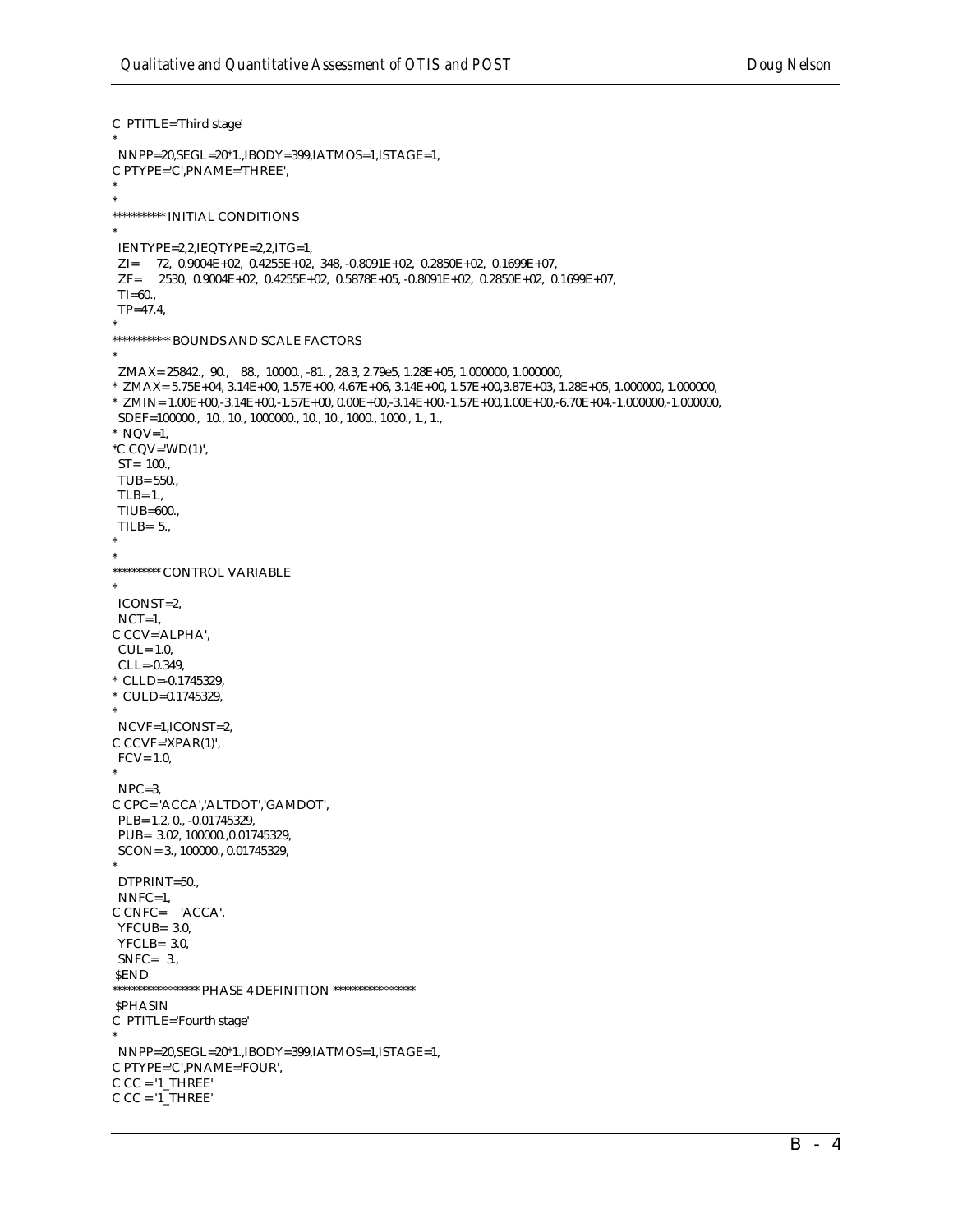$^{\ast}$ C CQ = '1\_Fairing',  $\ast$ IENTYPE=2,2,IEQTYPE=2,2,ITG=1,  $ZI = 2530, 0.9004E + 02, 0.4255E + 02, 0.5878E + 05, -0.8091E + 02, 0.2850E + 02, 0.1699E + 07,$  $ZF = 24482, 0.9620E+02, 0.1706E-01, 0.3039E+06, -0.6792E+02, 0.2787E+02, 0.2572E+06,$  $TI=110.$  $TP = 339.7$ , \*\*\*\*\*\*\*\*\*\*\*\* BOUNDS AND SCALE FACTORS  $\ast$  $ZMAX = 25842, 90, 88, 10000, -81, 28.3, 2.79e5, 1.28E+05, 1.000000, 1.000000,$ \* ZMAX= 5.75E+04, 3.14E+00, 1.57E+00, 4.67E+06, 3.14E+00, 1.57E+00,3.87E+03, 1.28E+05, 1.000000, 1.000000,  $\hbox{ ``ZMIN=1.00E+00,-3.14E+00,-1.57E+00, 0.00E+00,-3.14E+00,-1.57E+00,1.00E+00,-6.70E+04,-1.000000,-1.000000,-1.000000,-1.000000,-1.000000,-1.000000,-1.000000,-1.000000,-1.000000,-1.000000,-1.000000,-1.000000,-1.000000,-1.000000,-1.000000,-1.00$  $*$  NQV=1,  $^{\ast}$ C CQV='WD(1)',  $ST = 100.$ TUB= 550..  $TLB = 5...$ TIUB=600., TILB= $5.,$ \*\*\*\*\*\*\*\*\*\* CONTROL VARIABLE ICONST=2,  $NCT=2$ . C CCV='ALPHA', 'XPAR(1)'  $CUL = 1.0, 1.0,$  $CLL=-.349, 0.2,$ \* CLLD=-0.1745329, \* CULD=0.1745329.  $NPC=1$ , C CPC='ACCA',  $PLB = 3.0,$ PUB= 3.01,  $SCON = 3.01$ , DTPRINT=50.,  $NNFC=4$ ,  $\begin{tabular}{ll} $C$ CNFC = 'VELI', 'GAMD', 'INCD', 'RADI', 'HA', 'HP', \\ $YFCUB = 25845., \quad .0001, \quad 28.53, \quad 2.12294674E+07, 110., 60., \end{tabular}$ YFCLB= 25842., 0., 28.5, 2.12294674E+07, 100., 50., SNFC= 25845., 100., 1000., 2.12294674E+07, 110, 50.  $\pmb{\text{SEND}}$ **SSPC** Begin Mode4Tst \* Major iterations are set via OTIS' NIT parameter  $^\ast\,$  Minor iterations 5000 \* (Minor Iter Default=max{1000,5m}; where m=tot# of constr) \* Iterations limit **XXXXXX** \* (Total Minor Iter Default=max{10000,20m}; where m=tot# of constr) Derivative line search \* The default Major Print level 000001 (JFDXbs)  $\bf{0}$ Minor print level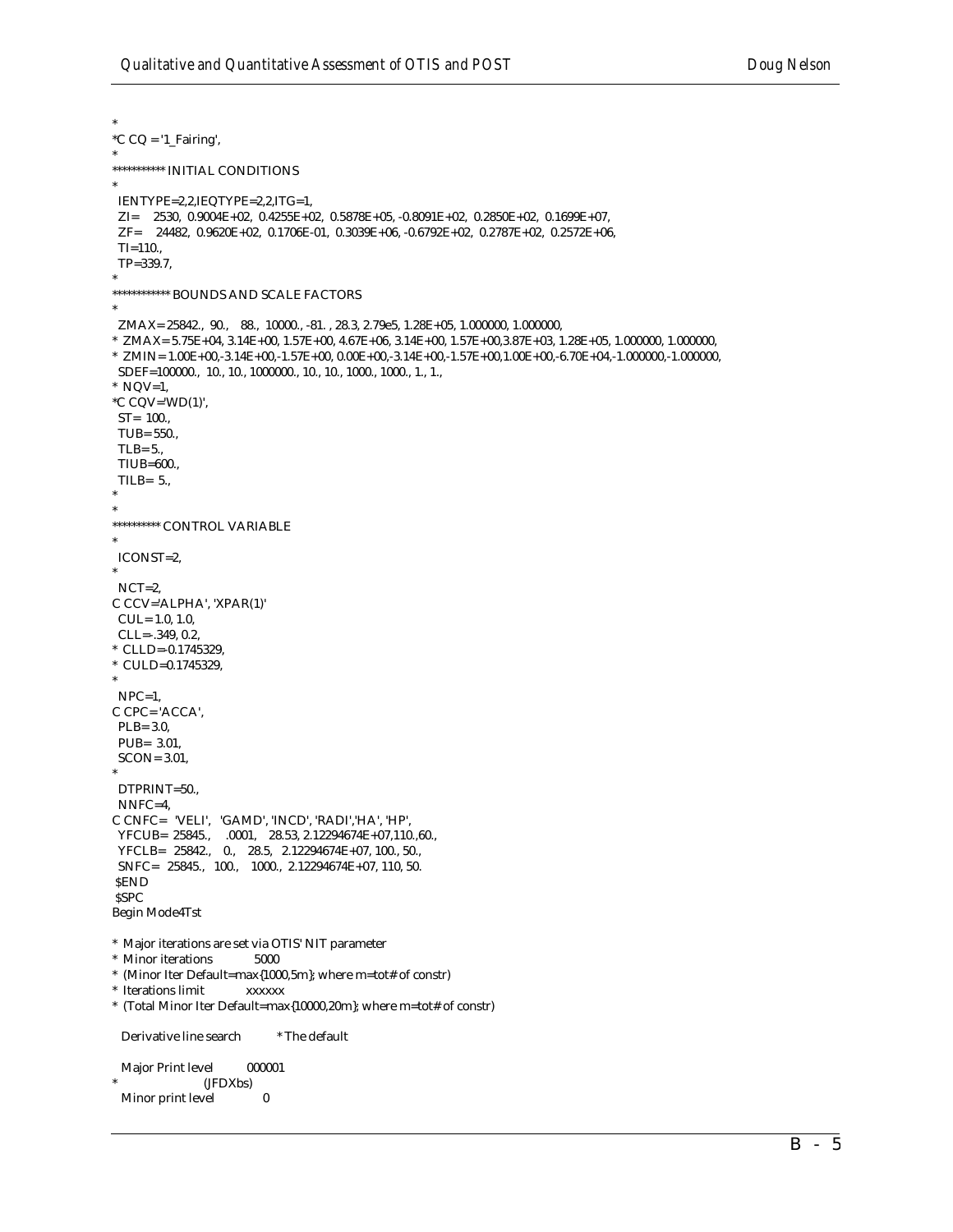Major Optimality Tolerance 1.0e-6 Major Feasibility Tolerance 1.0e-6 Feasibility Tolerance 1.0e-6 Minor Optimality Tolerance 1.0e-8 Minor Feasibility Tolerance 1.0e-8 Crash option 0 Print frequency 1

Summary frequency 1 Solution yes Verify Level -1

Check frequency 1<br>Function precision 1.0E-8 Function precision Linesearch tolerance 0.10<br>Major step limit 0.50 Major step limit

End Mode4Tst \$END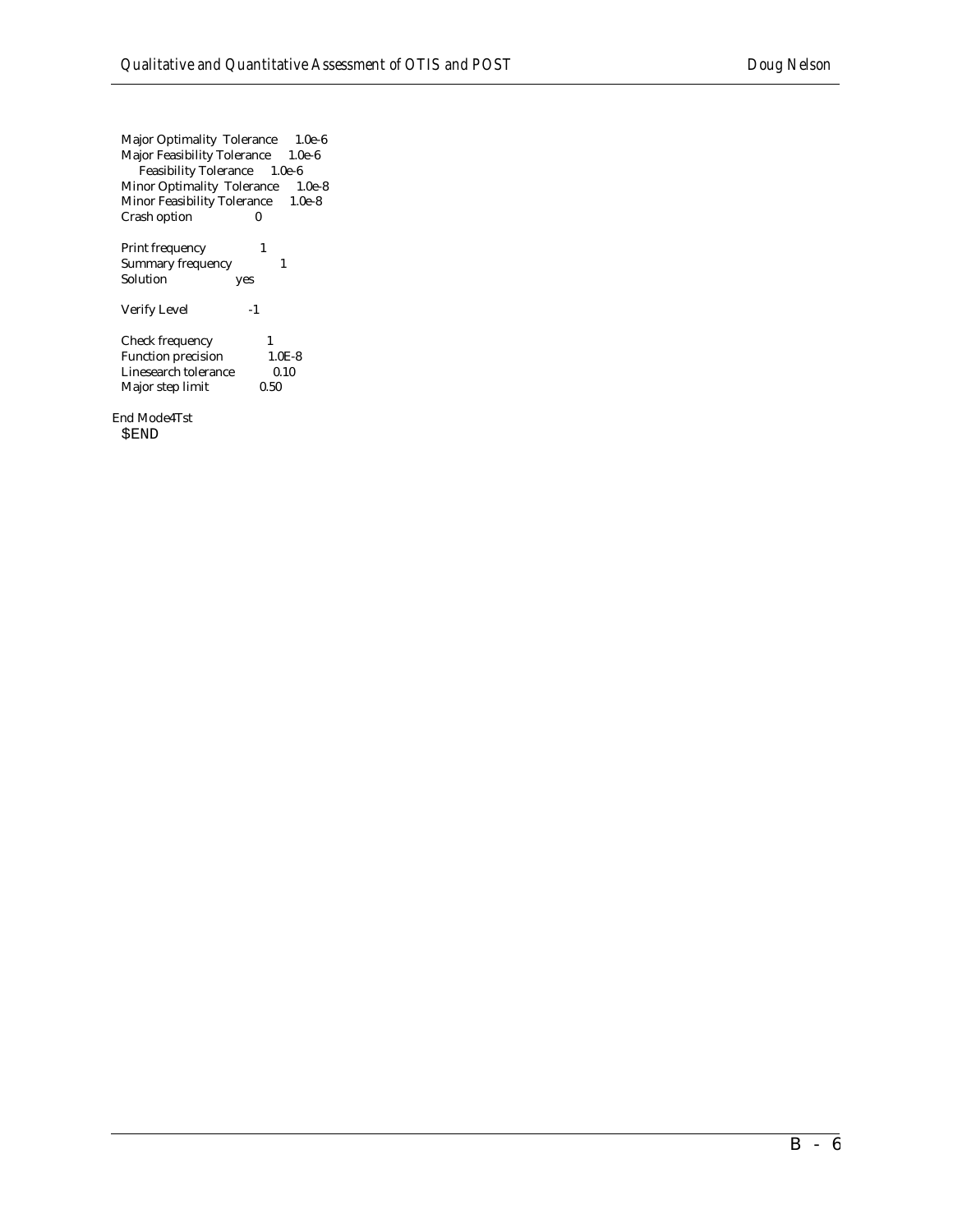**Appendix C: POST Input for** *Hyperion*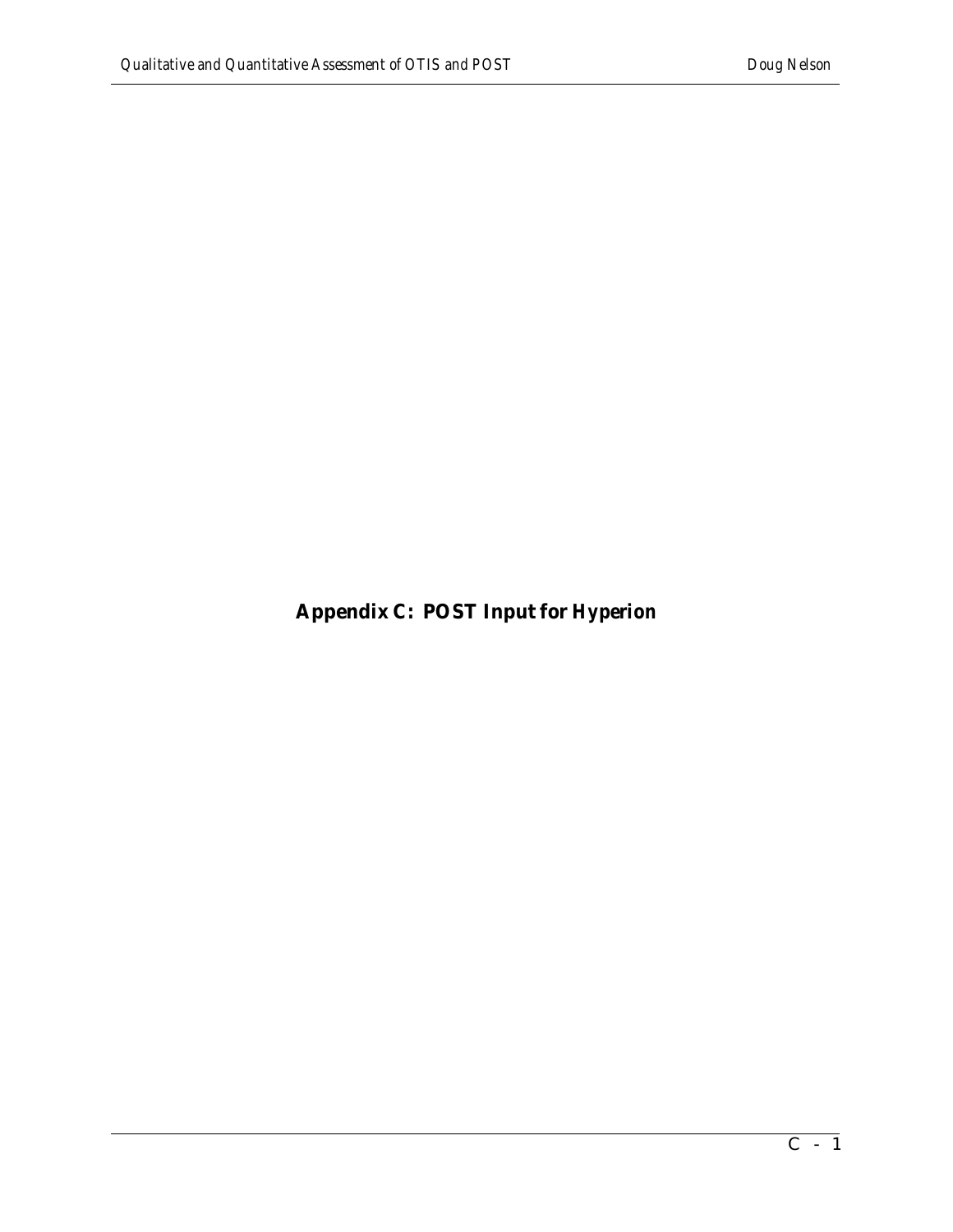**l**Ssearch

```
c 
c hyperion_release.inp
c SSTO vehicle takes off horizotally, then accelerates onto a dynamic
c pressure boundary until a maximum airbreathing Mach number. The
c booster accelerates to the staging point under rocket mode power.
c The target orbit is 50 x 100 nmi x 28.5 inclination (LEO).
c
c The ESJ RBCC engine operates in several modes on the way to orbit
c including ejector, ramjet, scramjet, and pure rocket.
c The dynamic pressure during the airbreathing segment can be varied
c through different flight regimes and engine operating modes.
c
c created by Dr. John R. Olds, Georgia Tech, January 2001.
c uses new postq5 version with variable q tables created by Doug
c Nelson, Georgia Tech, January 2001
c
c modified by Doug Nelson to intercept q boundary condition after
c takeoff rotation and climb out, Georgia Tech, March 2001.
c
c modified by Doug Nelson to allow optimizer to choose when the vehicle gets
c on the q-boundary and also to allow it to choose the low mach number q
c values that optimize final weight, Georgia Tech, April 2001.
c
maxitr = -1.
c maxitr = 15,
ipro = -1, / print first and last trajectories
c
opt = 1, / maximize (i.e. use optimizer)
c opt = 0, \ell target only
srchm = 5, \qquad / projected gradient optimizer
optvar = 6hweight, / final weight
optph = 2000,
 wopt = 200000,
pctcc =.5,c
c ** setup independent variables **
c
nindv = 14,
tabl(1) = 4hpitt,4hpitt,4hpitt,4hpitt,4hpitt,4hpitt,4hpitt,4hpitt,4hpitt,4hpitt,
 tabl(11)= 6hgenv1t,6hgenv1t,6hgenv1t,6hgenv1t,
 tably(1)= 2,3,4,5,6,7,8,9,10,11,2,3,4,
 indvr = 5htabl1,5htabl2,5htabl3,5htabl4,5htabl5,5htabl6,5htabl7,5htabl8,5htabl9,6htabl10,
 indvr(11)=6htabl11,6htabl12,6htabl13,5hcritr,
indph = 10*1000, 4*100,pert(1) = 10*1.e-6, 4*1.e-2,c
ndepv = 4,
indxd = 1,2,4,5,c
c the targets are a 50 x 100 nmi circular orbit, max q < 2000 psf
c (where xmax1 is the monitor variable for max q),
c fazb < 1.75 * gross weight (where xmin5 monitors fazb in pull up)
c orbital inclination = 28.5 (due east orbit), and max static
c engine pressure in ramjet mode (< 250 psi).
c
depvr = 5hxmax1, 5hxmin5, 6hgammai, 5hgcrad, 6hgdaltp,6hgdalta, 5hxmax6, depph = 2000, 2000, 2000, 2000, 2000, 2000, 2000, 2000, 2000, 2000, 2000, 2000, 2000, 2000, 2000, 2000, 2000, 200 depph = 2000, 2000, 2000, 2000, 2000, 2000, 2000,
depval = 2050, -1968750, 0, 2.12294674E+07, 50., 100., 250,
idepvr = 1, -1, 0, 0, 0, 0, 1,deptl = 10, 10000, .1, 1000, 1, 1, 5,
c
```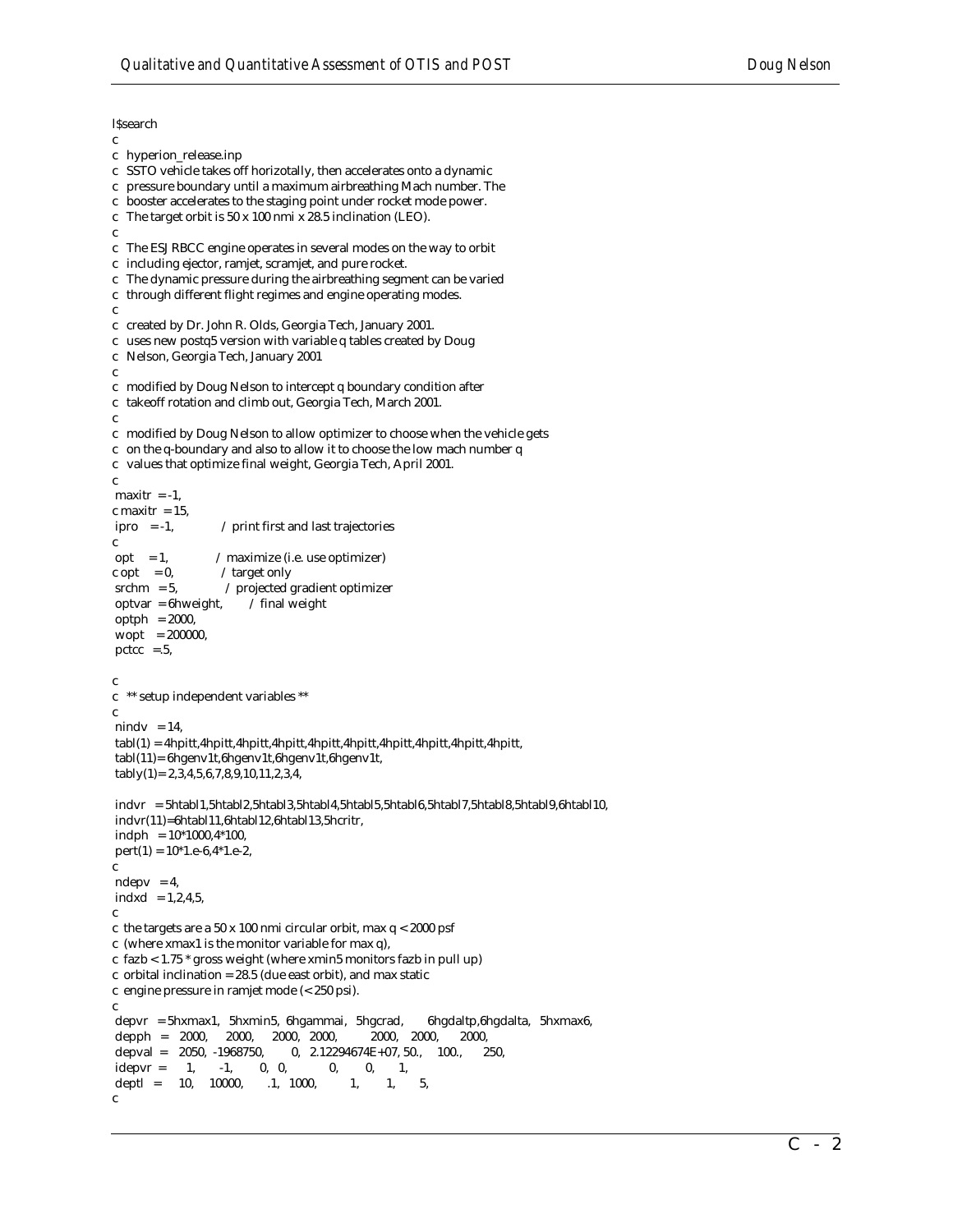c guesses for independent variables (u's)

```
 u= 1.123985568414e+01, 1.767650305295e+01, 1.636292695490e+01, 1.476666801845e+01, 1.354729146167e+01,
  1.073911672022e+01, 7.477952074683e+00, 3.548471741921e+00, 1.571735106832e+00, -2.76846982574e+00,810,810,810,810,
u\hspace*{-.2mm}=\hspace*{-.2mm} 1.063951360736E+01, \hspace*{-.2mm} 1.860394717156E+01, \hspace*{-.2mm} 1.678905449937E+01, \hspace*{-.2mm} 1.495920954332E+01, \hspace*{-.2mm} 1.337254857653E+01, 1.043523997018E+01, 7.225198893314E+00, 3.463833275771E+00, 1.547027849858E+00, -2.794229193539E+00,
  7.100000000000E+02, 9.145247548254E+02, 1.011469990817E+03, 7.369948923619E+02,
 u= 1.119435549038E+01, 1.793765056436E+01, 1.641902925407E+01, 1.657230496396E+01, 1.390860867248E+01,
 1.047537226204E+01,\ 7.073537271665E+00,\ 3.389623262516E+00,\ 1.502411782310E+00,\ -2.839353792889E+00, 7.099945836064E+02, 1.328193144549E+03, 1.059893921383E+03, 6.849088126348E+02,
c
 $
c
c ** begin simulation **
c
c
c begin events with horizontal take off roll
c
l$gendat
event = 1,0 title = 0h*Hyperion Release Version -- LEO Mission*, 
c
fesn = 3000, / final event sequence number
maxtim = 6000,c 
 monx(1)= 4hdynp, / monitor dynamic pressure
mony(1) = 4hmach,monx(2)= 4hasmg, / monitor max g's
mony(2) = 4hmach, monx(3)= 5halpha, / monitor alpha
mony(3) = 4hmach,monx(4)= 4hfazb, \angle monitor wing normal force through end of airbreathing modes
mony(4)= 4hmach,
 monx(5)= 4hfazb, / monitor second wing normal force from rocket pullup to MECO
mony(5) = 4hmach,\text{monx}(6) = 6hgenv13, / monitor engine pressure in ramjet mode
mony(6)= 4hmach,
c
c print additional calculated values (other than standard set)
 prnt(97)= 6hxmax1 ,6hyxmx1 ,6hxmax2 ,6hyxmx2 ,6hxmax3 ,6hyxmx3 ,5hxmin4,5hyxmn4,
      5hxmin5,5hyxmn5,5hxmax6,5hyxmx6,6hnetisp,6hdynpdt,6hheat2d,6htimrf1,6htimrf2,
      5hgenv3,5hgenv4,5hgint6,4hthr1,4hthr3,4hthr4,4hthr6,4hisp1,4hisp3,4hisp4,4hisp6,
      5hgenv1,6hgenv13,6hgenv14,
c 
c set profile print, integration time step, and print block options
prnc = 3,
prnca = 3, / print to ASCII file also
dt = 1.0.
pinc = 50.,
c
c *** set appropriate npc flags ***
c 
npc(3) = 4, / use earth relative initial velocity (G frame)
 velr = 1, gammar=0, azvelr=90.0,
npc(4) = 2, / use spherical initial position coordinates
  gdlat = 28.5,long=280,gdalt=0, 
npc(5) = 5, \angle use 1976 standard atmosphere
\text{npc}(7) = 1, / limit acceleration to 3 g's
 a<sub>smax</sub> = 4,
npc(8) = 2, / use cd and cl as aerodynamic coefficients
npc(9) = 1, / use rocket engine equations with vacuum thrust and Isp
npc(12) = 2, / calculate downrange and crossrange based on inertial great circles
npc(14) = 2, / set hold down option for HTO
npc(15) = 1, / calculate heating using Chapman's equation
```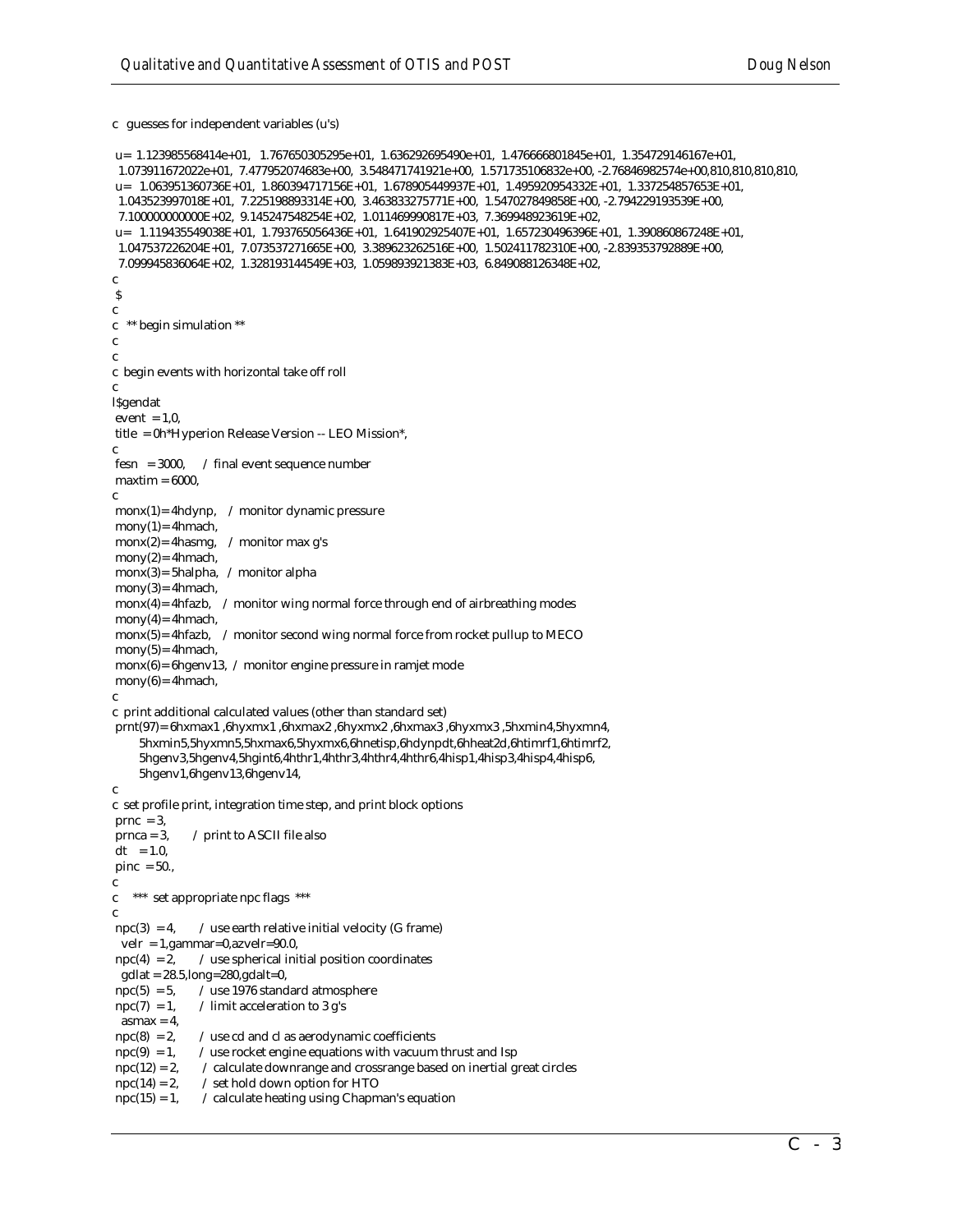```
npc(16) = 0, / spherical earth<br>npc(22) = 3, / calculate the th
                  \overline{\phantom{x}} calculate the throttling parameter, eta, by a table lookup
npc(24) = 1, / calculate user defined integrals
npc(25) = 2, \angle calculate and print velocity losses
npc(30) = 3, / use enhanced weight model
c
c set up 4 propulsion systems
c
 ispv = 0, 0, 0, 0, 0, 462,iengmf = 1, 0, 3, 3, 0, 0, / which engines are on and what type
 ienga = 1, -1, -1, -1, -1, -1, / throttle which engines<br>iwdf = 3, 3, 3, 3, 3, 2, / flowrate calculation (isp
 iwdf = 3, 3, 3, 3, 3, 2, / flowrate calculation (isp table or const) iwpf = 1, 1, 1, 1, 1, / include engines in flowrate calculations
                               1, 1, / include engines in flowrate calculations
 nengl = 1,
 nengh = 6,
 nstpl = 1,
 nstph = 1,
 menstp = 1,1,1,1,1,1, \ldots / map each engine to a specific step
 mentnk = 1,1,1,1,1,1, / map each engine to a specific tank
c
c set up initial weight
c
c wstpd is the initial gross weight. 
wstpd(1) = 1125000,istepf = 1,
c
c reference area for aerodynamic coefficients is sref
 sref=8068.4,
c
c Start integration of LOX prop flow for subsequent calculation of mixture ratio
 gderv(6)=6hgenv6 ,
 $
c
c
c include engine and aerodynamic tables calculated elsewhere
c note that rbcc.dat table includes required tblmlt line
c
cl$tblmlt $
*include '/home/asdl2/dnelson/AE8900/HYPERION/POST/temp/rbcc_hyperion_release.dat'
*include '/home/asdl2/dnelson/AE8900/HYPERION/POST/temp/hyperion_release.aero'
c
c table to tie lox flow to total throttle for ejector phase
cl$tblmlt $
l$tab table=6hgenv6t,1,4hetal,2,3*1,
 0, 0,
 10, 10,
\boldsymbol{\mathsf{S}}c
c ** set appropriate throttles for ejector and ramjet cutovers here **
c
c begin additional control for ejector throttle
l$tab table=4hetat,1,6hmach ,4,1,1,1,
 0, 1,
 2.9, 1,
 3.1, 0,
 10, 0,
\mathbf Sc
c table of throttle control for ramjet thottle (engine 3)
l$tab table=6hgenv3t,1,4hmach,6,1,1,1,
 0.0, 0,
 2.9, 0,
 3.1, 1,
 5.9, 1,
```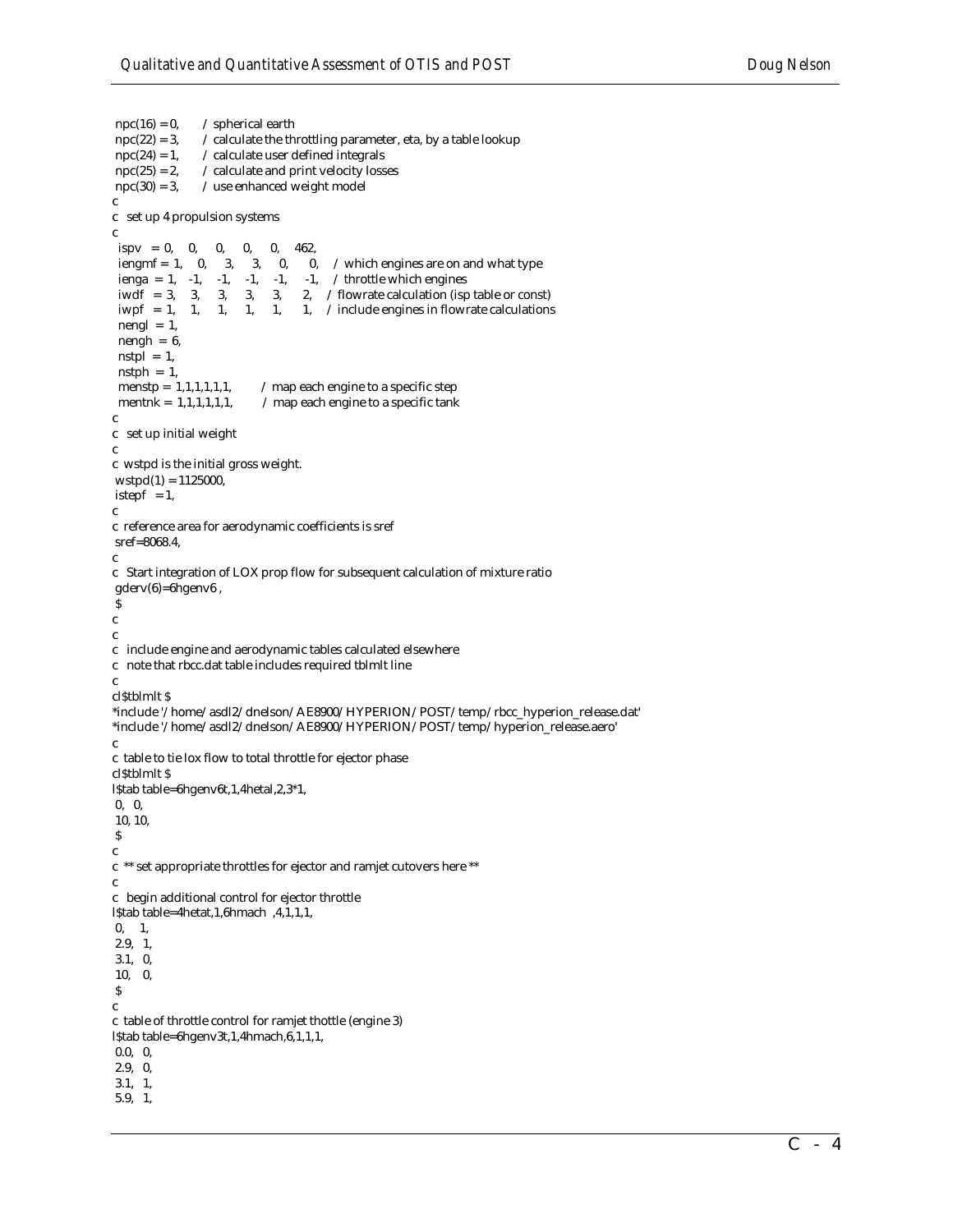6.1, 0, 20.0, 0,  $\boldsymbol{\mathsf{S}}$ c table of throttle control for scramjet throttle (engine 4) l\$tab table=6hgenv4t,1,4hmach,6,1,1,1, 0.0, 0, 5.9, 0, 6.1, 1, 10.0, 1, 11.0, 0, 20.0, 0, endphs  $= 1$ , \$ c c horizontal take-off roll to about 230 knots (400 fps). c then begin rotation with alpha control c l\$gendat  $event = 20,0, crit = 4$ hvela, value=400, iguid =  $0,0,3$ , / use 'desired alpha' control starting at zero degrees dalpha  $= 25$ , desn = 100,100,100, / target a high enough alpha for event 200  $\,$  $d$ timr $(1) = 1$ , endphs  $= 1$ ,  $\boldsymbol{\mathsf{S}}$ c  ${\bf c}^{***************************}$ c release horizontal hold down when wing lift reaches prescribed value c note: change lift value manually as gross weight changes c\*\*\*\*\*\*\*\*\*\*\*\*\*\*\*\*\*\*\*\*\*\*\* c l\$gendat event  $= 21,0,tol=1,critr=4hlift,value= 1012500,$  $npc(14) = 0,$ <br>dalpha = 6, / bring alpha down before next event endphs  $= 1$ , \$ c c c change to special LFC steering to hold dynamic pressure boundary 20 seconds c after the takeoff rotation begins c l\$gendat event =  $100$ ,tol=1e-6,critr=4hdynp,value=810,  $dt = .1$ , / decrease integration time step for constant q phase LFC pinc  $= 50$ ., / decrease print increment c c establish required constants and setting for LFC and calspe c  $i$ guid $(1) = 0,1$ , iguid(6) = 6,1,1,  $\quad$  / use special LFC steering subroutine written at GT kdg(1) = 0.005,  $\quad$  / displacement gain on q  $\ell$  displacement gain on q  $krg(1) = 0.1,$  / rate gain on q dot  $us(1) = 8$ , / initial guess for alpha \$ l\$tblmlt genv1m = 1, c c table for q boundary control c note some values can be changed by the optimizer \$ l\$tab table=6hgenv1t,1,4hmach,12,1,1,1, 0.25, 820, 0.50, 810, 0.69, 810,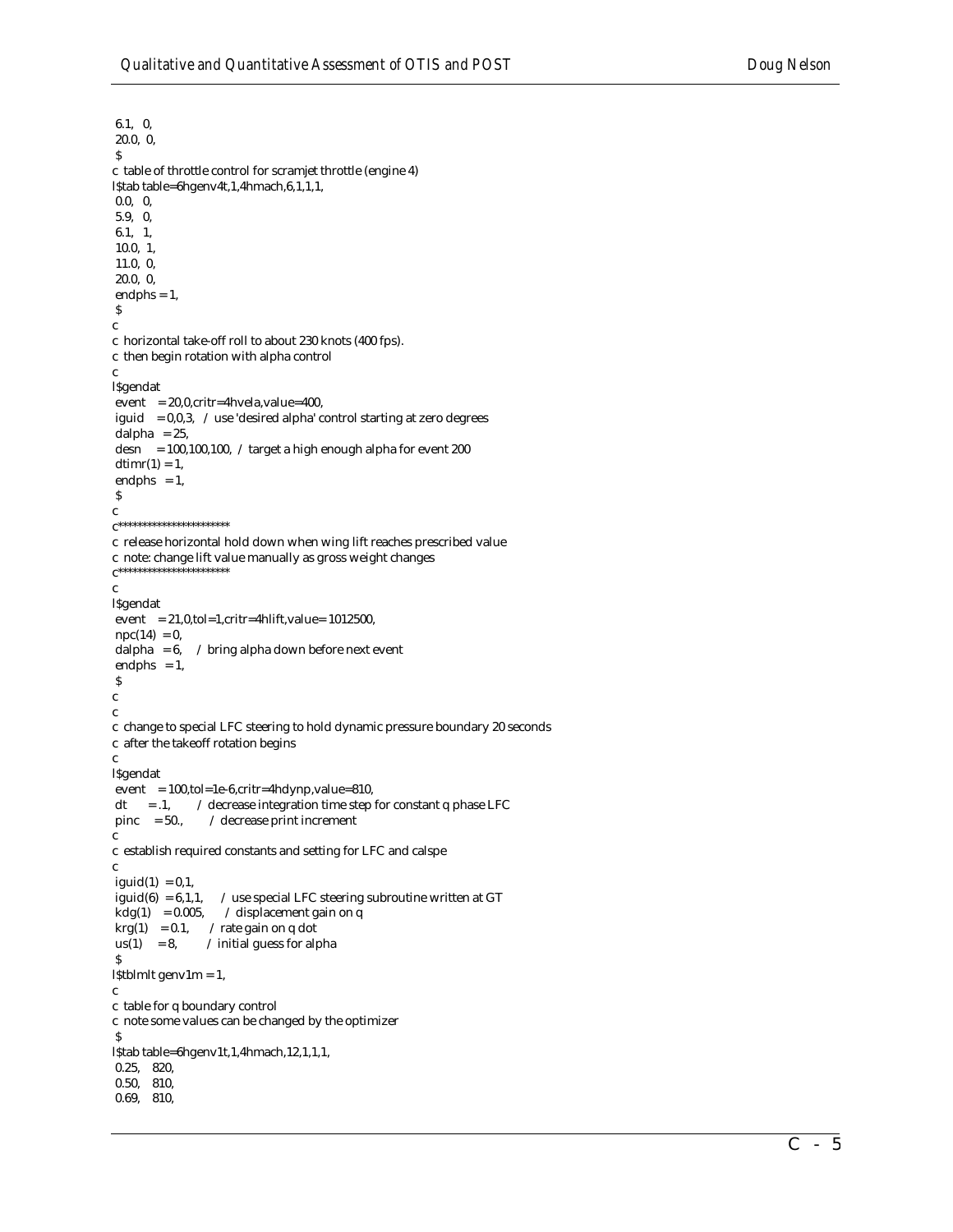0.95, 850, 1.25, 1570, 1.88, 2000, 2.86, 2000, 3.90, 1900, 5.50, 1650, 6.07, 1470, 6.35, 2000, 10.0, 2000, endphs  $= 1$ ,  $\boldsymbol{\mathsf{S}}$ c l\$gendat  $event = 200, crit = 4hmach, value = 2.0,$ pinc =  $50$ .,  $\angle$  change print increment endphs  $= 1$ , \$ c l\$gendat  $event = 300, critr = 4hmach, value = 3.0,$  $kdg(1) = 0.005$ ,  $krg(1) = 0.1,$ <br>pinc = 50.,  $/$  change print increment endphs  $= 1$ , \$ l\$gendat  $event = 500, crit = 4hmach, value = 5.0,$  $kdg(1) = 0.005$ ,  $krg(1) = 0.1$ , pinc =  $50$ .,  $\angle$  change print increment endphs  $= 1$ , \$ l\$gendat  $event = 600, critr = 4hmach, value = 6.0,$  $kdg(1) = 0.005,$  $krg(1) = 0.1$ ,  $\text{monx}(6) = 6$ hgenv14, / set monx $(6)$  to monitor max static pressure for scramjet mode pinc  $= 50$ .,  $\angle$  change print increment endphs  $= 1$ , \$ c c leave dynamic pressure boundary as rocket mode transitions in c l\$gendat event = 1000, critr=4hmach,value=10,  $dt = 1$ ,  $prnc = 3$ ,  $c$  prnca = 3, c  $i$ engmf(1) = 0,0,0,3,0,1,  $\angle$  turn on rocket engine ienga = -1,-1,-1,-1,-1,1,  $\prime$  let only the rocket engine be controlled by the throttle iguid(1) = 2,0,  $\sqrt{\ }$  return to relative pitch angle control for rocket mode iguid(4) = 2,  $\angle$  use table lookup for pitch angles, pitt  $i$ guid $(13) = 2$ ,  $\text{turnrf}(1) = 0,$  / reset timer1 c  $npc(1) = 2$ , / begin to calculate Keplerian elements  $\text{npc}(7) = 1,$  / return to acceleration limit  $a<sub>smax</sub> = 4.0$ , pinc  $= 50$ .,  $\angle$  change time between print blocks  $xmax(2) = 0$ , / reset monitor for heat rate  $xmin(5) = 0$ , / reset second wing normal force monitor  $npc(22) = 3$ ,  $/$  use table lookup for eta calculation \$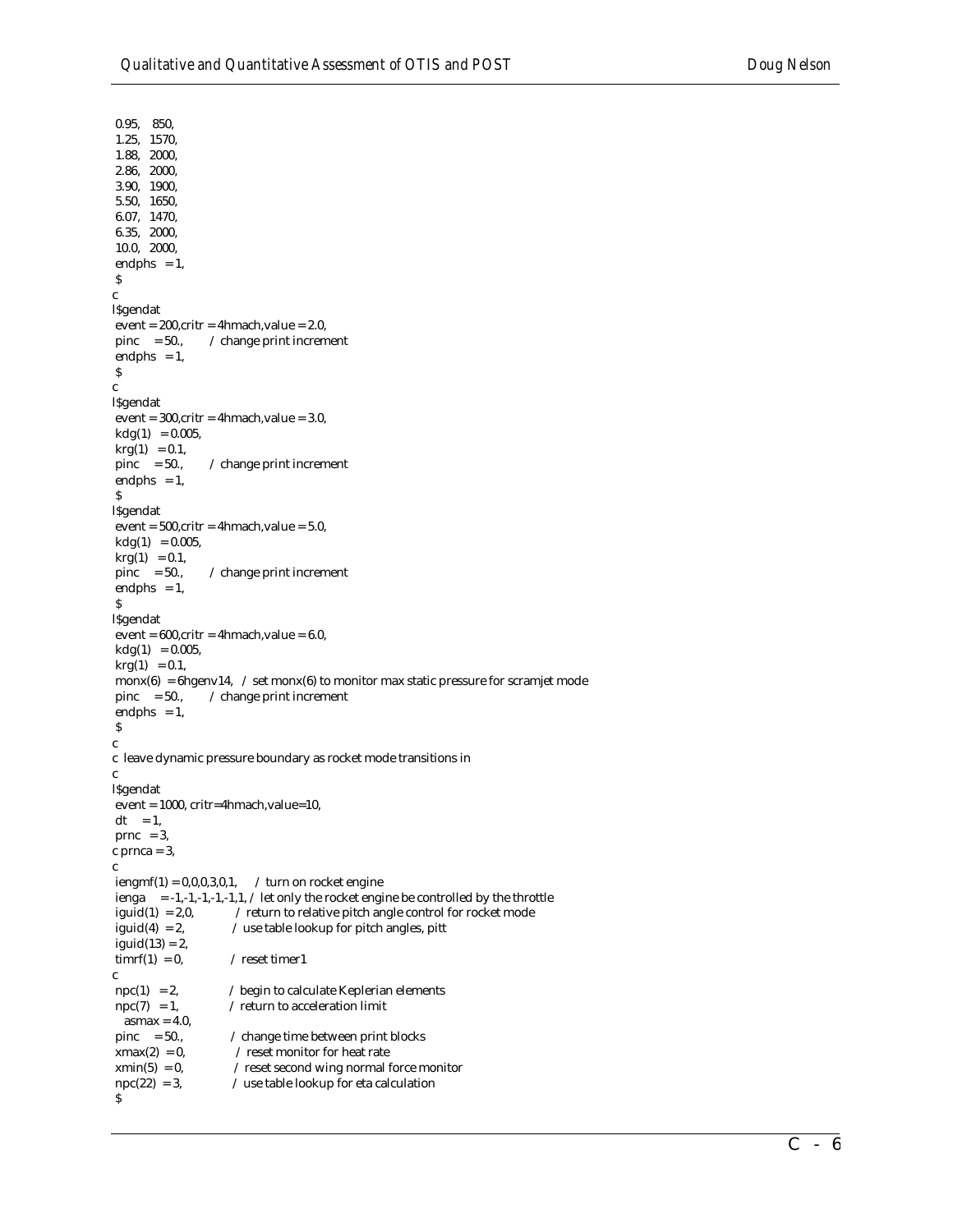```
c rocket engine operates at a mixture ratio of 7/1.
cl$tblmlt genv6m = 1327.7 $
l$tblmlt $
c
c track use of oxygen
l$tab table=6hgenv6t,1,4hetal,2,3*1,
 0,0,
 1000000,1000000,
\mathbf Sc ramp up rocket thrust gradually over 10 seconds
l$tab table=4hetat,1,6htimrf1,3,3*1,
 0, 0,
 15, 1,
 100,1,
 $
c pitch angle table - zero values changed by optimizer. 
l$tab table=4hpitt,1,6htimrf1,11,1,1,1,
 0, 1,
 10, 0,
 50, 0,
 80, 0, 
 120, 0,
 150, 0,
 180, 0,
 210, 0,
 240, 0,
 270, 0,
 300, 0,
 endphs=1,
\boldsymbol{\mathsf{S}}c
l$gendat
event = 1100, mdl = -1, critr = 4hdynp, value = 10.0,iengmf(1) = 0,0,0,0,0,1, / turn off ramjet/scramjet and leave on rocket engine npc(22) = 2, / return to cubic eta calculation
                      / return to cubic eta calculation
etapc = 1,
endphs = 1,
 $
l$gendat
c MECO conditions are velocity, gammai, and gdalt
c event=2000, mdl = 1,critr=4hveli,value=25838.,
 event=2000, mdl=1,critr=6hgdalta,value=100.,
\mathbf ciengmf(1) = 0,0,0,0,0,0,0, / turn all engines off
iguid(1) = 0,0, / begin flying at zero angle of attack for minimum drag
iguid(3) = 1,
alppc(1) = 0,
 $
l$tblmlt genv6m=0,
endphs = 1 $
c
l$gendat
c end of simulation
 event=3000,critr=6htdurp ,value=0,
 endphs=1,
 endprb=1,
 endjob=1,
 $
```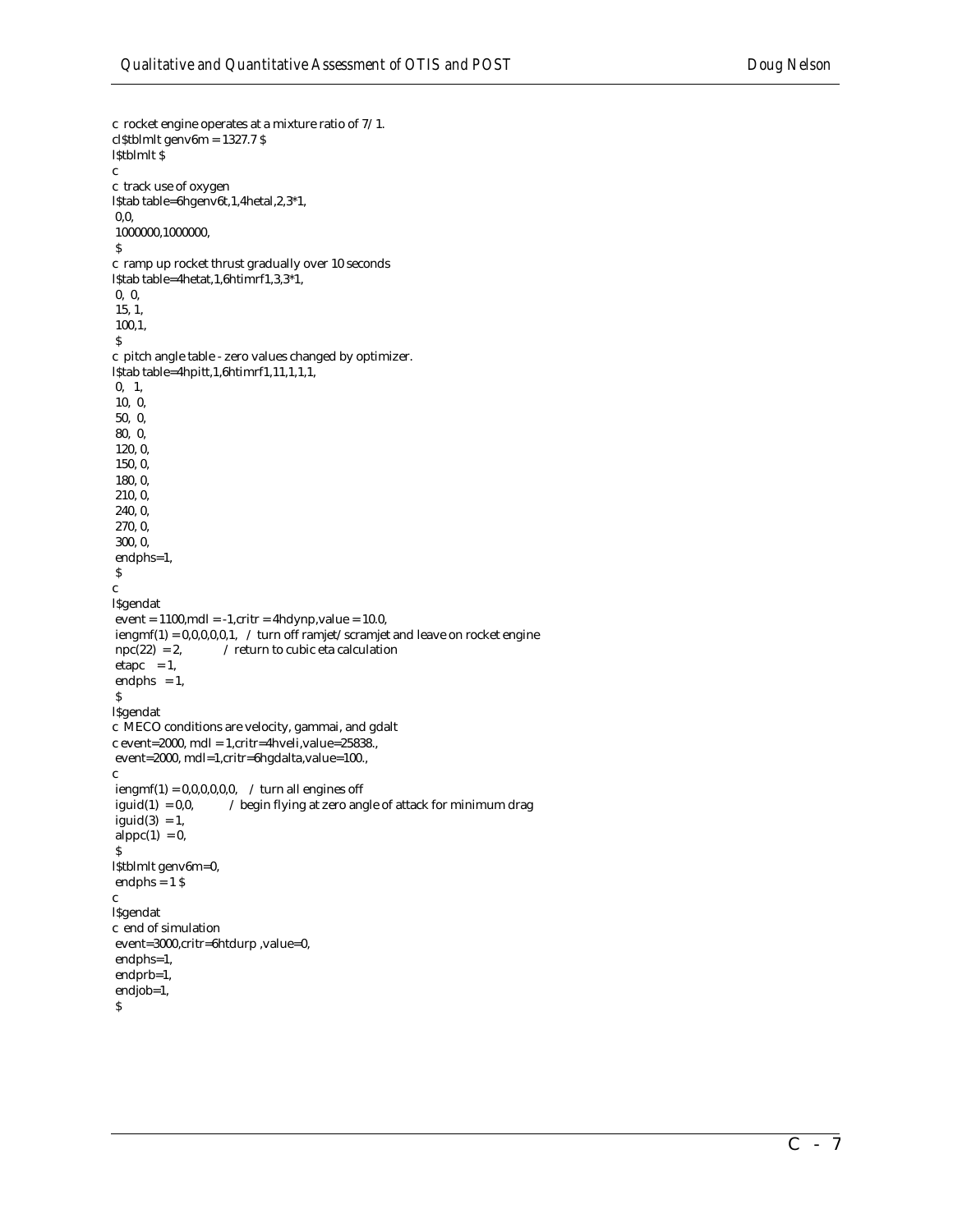**Appendix D: OTIS Input for** *Hyperion*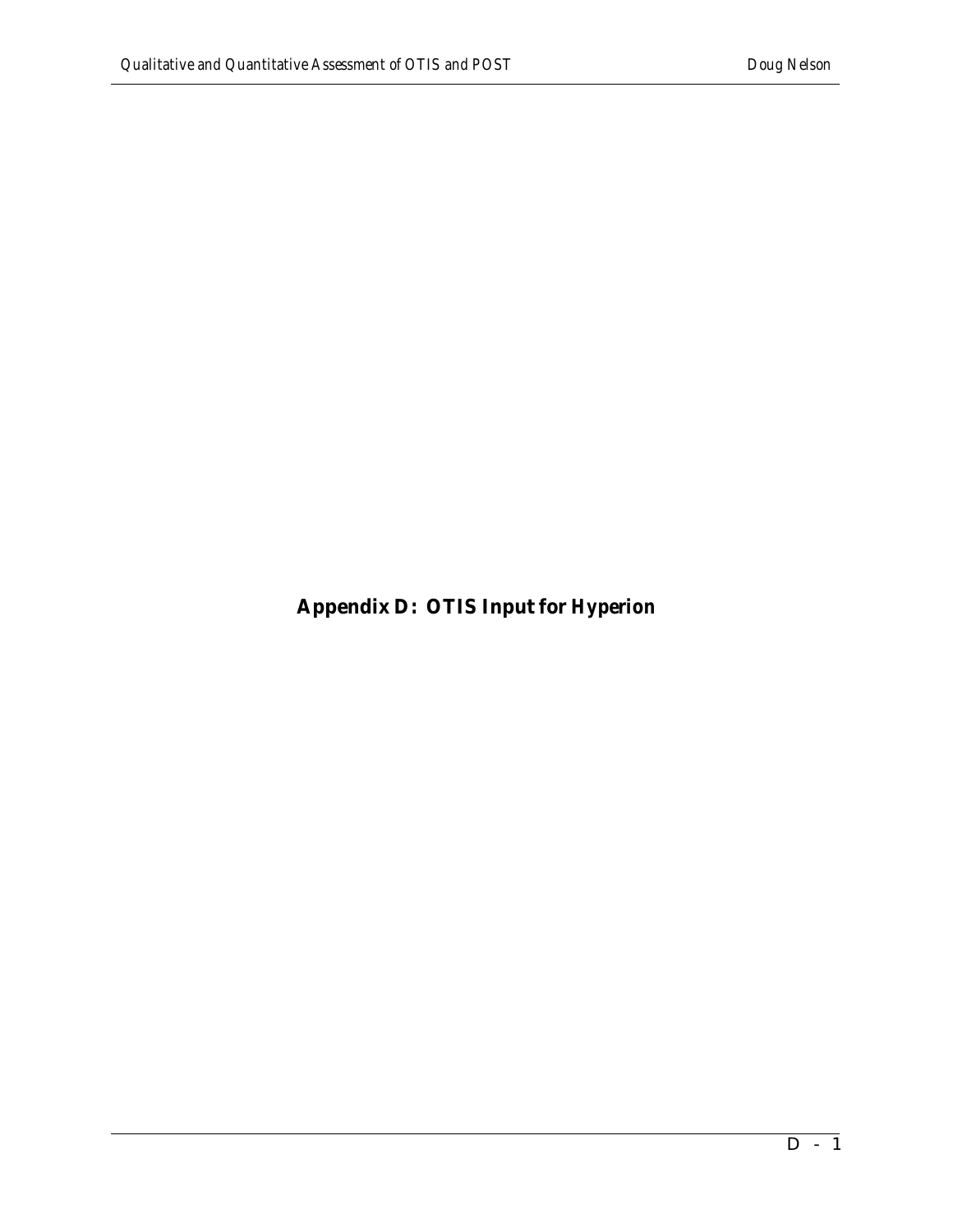#### **\$OTISIN**

\*

```
*Hyperion Airbreathing RBCC Launch Vehicle
*
*Modified from ABLV input file created by W K Sjauw of NASA-GRC, 02-20-01
*by Doug Nelson
*
* ---------- Table 1 - General Inputs ----------
*
 LM1=F,
  LM4=T,
 NP=9,
  NIT= 100, 
  RESTART=T,
  AUTOSCALE = T,
* AUTO4_SV = T,
* GUESS_SV = T,
* PROB = 'ABLV-7c', INP= 2,
* TIMEFLG = T,
*
* ---------- Table 2 - Auxillary Calculations ----------
*
  ORBFLG=T
  VMINO= 0.0,
  ZHARFG=T,
  TDELFG=T,
*
* LUSEDV = T,
* HAFINAL = 220.0,
* HPFINAL = 220.0,
*
* ---------- Table 3 - Linkage Variables ----------
*
*C CPI = 'Ph1', 'Ph1_5',
C CPI = 'Ph2', 'Ph3', 'Ph4', 'Ph5', 
C CPI(5) = 'Ph6',C CPI(6) = 'Ph7','Ph8','Ph9','Ph10', 
*
* ---------- Table 4 - Vehicle Model ----------
*
 NST=1,
*
  SREF= 8068.4,
 XPAR(1) = 5.0,
 XPAR(2) = 350.* XPAR(3) = 1.0,
*
C CLDSN = 'HYPCL'
C CDDSN = 'HYPCD'
C CYDSN = 'NOCY'
*
 NENG= 4,
*
C THDSN(1,1)= 'EJEC_THR', MDDSN(1,1)= 'EJEC_ISP',
*
C THDSN(2,1)= 'RAM_THR', MDDSN(2,1)= 'RAM_ISP',
*
C THDSN(3,1)= 'SCRM_THR', MDDSN(3,1)= 'SCRM_ISP',
*
C THDSN(4,1)= 'ROCKTHR', MDDSN(4,1)= 'ROCKISP', 
*
*
* ---------- Table 5 - Output ----------
```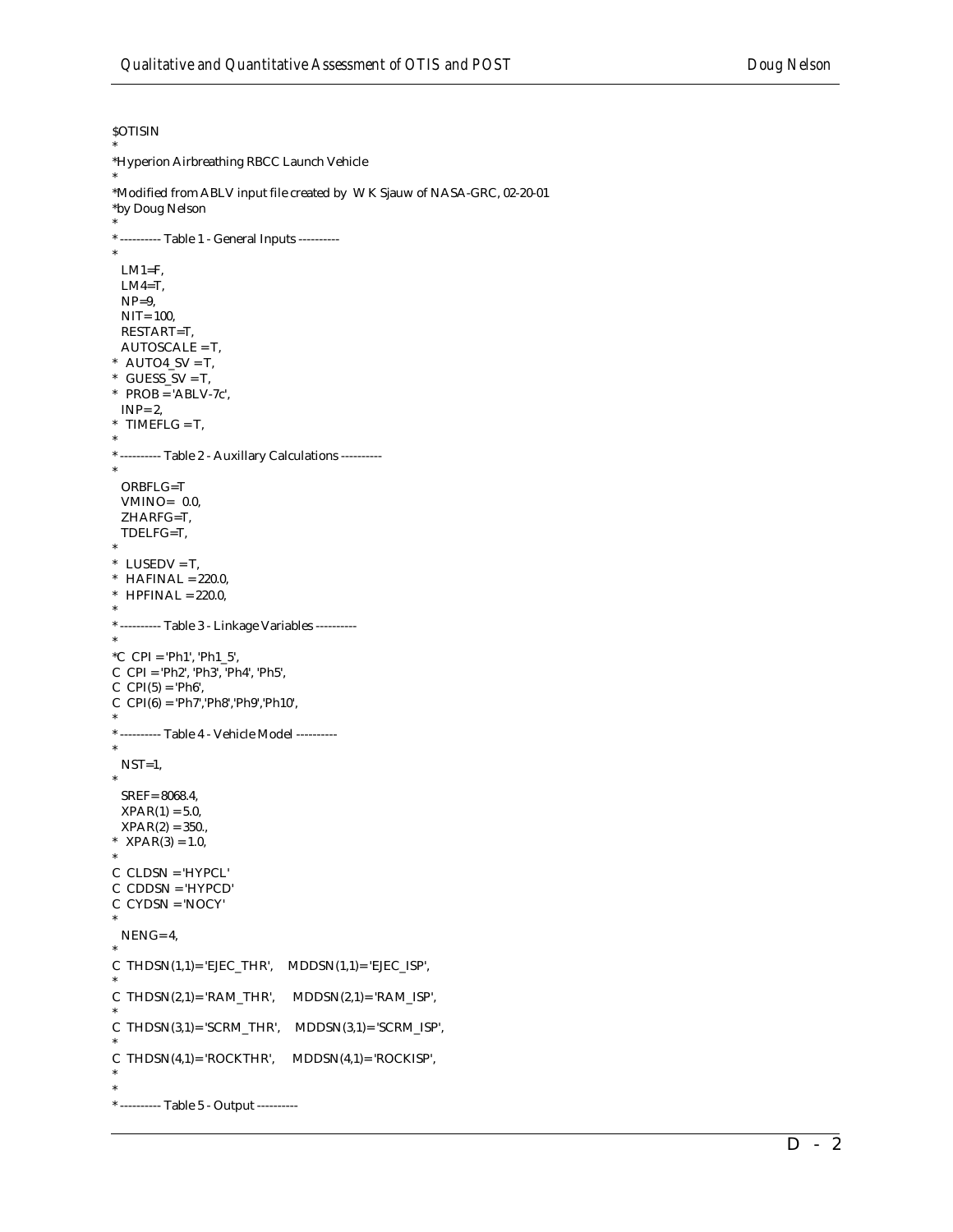\* LZOUT=T, GGPIFG=T, \* NPPS=15, C CXPP='TIME','TIME','TIME','TIME','TIME','TIME','TIME','TIME','TIME', 'TIME', C CXPP(11) = 'MACH', 'MACH', 'MACH', 'MACH','MACH', C CYPP='ALT','Q','THRUST','DRAG','LIFT','WEIGHT','ALPHAD','VEL','GAMD', 'ACCA',  $CYPP(11) = TCOMP(1)'$ ,  $TCOMP(2)'$ ,  $TCOMP(3)'$ ,  $TCOMP(4)'$ ,  $'PCAL(7)'$ , NLNPLT=22, NHBPLT=4, \* NPTO=51,<br>CCPTO='TIME' , 'TPHASE' , 'WEIGHT' , 'THRUST' , 'WDOT' , 'ACCT' , 'DRAG' C 'VEL' , 'AZMD' , 'GAMD' , 'ALT' , 'LOND' , 'LATD' , 'MACH' , 'LIFT' , C 'VELI' , 'AZMID' , 'GAMID' , 'GAMDOT' , 'PRES' , 'Q' , C 'SMA' , 'ECC' , 'INCD' , 'CL' , 'CD' , 'PCAL(7)' , C 'ALPHAD' , 'ACCN' , 'ACCA' , 'HA' , 'HP' , 'ALTDOT' , 'VDOT' , \* \* For diagnostics: \*  $\begin{array}{cccc} \textrm{C} & \textrm{PCAL}(1)' & , \textrm{PCAL}(2)' & , \textrm{PCAL}(3)' & , \textrm{PCAL}(4)' & , \textrm{PCAL}(5)' & , \textrm{ISP}(4)' & , \textrm{TCOMP}(1)' & , \textrm{TCOMP}(2)' \end{array}$ C  $TCOMP(3)'$ ,  $TCOMP(4)'$ ,  $TCOMP(5)'$ ,  $XPAR(1)'$ ,  $XPAR(2)'$ ,  $XPAR(3)'$ ,  $'DVATM'$ ,  $'DVG', 'DVI',$ \* \* ---------- Table 6 - Reference Parameters -------------------- \* \* Launch from 28.5 degree latitude, Greenwich meridian AZML= 90.0,  $LONI = 0.0$  LATL= 28.5, \* \* ---------- Table 7 - Objective Function Definition ---------- \* NOL=1,  $SOB = -1.0$ , C CPOL= 'Ph10', C CMOL= 'WEIGHT', WOL= 1.0E-5, \* \* ---------- Table 8 - Build It-Yourself Parameters ---------- \* \* Calculator Parameters NCALP= 7,  $NCAL = 7*5$ , \*20, 20, 20, 20, 20, 20, \* \* NCAL(11:20) = 10, 10, 10, 25, 10, 10, 10, 25, 10, 10, \* NCAL(21:30)= 30, 30, 30, 30, 25, 25, 25, 30, 30, 30, \* CAL1 (TAB('THROT1')) CAL2 (TAB('THROT2')) CAL3 (TAB('THROT3')) CAL4 (TAB('THROT4')) CAL5 (701020 - ('PRES' \* 184.77)) CAL6 (('PCAL(5)'/701020)) CAL7 (TAB('CHAMPRES')) \* \* \* ---------- Table 10 - Node Distribution ---------- \* REDIST=T, NZOPT=3, \* \* ---------- Table 11 - Numerical Methods ----------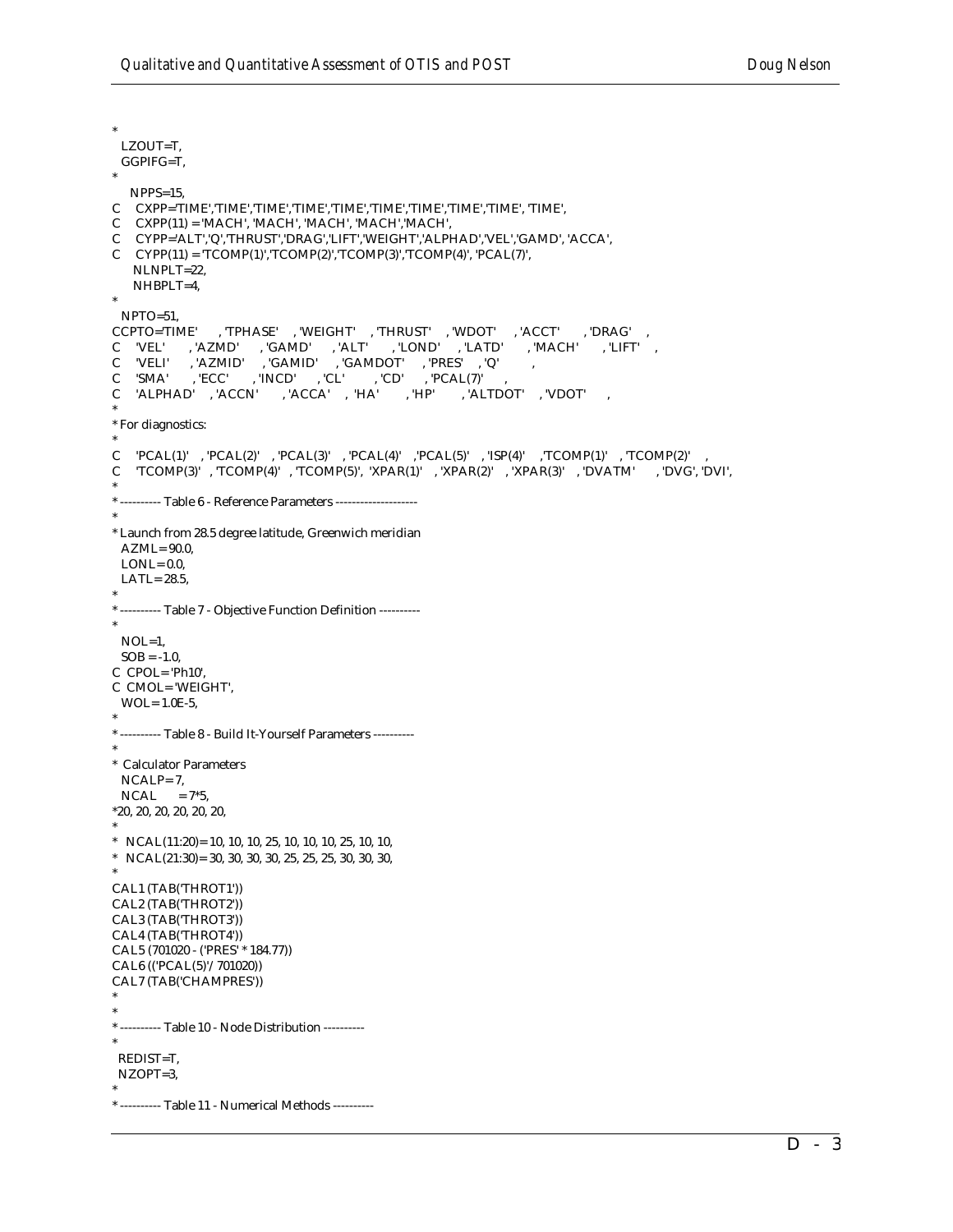\* ---------- Table 12 - I/O Units ----------**SEND SPHASIN**  $\ast$  $\overline{\phantom{a}}$ PHASE 1  $\ast$  $^*$  ---------- Table 16 - Phase Definition ----------C PNAME  $=$  'Ph1',  $C$  PTITLE = 'Phase 1', C PTYPE  $=$  'C',  $NNPP=12$ , \*  $NQV=1$ , \* Tot DR Fuel DR Oxid  $^{\ast}{\rm C}$  CQV= 'WDOT', ISTAGE=1,  $SEGL=12*1$ , DTPRINT= 50.0, \* --------- Table 19 - Time Inputs ---------- $TI = 0.0$ ,  $TP = 0.20861E+02$ , TILB=  $0.0$ , TIUB=  $0.0$ ,  $TLB = 1.0$ ,  $TLB = 100.0$ , \* --------- Table 20 - State/Boundary Condition Specification ----------\* IEQTYPE=2,2 IENTYPE=2,2 Vel Azi Gamd Alt Lond Latd Weight Alpha Dalpha  $ZI = 1.,$  90.0, 0.0, 0.0, 280.0,  $28.5, 1125000.00,$  $ZF$  = 400., 90., 0.0, 0.0, 280., 28.5, 1.08948612E+06,  $ZF(8) = 0.08726646,$ NEQI=6, IEQI=  $1,3,4,5,6,7$ ,  $NNFC=1$ ,  $C$  CNFC = 'VEL',  $YFCLB = 400$ , YFCUB= 400,  $SNFC = 400E1,$ \* ---------- Table 21 - Control Inputs ---------- $NCT=1$ ,  $ICONST=2$ , C CCV='ALPHA',  $CUL = 1.0$ ,  $CLL = -0.349,$  $MAPFPC(2) = 0,$  $VPCDOT(2) = 0.$  $\omega$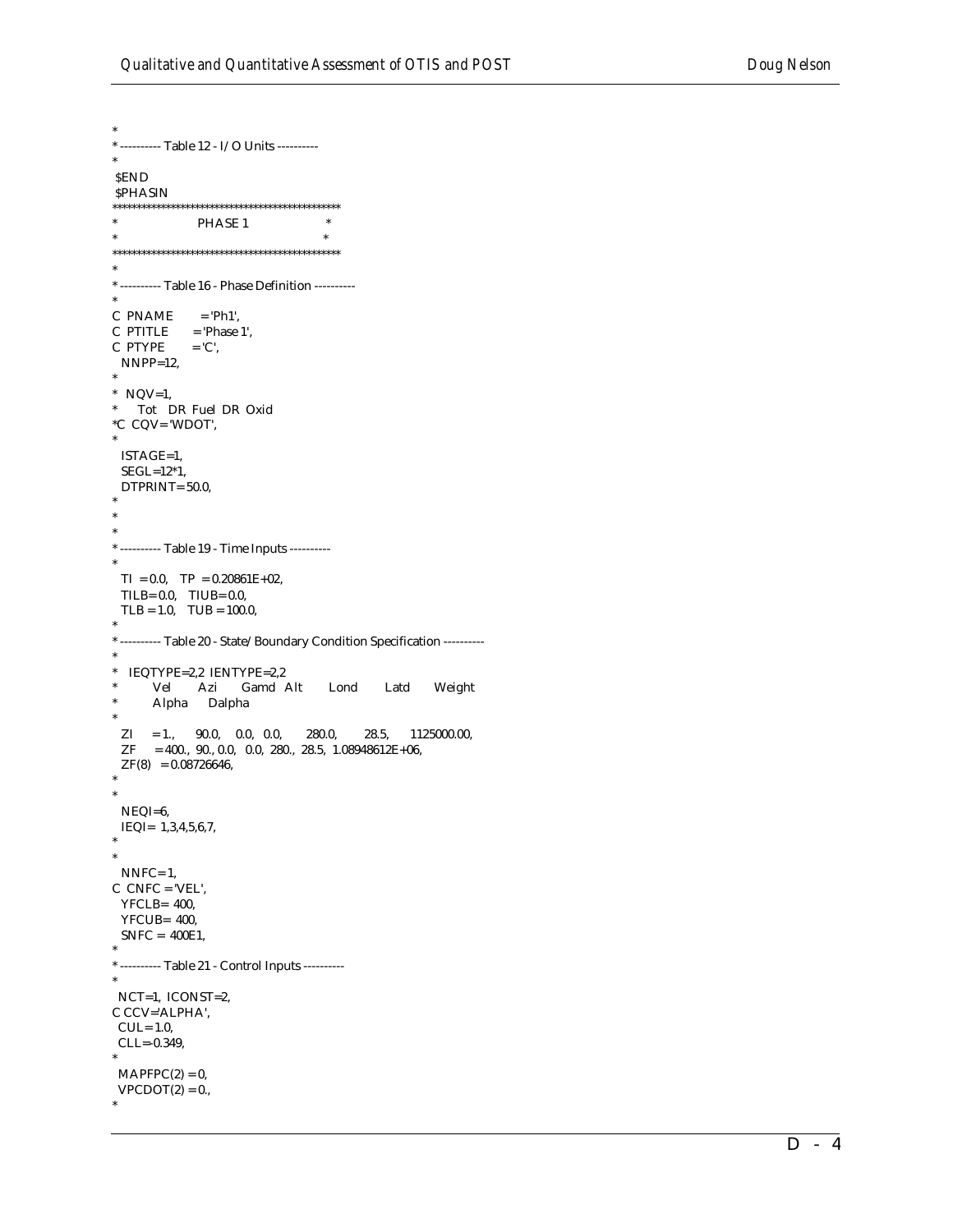```
* ---------- Table 22 - Placards ----------
 NPC=0,
C CPC= 'GAMD', 'ALT',
 PLB = 0.0, 0.0,PUB= 89.0, 10000,
 SCON= 89.0E2, 10000,
* ---------- Table 24 - Atmospheric Model ----------
 IATMOS=2,
* ---------- Table 27 - Trim Model -----------------
* ---------- Table 32 - Addl Trim Input ------------
SEND
SPHASIN
\ast\astPHASE 1.5
                                  \ast*---------- Table 16 - Phase Definition ----------
C PNAME
            = 'Ph1_5',
C PTITLE
           = 'Phase 1.5',
C PTYPE
            = 'C',
 NNPP=22* NQV=1,
  Tot DR Fuel DR Oxid
^{\ast} \mathrm{C} CQV= 'WDOT' ,
^{\ast}{\rm C} CQ = '1_Ph1',
 ISTAGE=1,
 SEGL=22*1,DTPRINT=50.0,
* ---------- Table 19 - Time Inputs ----------
 TI = 0.208611543E+02, TP = 0.9651747101E+01,
 TLB = 1.0,
                  TIUB= 100.0,
 TLB = 1.0,TUB = 200.0,* --------- Table 20 - State/Boundary Condition Specification ----------
\ast* IEQTYPE=2,2 IENTYPE=2,2
           Azi Gamd Alt
      Vel
                                   Lond
                                           Latd
                                                    Weight
      Alpha Dalpha
 ZI = 400., 90., 0.0, 0.0, 280., 28.5, 1.08948612E+06,0.08726646,
 ZF=548.816, 90.89, 0, 0., 280, 28.158135, 1.07551743E+06,0.18325957,NNFC=1,
C CNFC = 'LIFT', 'ALPHAD'
 YFCLB= 1012400, 5.0,
 YFCUB= 1012600, 11.0,
 SNFC = 1012600E1, 110.,
```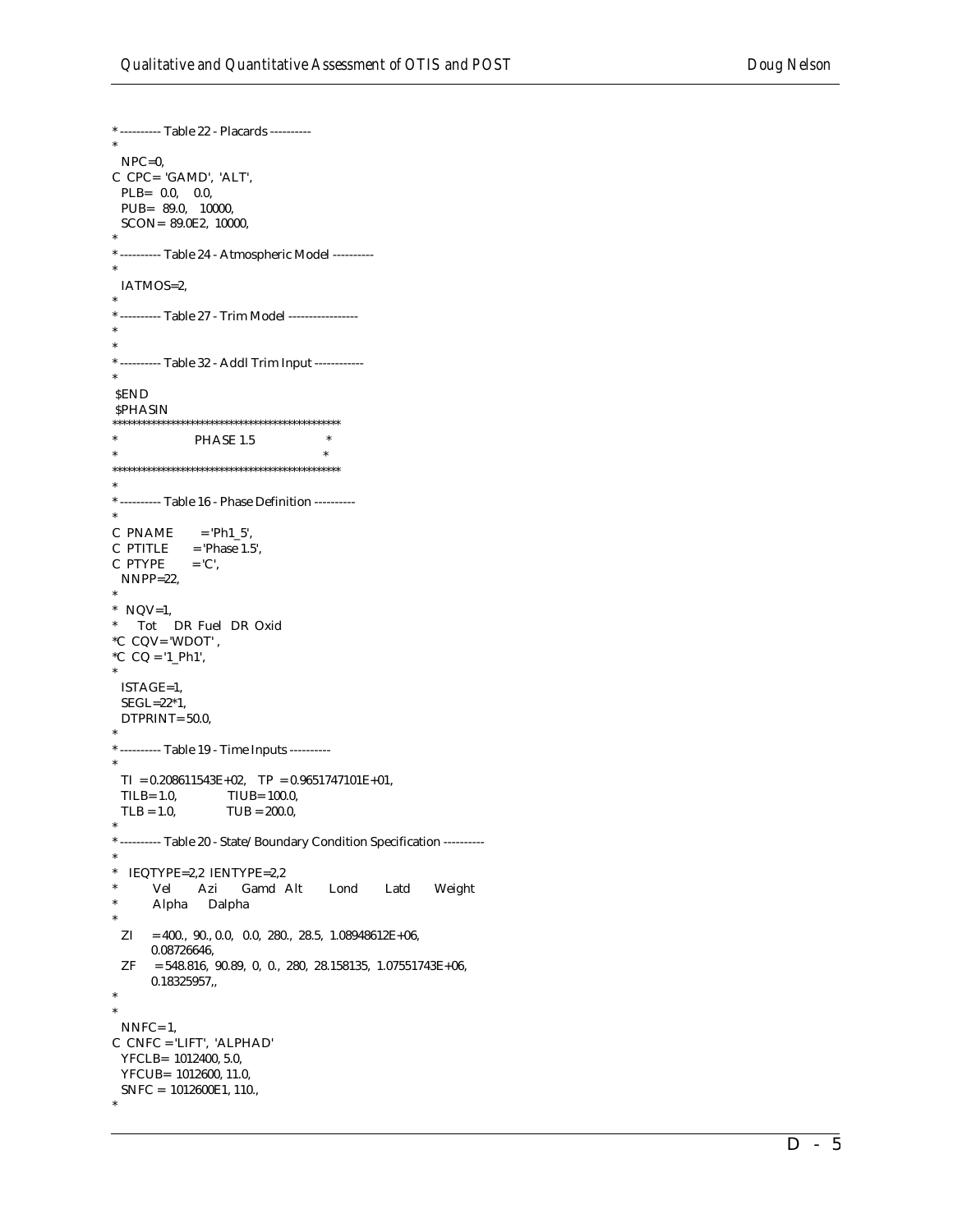\* ---------- Table 21 - Control Inputs ---------- \* NCT=1, C CCV='ALPHA', CUL= 1.0, CLL=-0.349, \* CLLD=0.022112, \* CULD=0.022112, \*  $MAPFPC(2) = 0$ ,  $VPCDOT(2) = 0.$ \* \* ---------- Table 22 - Placards ---------- \* NPC=0, C CPC= 'ALPHAD', 'GAMD',  $PLB = -3.0, 0.0$ , PUB= 15.0, 89.0, SCON= 10.0E2, 89.0E2, \* \* ---------- Table 24 - Atmospheric Model ---------- \* IATMOS=2, \* \* ---------- Table 27 - Trim Model ----------------- \* \* \* ---------- Table 32 - Addl Trim Input ------------ \* \* \$END *SPHASIN* \*\*\*\*\*\*\*\*\*\*\*\*\*\*\*\*\*\*\*\*\*\*\*\*\*\*\*\*\*\*\*\*\*\*\*\*\*\*\*\*\*\*\*\*\*\*\* PHASE 2  $*$   $*$ \*\*\*\*\*\*\*\*\*\*\*\*\*\*\*\*\*\*\*\*\*\*\*\*\*\*\*\*\*\*\*\*\*\*\*\*\*\*\*\*\*\*\*\*\*\*\* \* \* ---------- Table 16 - Phase Definition ---------- \*  $C$  PNAME =  $Ph2'$ ,  $C$  PTITLE = 'Phase 2',  $C$  PTYPE  $= 'C',$ \*C CC= '1\_Ph1\_5', \*C CR= '1\_Ph1\_5', NNPP=22, \*  $*$  NQV=1, \* Tot DR Fuel DR Oxid  $^{\ast}{\rm C}$  CQV= 'WDOT' ,  $^{\ast}C$  CQ = '1\_Ph1', \* ISTAGE=1, SEGL=22\*1, DTPRINT= 50.0, \* \* ---------- Table 19 - Time Inputs ---------- \*  $TI = 0.28991E+02$ ,  $TP = 0.9776E+01$ , TILB=  $0.28991E+02$ , TIUB= $0.28991E+02$ ,<br>TLB = 1.0, TUB = 200.0,  $TUB = 200.0,$ \* \* ---------- Table 20 - State/Boundary Condition Specification ---------- \* NEQI=7,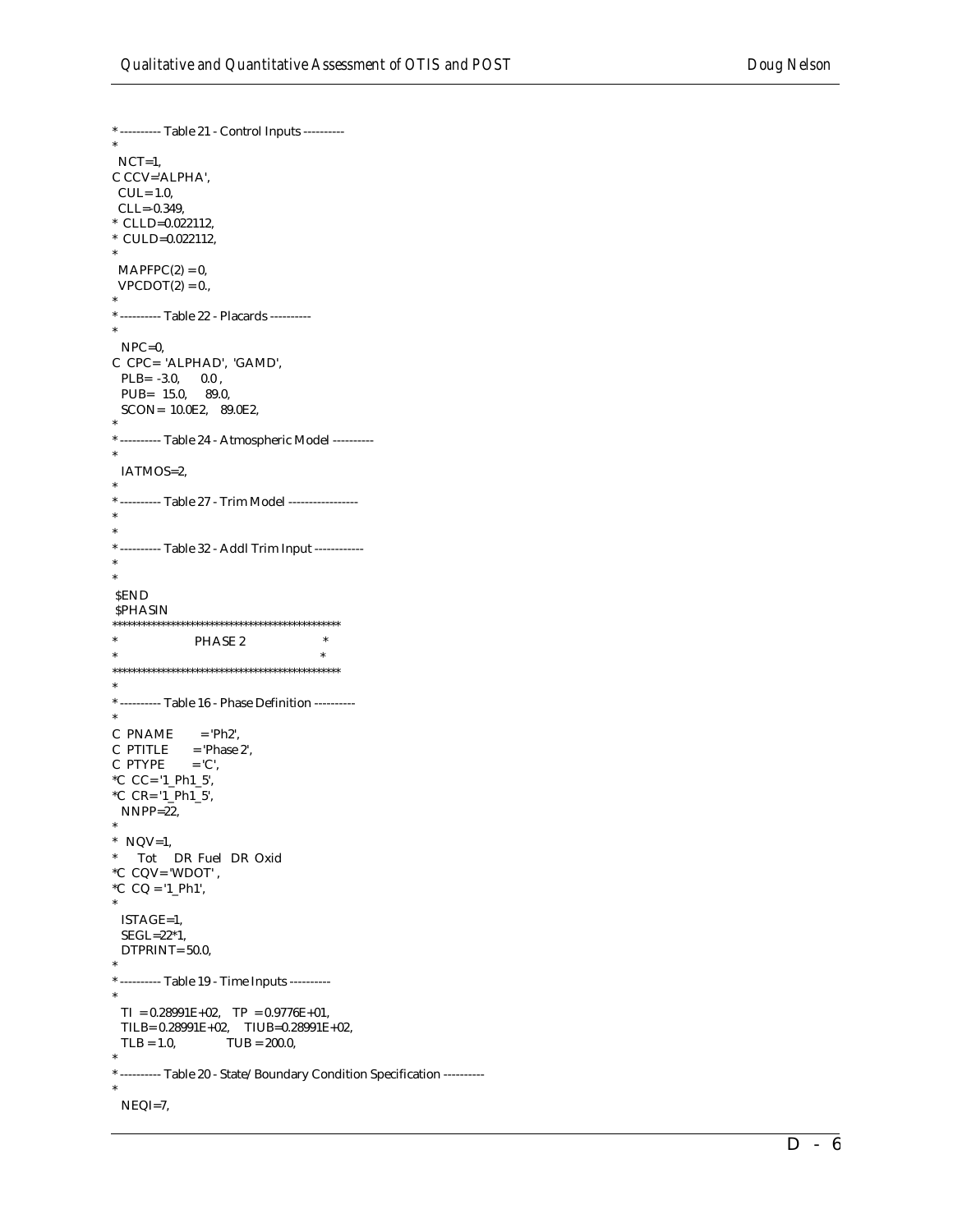```
IEQI = 1, 3, 4, 5, 6, 7, 8,Vel Azi
                     Gamd Alt
                                            Latd
                                                    Weight
                                   Lond
      Alpha Dalpha
 ZI = 548.816, 90.89, 0, 0, 280, 28.158135, 1.07551743E+06,0.18325957,
 ZF = 711.57, 90.98, .96729, 99.797, 280.4, 28.499, 1.05860489E+06,
      0.0872265
 NNFC=1,
C CNFC = 'Q',YFCLB = 0.,YFCUB= 600.,
 SNFC = 610E1,* ---------- Table 21 - Control Inputs ----------
 NCT=1,
C CCV= 'ALPHA',
 CUL = 1.0,
 CLL = -1.0* CULD= 0.1,
* CLLD=-0.1,
* ---------- Table 22 - Placards ----------
 NPC=6,
C CPC= 'Q', 'ALPHAD', 'GAMD', 'ALT', 'AZMD','FNORM'
 PLB= 0., -3.0, 0.0, 0., 0.0, -1968750PUB= 600., 12.0, 89.0, 100000., 180, 1968750
 SCON= 600., 10.0E2, 89.0E2, 100000., 180, 1968750
* --------- Table 24 - Atmospheric Model ----------
 IATMOS=2,
* ---------- Central Body --------------------------
* ---------- Table 17 - Central Body ---------
 EFLAT= 0.3352824D-2,
 GCON = 32.17405,MUCB = 1.4076466E16,OMCB = 4.17807413224E-3,RECB = 2.092566E7,ZJ2 = 0.108264E-2,ZJ3 = -0.2541E-5.ZJ4 = -0.1618E-5,
* ---------- Table 27 - Trim Model -----------------
* ---------- Table 32 - Addl Trim Input ------------
SEND
SPHASIN
\astPHASE 3
                                \ast^* ---------- Table 16 - Phase Definition ----------
```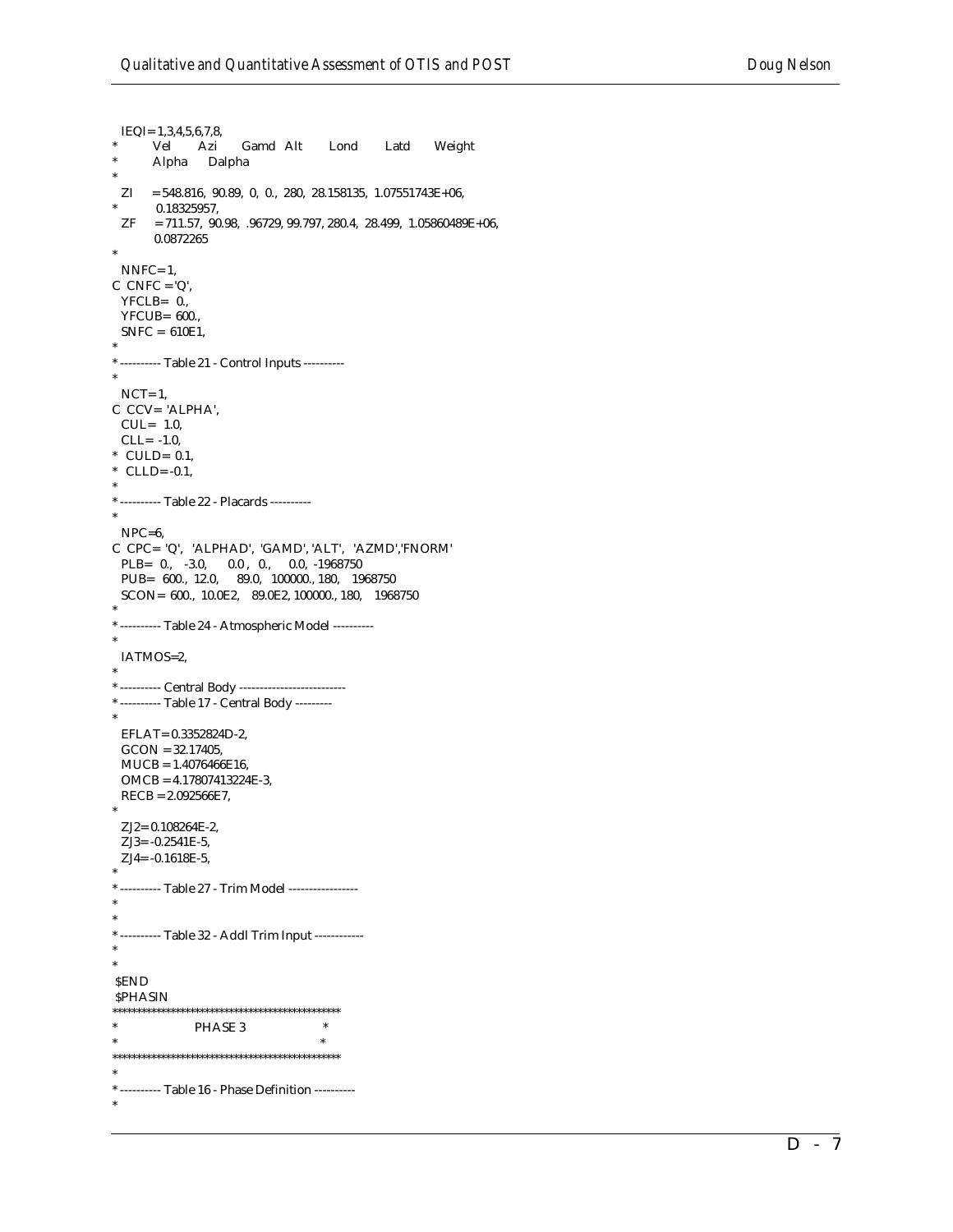```
C PNAME
              = 'Ph3',
            = 'Phase 3',
C PTITLE
C PTYPE
            = 'C',
C CC = '1 Ph2',
C CR = '1 Ph2',
 NNPP=20,
* NQV=1,
* Tot RJ Fuel
*C CQV= 'WDOT',
*C CQ = 1 Ph2,
 ISTAGE=1,
 SEGL=32*1,
 DTPRINT=50.0,
 DTINT = 0.5,
* --------- Table 19 - Time Inputs ----------
 TI = 0.387673122E+02, TP = 51.233,
 TLB = 2.0,TIUB= 300.0,
 TLB = 1.0,TUB = 1000.0,* --------- Table 20 - State/Boundary Condition Specification ----------
       Vel
              Azi
                      Gamd
                              Alt
                                      Lond
                                                Latd
                                                        Weight
      Alpha Dalpha
 ZI = 711.57, 90.98, .96729, 99.797, 280.4, 28.499, 1.05860489E+06,0.0872665, .044224
 ZF= 9878.96, 99.6565, .25269, 95456, 291.68, 27.439, 654949.8,NNFC=1,
C CNFC = 'MACH',
 YFCLB = .9YFCUB= .9,
 SNFC = .9E1,* ---------- Table 21 - Control Inputs ----------
 NCT=1,
C CCV= 'ALPHA',
 CUL= 1.0,CLL = -1.0,
* CULD= 0.1,
* CLLD=-0.1,
* ---------- Table 22 - Placards ----------
 NPC=4,
C CPC= 'ALPHAD', 'GAMD', 'Q', 'FNORM'
 PLB= -5.0, 0.0, 600., -1968750PUB= 10.0, 89.0, 610., 1968750
 SCON= 10.0E1, 90.0E1, 6100., 1968750
* --------- Table 24 - Atmospheric Model ----------
 IATMOS=2,
* ---------- Table 27 - Trim Model -----------------
* ---------- Table 32 - Addl Trim Input ------------
```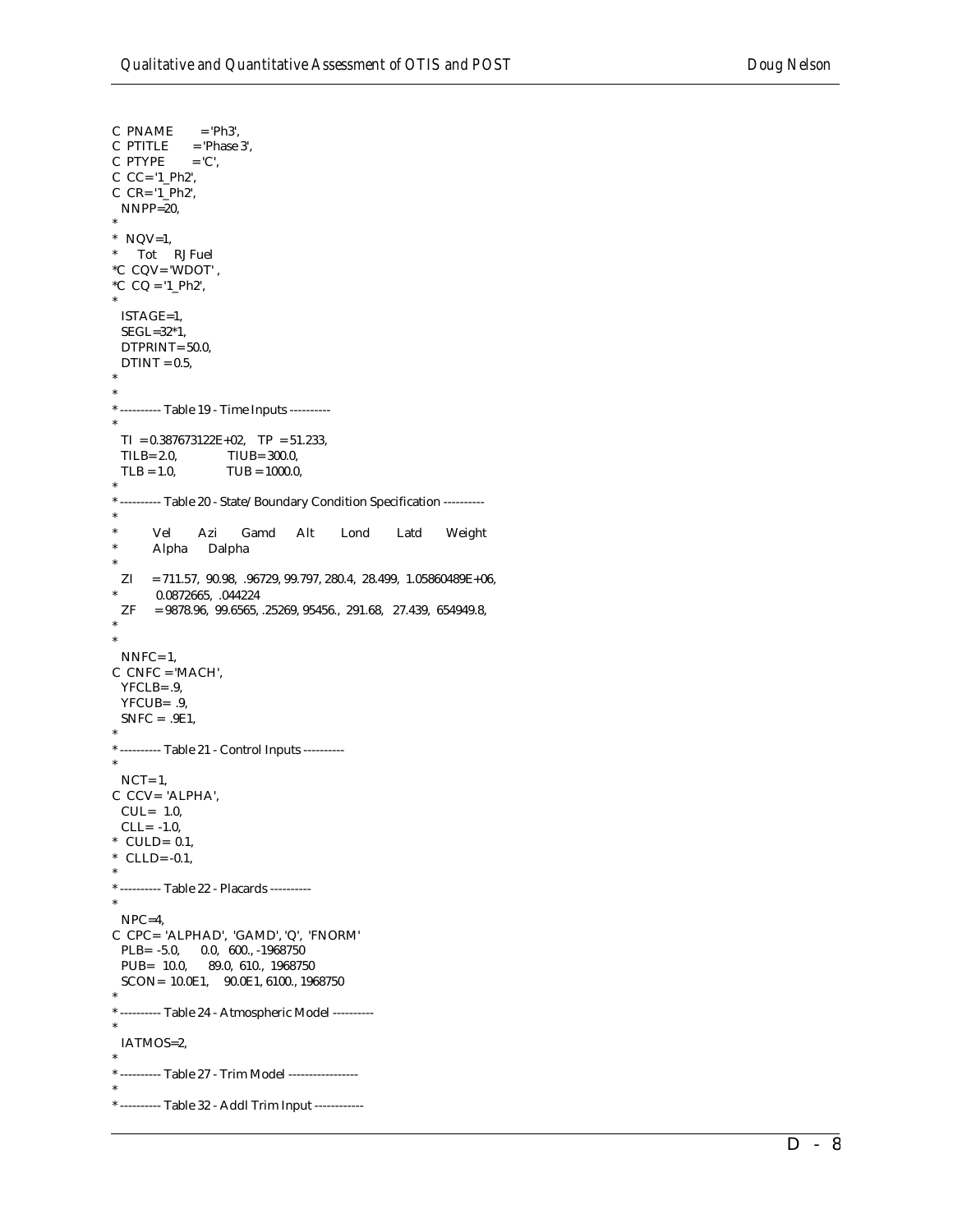$\ast$ **SEND SPHASIN**  $\ast$ PHASE 4  $\ast$  $\ast$ \* --------- Table 16 - Phase Definition ---------C PNAME  $=$  'Ph4',  $C$  PTITLE = 'Phase 4', C PTYPE  $=$  'C',  $C$   $CC = '1$   $Ph3'$ ,  $C$   $CR = '1_Ph3',$  $NNPP=25$ , \*  $NQV=1$ ,  $^*$   $\quad$  Tot  $\quad$  RJ Fuel  $^{\ast}C$  CQV= 'WDOT' , \*C  $CQ = '1_Ph2',$ ISTAGE=1,  $SEGL=32*1,$ DTPRINT=50.0,  $DTINT = 0.5$ , \* ---------- Table 19 - Time Inputs ---------- $TI = 0.387673122E+02$ ,  $TP = 51.233$ ,  $TLB = 2.0$ TIUB= 300.0,  $TLB = 1.0$ ,  $TUB = 1000.0$ , \* --------- Table 20 - State/Boundary Condition Specification ---------Vel Azi Gamd Alt Lond Latd Weight Alpha Dalpha  $ZI = 711.57, 90.98, .96729, 99.797, 280.4, 28.499, 1.05860489E+06,$ 0.0872665, .044224  $ZF$  $= 9878.96, 99.6565, .25269, 95456., 291.68, 27.439, 654949.8,$  $NNFC=1$ ,  $C$  CNFC = 'MACH',  $YFCLB = 2.0$  $YFCUB = 2.0$  $SNFC = 2.0E1$ , \* ---------- Table 21 - Control Inputs ---------- $NCT=1$ , C CCV= 'ALPHA',  $CUL = 1.0$  $CLL = -1.0$ \* CULD=  $0.1$ , \* CLLD= -0.1, \* ---------- Table 22 - Placards ---------- $\rm{NPC}\text{=}3,$ C CPC= 'ALPHAD', 'Q', 'FNORM' PLB= -5.0, 600., -1968750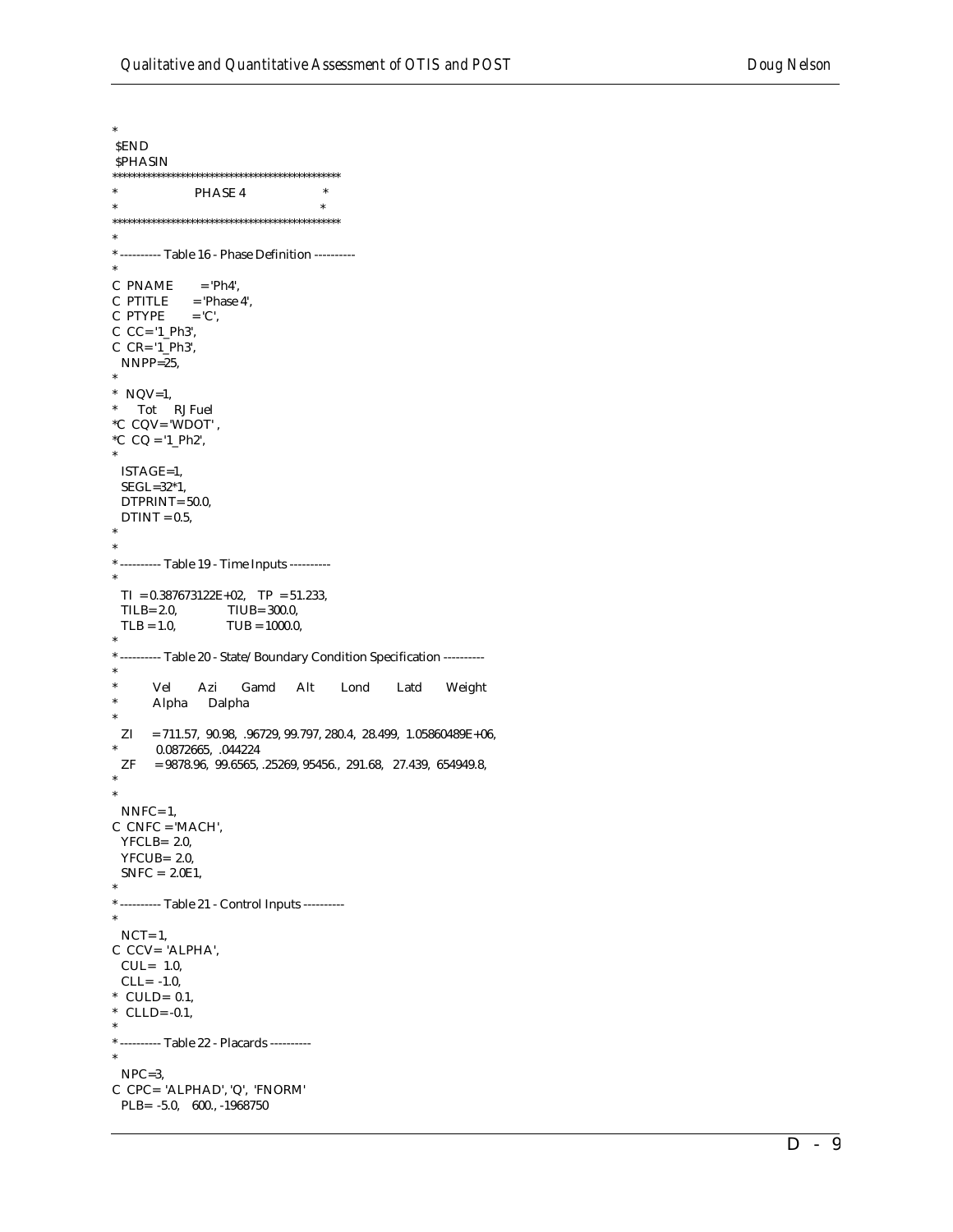PUB= 10.0, 1500., 1968750 SCON= 10.0E1, 1500., 1968750 \* --------- Table 24 - Atmospheric Model ----------IATMOS=2, \* ---------- Table 27 - Trim Model -----------------\* ---------- Table 32 - Addl Trim Input ------------**SEND SPHASIN**  $\ast$ PHASE 5  $\ast$  $\rightarrow$  $^*$  ---------- Table 16 - Phase Definition ----------C PNAME  $=$  'Ph5'.  $=$  'Phase 5', C PTITLE C PTYPE  $=$  'C',  $C$   $C$  = '1\_Ph4',  $C$   $CR = '1$   $Ph4'$ ,  $NNPP=25$  $*$  NQV=1, \* Tot RJ Fuel \*C CQV= 'WDOT', \*C  $CQ = 1 Ph2$ , ISTAGE=1,  $SEGL=32*1$ , DTPRINT= 50.0,  $DTINT = 0.5$ , \* ---------- Table 19 - Time Inputs ---------- $TI = 149.30602$ ,  $TP = 551.233$ , TIUB= 1000.0,  $TLB = 2.0$  $TLB = 1.0,$  $TUB = 1000.0,$ \* --------- Table 20 - State/Boundary Condition Specification ----------Vel Azi Gamd Alt Lond Latd Weight  $\ast$ Alpha Dalpha  $ZI = 1959.3468, 86.427, 18.218, 33619.852, 280.35, 28.18, 569157.27,$  $ZF = 1959.3468, 86.427, 18.218, 33619.852, 280.35, 28.18, 569157.27,$  $NNFC=1$ ,  $C$  CNFC = 'MACH',  $YFCLB = 2.9$  $YFCUB = 2.9$  $SNFC = 2.9E1$ , \* ---------- Table 21 - Control Inputs ---------- $NCT=1$ , C CCV= 'ALPHA',  $CUL = 1.0,$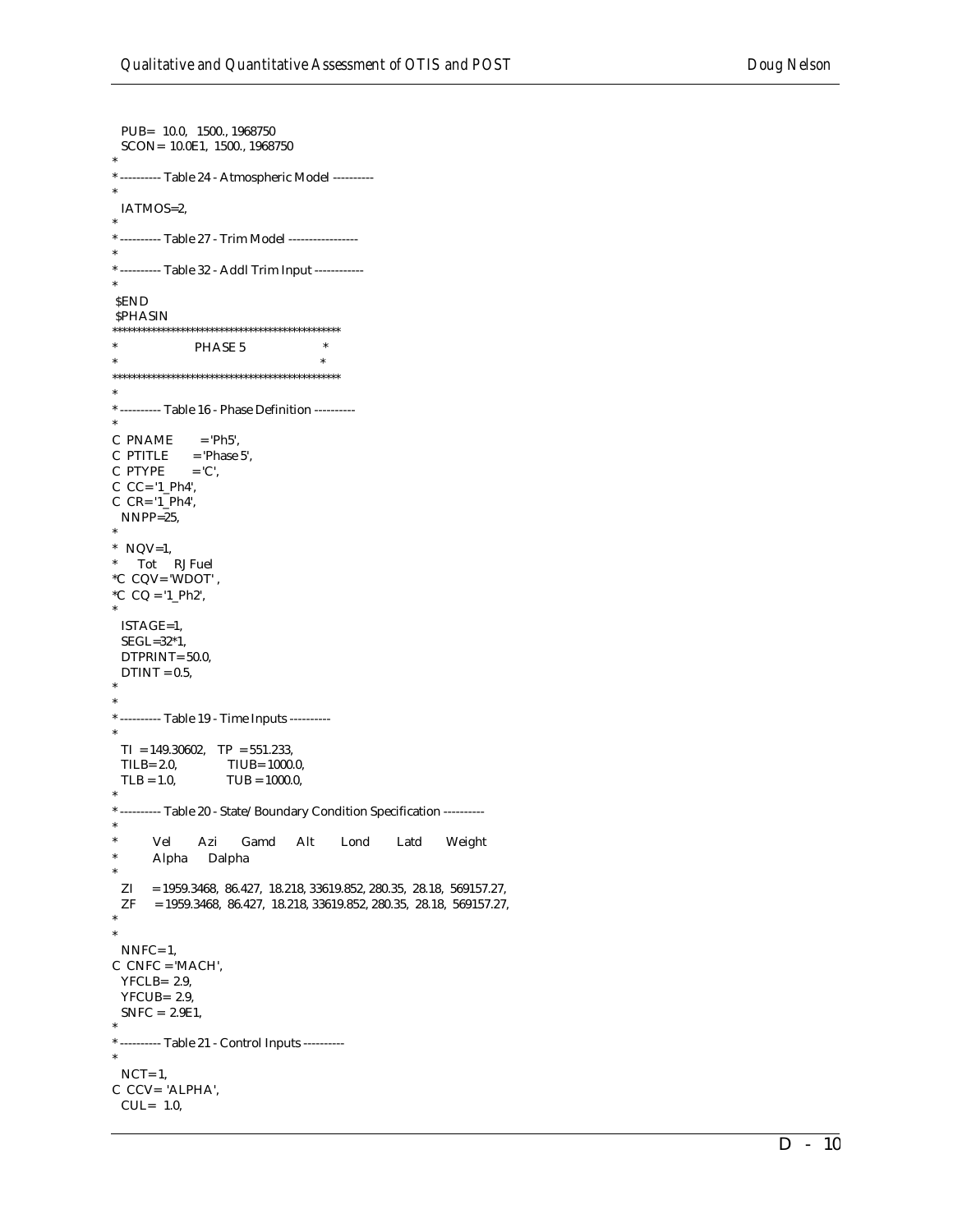$CLL = -1.0$ , \* CULD=  $0.1$ , \* CLLD= $-0.1$ , \* ---------- Table 22 - Placards ----------\* NPC=2,  $^{\ast} \text{C}$  CPC= 'ALPHAD','Q', \* PLB=  $-15.0, 600.,$ \* PUB= 15.0, 2000., \* SCON=  $15.0E1$ , 2000.,  $NPC=3$ C CPC='ALPHAD', 'Q' 'FNORM' PLB=-5.0, 600, -1968750 PUB=10.0, 2000, 1968750 SCON=10.0, 2000,1968750 \* --------- Table 24 - Atmospheric Model ----------IATMOS=2, \* ---------- Table 27 - Trim Model -----------------\* ---------- Table 32 - Addl Trim Input ------------**SEND SPHASIN**  $\star$  $\ast$ PHASE 6  $\ast$  $\ast$ \* ---------- Table 16 - Phase Definition ----------C PNAME  $=$  'Ph6', C PTITLE  $=$  'Phase 6',  $\cal C$  PTYPE  $=$  'C'.  $C$   $CC = '1$   $Ph5'$ ,  $C$   $CR = '1_Ph5',$  $NNPP=40$ ,  $*$  NQV=1, Tot RJ Fuel  $^{\ast}C$  CQV= 'WDOT' , \*C  $CQ = 1 Ph2$ , ISTAGE=1,  $SEGL=32*1$ , DTPRINT=50.0,  $DTINT = 0.5,$ \* --------- Table 19 - Time Inputs ---------- $TI = 149.30602$ ,  $TP = 551.233$ ,  $TLB = 2.0$ TIUB= 1000.0,  $TLB = 1.0,$  $TUB = 1000.0,$ \* --------- Table 20 - State/Boundary Condition Specification ----------Vel Azi Gamd Alt Lond Latd Weight Alpha Dalpha  $ZI = 1959.3468, 86.427, 18.218, 33619.852, 280.35, 28.18, 569157.27,$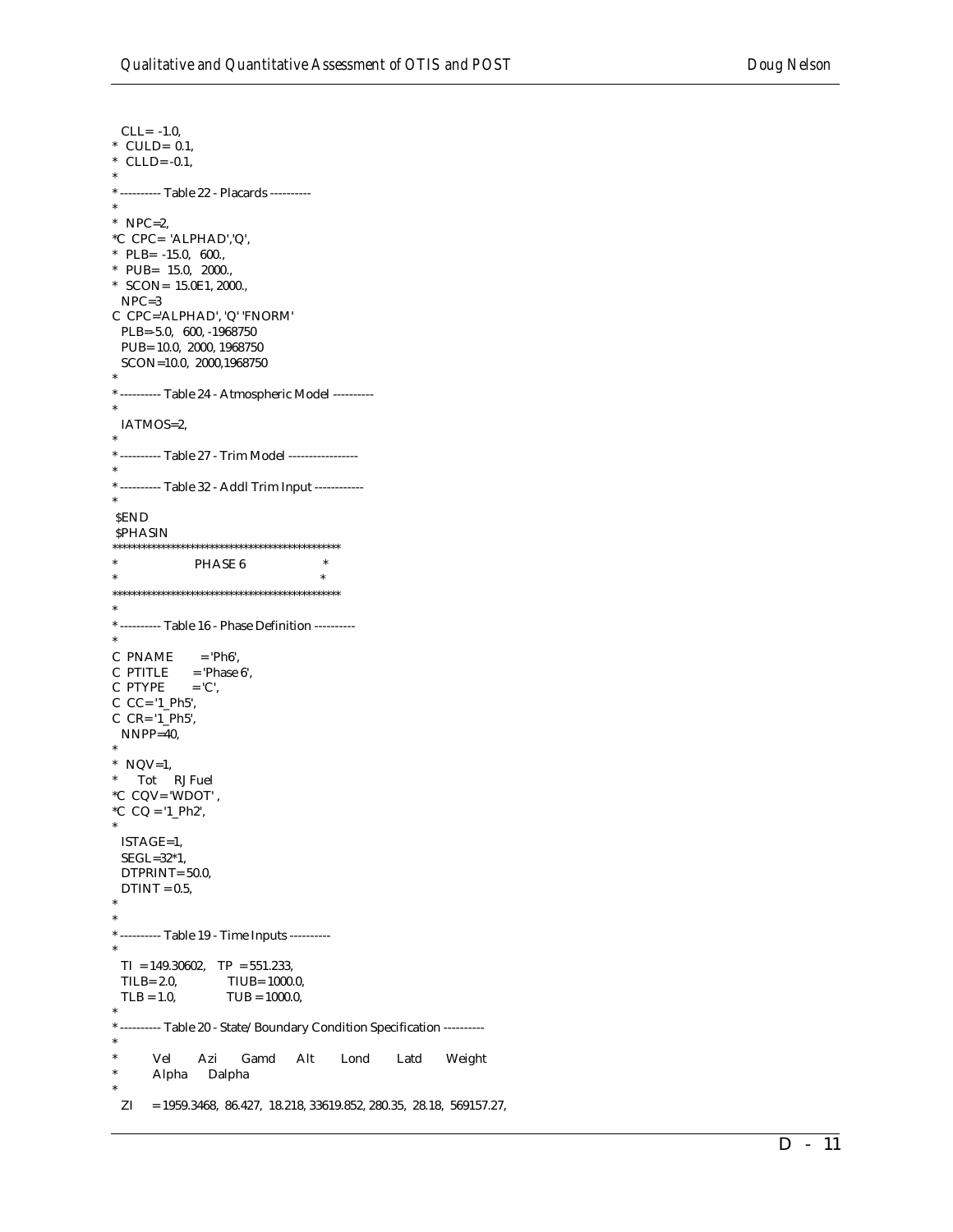```
ZF = 1959.3468, 86.427, 18.218, 33619.852, 280.35, 28.18, 569157.27,NNFC=1,
C CNFC = 'MACH',
 YFCLB= 6.09,
 YFCUB = 6.1,SNFC = 6.1E1,
* --------- Table 21 - Control Inputs ----------
 NCT=1,
C CCV= 'ALPHA',
 CUL = 1.0,
 CLL = -1.0,
* CULD= 0.1,
* CLLD=-0.1,
* ---------- Table 22 - Placards ----------
* NPC=2.
*C CPC= 'ALPHAD','Q',
* PLB= -15.0, 600.,* PUB= 15.0, 2000.,* SCON= 15.0E1, 2000.,
 NPC=4C CPC='ALPHAD', 'Q' 'FNORM', 'PCAL(7)'
 PLB=-5.0, 600, -1968750, 0.,
 PUB= 10.0, 2000, 1968750, 250.,
 SCON=10.0, 2000,1968750, 250.,
* --------- Table 24 - Atmospheric Model ----------
 IATMOS=2,
* ---------- Table 32 - Addl Trim Input ------------
SEND
SPHASIN
\pmPHASE 7
                                \qquad \qquad *\ast* --------- Table 16 - Phase Definition ---------
C PNAME = 'Ph7',
\begin{array}{lll} \mbox{C PTTILE} & \mbox{ = 'Phase $7$}, \end{array}C PTYPE
            = 'C',
C C = '1 Ph6',
C CR = '1_Ph6',NNPP=20,
* NQV=1,
^{\ast} \quad Tot \quad RJ Fuel
^{\ast}\mathrm{C} CQV= 'WDOT' ,
*C CQ = '1_Ph2',ISTAGE=1,
 SEGL=32*1,DTPRINT= 50.0,
 DTINT = 0.5,
```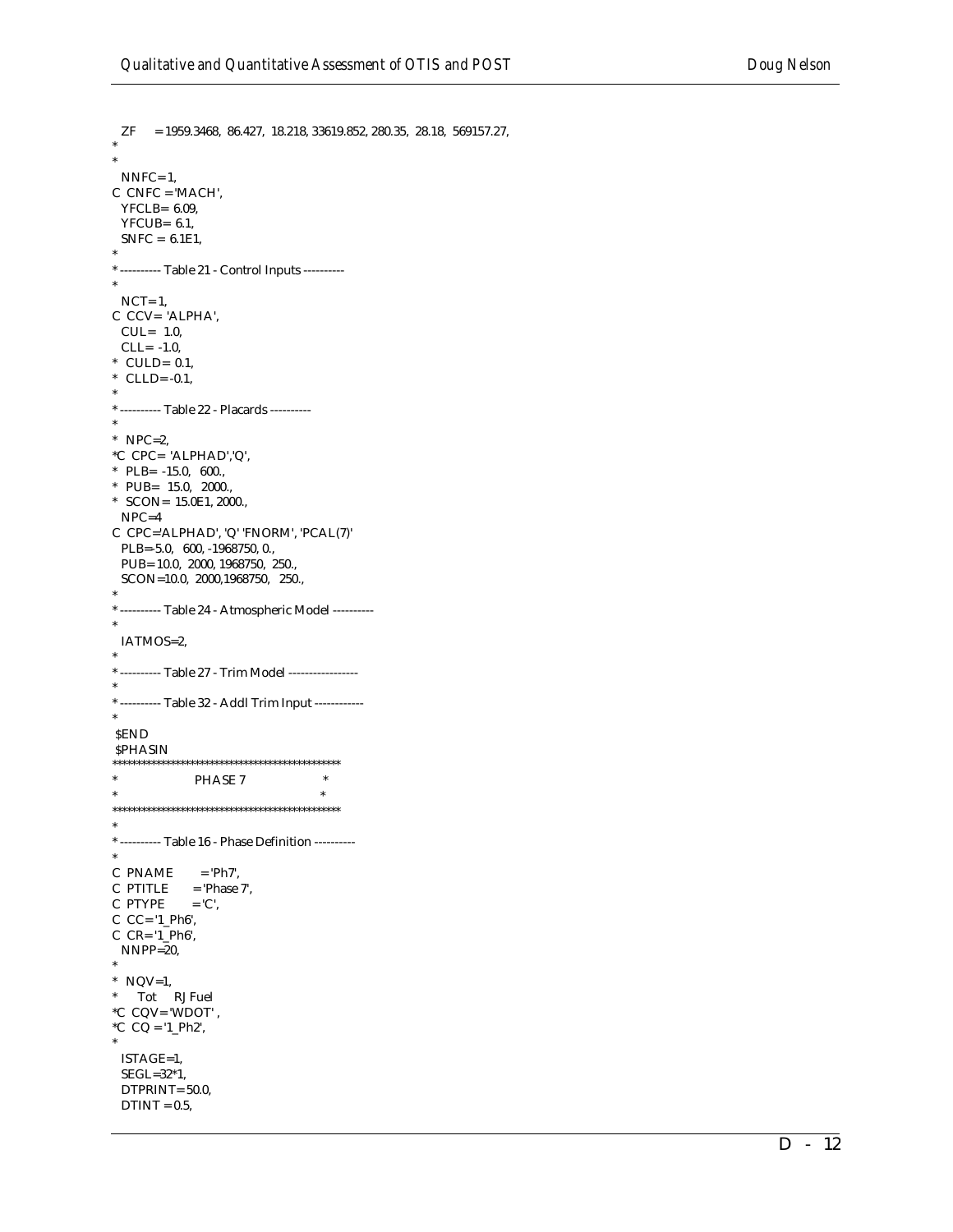```
*
*
* ---------- Table 19 - Time Inputs ----------
*
 TI = 149.30602, TP = 551.233,
 TILB= 2.0, TIUB= 1000.0,
 TLB = 1.0, TLB = 1000.0,*
* ---------- Table 20 - State/Boundary Condition Specification ----------
*
       Vel Azi Gamd Alt Lond Latd Weight
      Alpha Dalpha
*
  ZI = 1959.3468, 86.427, 18.218, 33619.852, 280.35, 28.18, 569157.27,
  ZF = 1959.3468, 86.427, 18.218, 33619.852, 280.35, 28.18, 569157.27,
*
*
  NNFC= 1,
C CNFC = 'MACH',
  YFCLB= 8.5,
  YFCUB= 8.5,
 SNFC = 8.5,
*
 NCVF=1,ICONST=2,
C CCVF='XPAR(3)',
 FCV=1.0* ---------- Table 21 - Control Inputs ----------
*
 NCT=1,
C CCV= 'ALPHA',
  CUL= 1.0,
 CLL = -1.0* CULD= 0.1,
* CLLD=-0.1,
*
* ---------- Table 22 - Placards ----------
*
  NPC=3
C CPC='ALPHAD', 'Q' 'FNORM', 
  PLB=-5.0, 600, -1968750, 
  PUB= 10.0, 2000, 1968750, 
  SCON=10.0, 2000,1968750, 
*
* ---------- Table 24 - Atmospheric Model ----------
*
  IATMOS=2,
*
* ---------- Table 27 - Trim Model -----------------
*
* ---------- Table 32 - Addl Trim Input ------------
*
 $END
SPHASIN
***********************************************
              PHASE 8 ** ************************************************
*
* ---------- Table 16 - Phase Definition ----------
*
C PNAME = 'Ph8',
C PTITLE = 'Phase 8',<br>C PTYPE = 'C',
C PTYPE
C CC= '1_Ph7',
```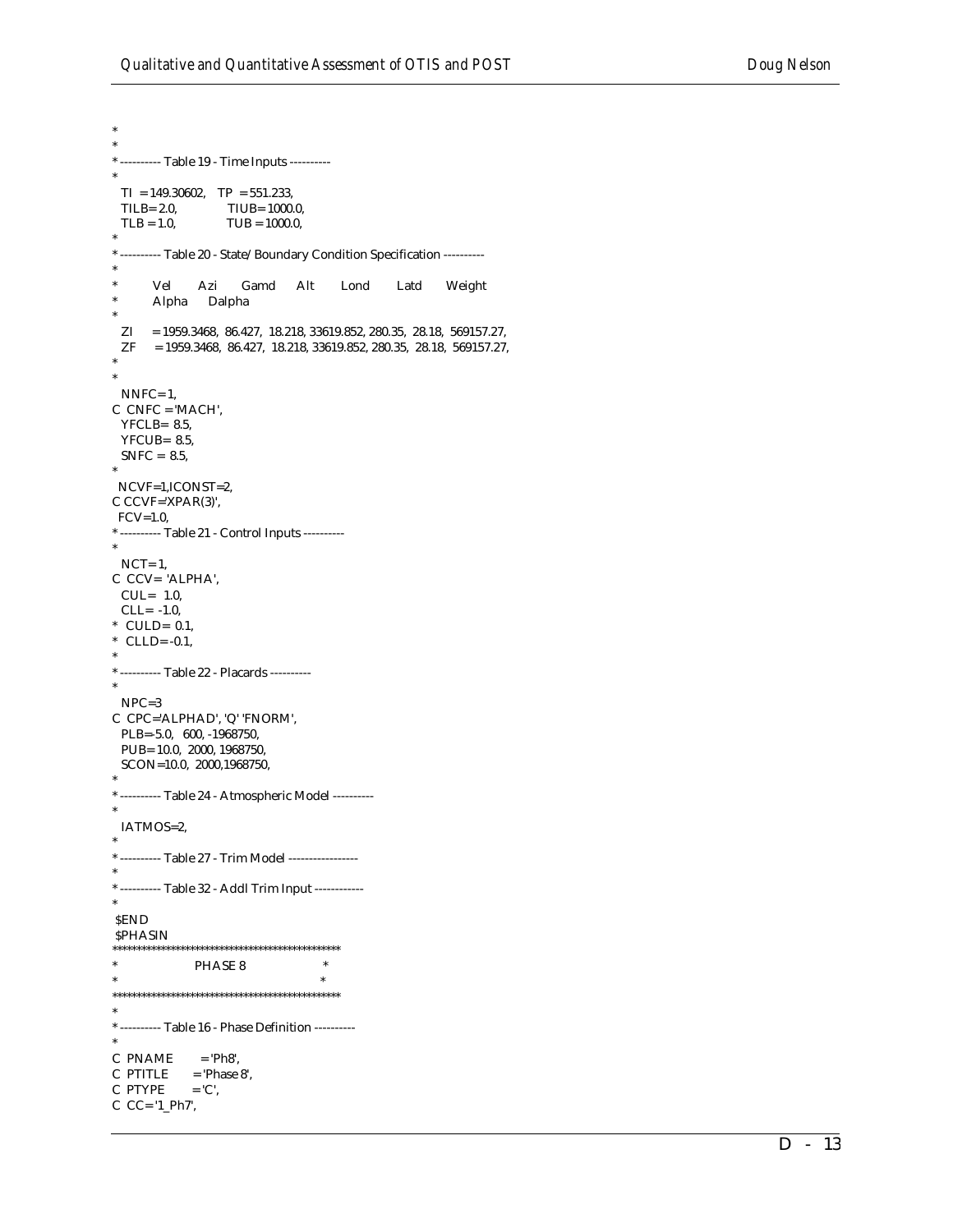$C$   $CR = '1_Ph7',$  $NNPP=50$ ,  $*$  NQV=1,  $\star$ Tot RJ Fuel  $^{\ast}C$  CQV= 'WDOT' , *\*C*  $CQ = '1_Ph2',$ ISTAGE=1,  $SEGL=32*1,$ DTPRINT= 50.0,  $DTINT = 1.,$ \* --------- Table 19 - Time Inputs ---------- $TI = 149.30602$ ,  $TP = 551.233$ , TILB= $2.0$ , TIUB= 1000.0,  $TLB = 1.0,$  $TUB = 1500.0,$ \* --------- Table 20 - State/Boundary Condition Specification ----------Vel Azi Gamd Alt Lond Latd Weight Alpha Dalpha  $ZI = 1959.3468, 86.427, 18.218, 33619.852, 280.35, 28.18, 569157.27,$  $ZF = 1959.3468, 86.427, 18.218, 33619.852, 280.35, 28.18, 569157.27,$  $NNFC = 1$ ,  $C$  CNFC = 'MACH',  $YFCLB = 10.$ YFCUB= 10.5,  $SNFC = 10.5$ , \* --------- Table 21 - Control Inputs ---------- $NCT=1$ , C CCV= 'ALPHA',  $CUL = 1.0$ ,  $CLL = -1.0$ ,  $*$  CULD= 0.1,  $CLLD = -0.1$ , \* ---------- Table 22 - Placards ---------- $NPC=3$ C CPC='ALPHAD', 'FNORM','Q' PLB=-0.0,  $-1968750, 0$ . PUB= 10.0, 1968750, 2000., SCON=10.0, 1968750, 2000., \* --------- Table 24 - Atmospheric Model ----------IATMOS=2, \* ---------- Table 27 - Trim Model -----------------\* ---------- Table 32 - Addl Trim Input ------------**SEND SPHASIN**  $\star$ PHASE 9  $\ast$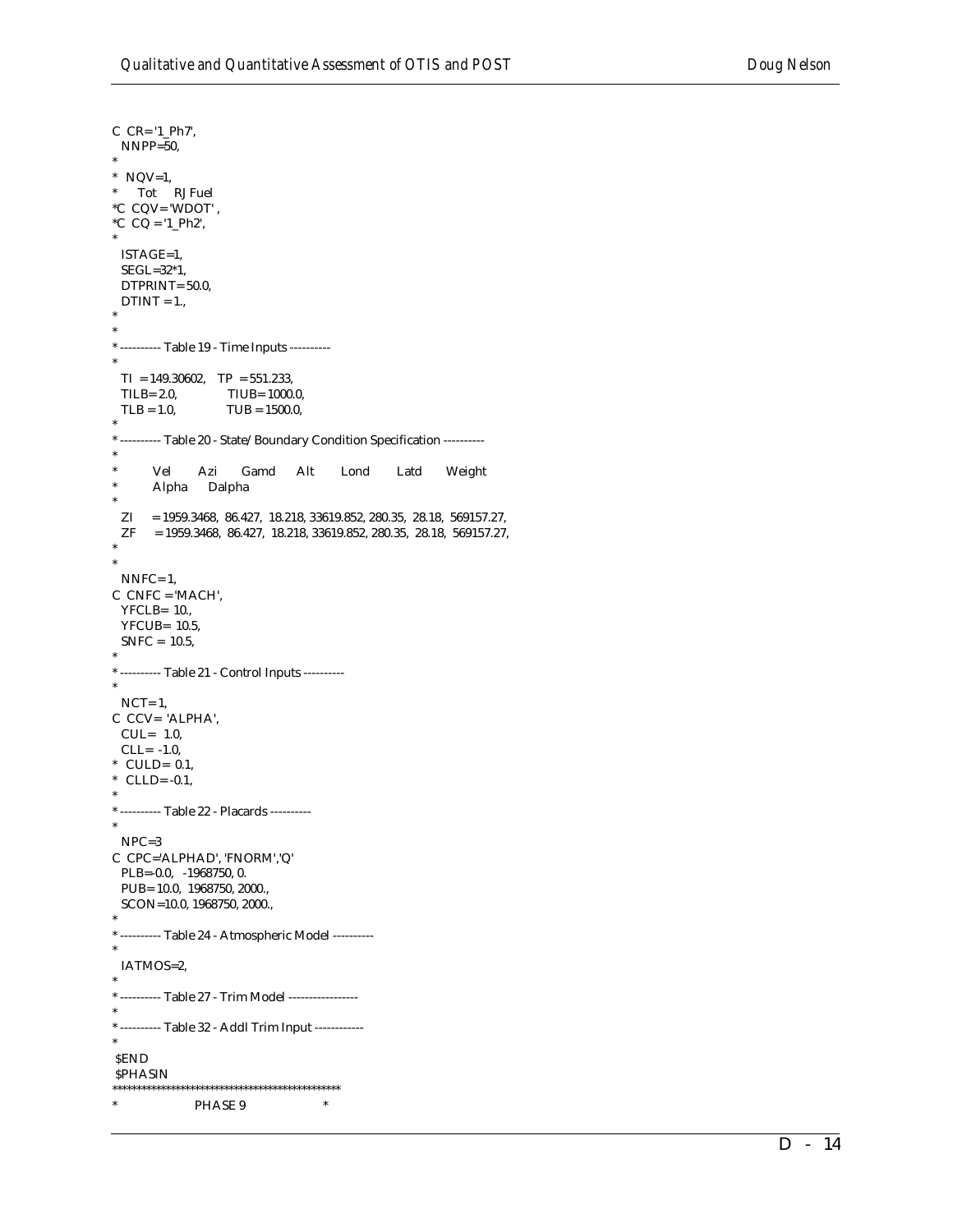\* --------- Table 16 - Phase Definition ---------C PNAME  $=$  'Ph9'.  $C$  PTITLE = 'Phase 9', C PTYPE  $=$  'C',  $C$   $CC = '1$   $Ph8'$ ,  $C$   $CR = '1$   $Ph8'$ ,  $NNPP=40$ ,  $*$  NQV=1,  $\ast$ Tot RJ Fuel  $^{\ast}C$  CQV= 'WDOT' , \*C  $CQ = 1 Ph2$ , ISTAGE=1,  $SEGL=32*1,$ DTPRINT=50.0,  $DTINT = 1.,$ \* --------- Table 19 - Time Inputs ---------- $TI = 149.30602$ ,  $TP = 551.233$ , TILB= $2.0$ , TIUB= 1000.0,  $TLB = 1.0,$  $TUB = 1500.0,$ \* --------- Table 20 - State/Boundary Condition Specification ---------- $\ast$ Vel Azi Gamd Alt Lond Latd Weight  $\star$ Alpha Dalpha  $ZI = 1959.3468, 86.427, 18.218, 33619.852, 280.35, 28.18, 569157.27,$  $\begin{array}{lll} \rm{ZF} & = 1959.3468, \ 86.427, \ 18.218, \ 33619.852, \ 280.35, \ 28.18, \ 569157.27, \end{array}$  $NNFC=1$ ,  $C$  CNFC = 'MACH', YFCLB= 14.,  $YFCUB = 14.05$ ,  $SNFC = 14.0,$ \* ---------- Table 21 - Control Inputs ---------- $NCT=1$ . C CCV= 'ALPHA',  $CUL = 1.0$ ,  $CLL = -1.0$ , \* CULD=  $0.1$ , \* CLLD= $-0.1$ , \* ---------- Table 22 - Placards ---------- $NPC=2$ C CPC='ALPHAD', 'FNORM','Q' PLB=-15.0, -1968750, 0. PUB= 15.0, 1968750, 2000., SCON=15.0, 1968750, 2000., \* --------- Table 24 - Atmospheric Model ----------IATMOS=2,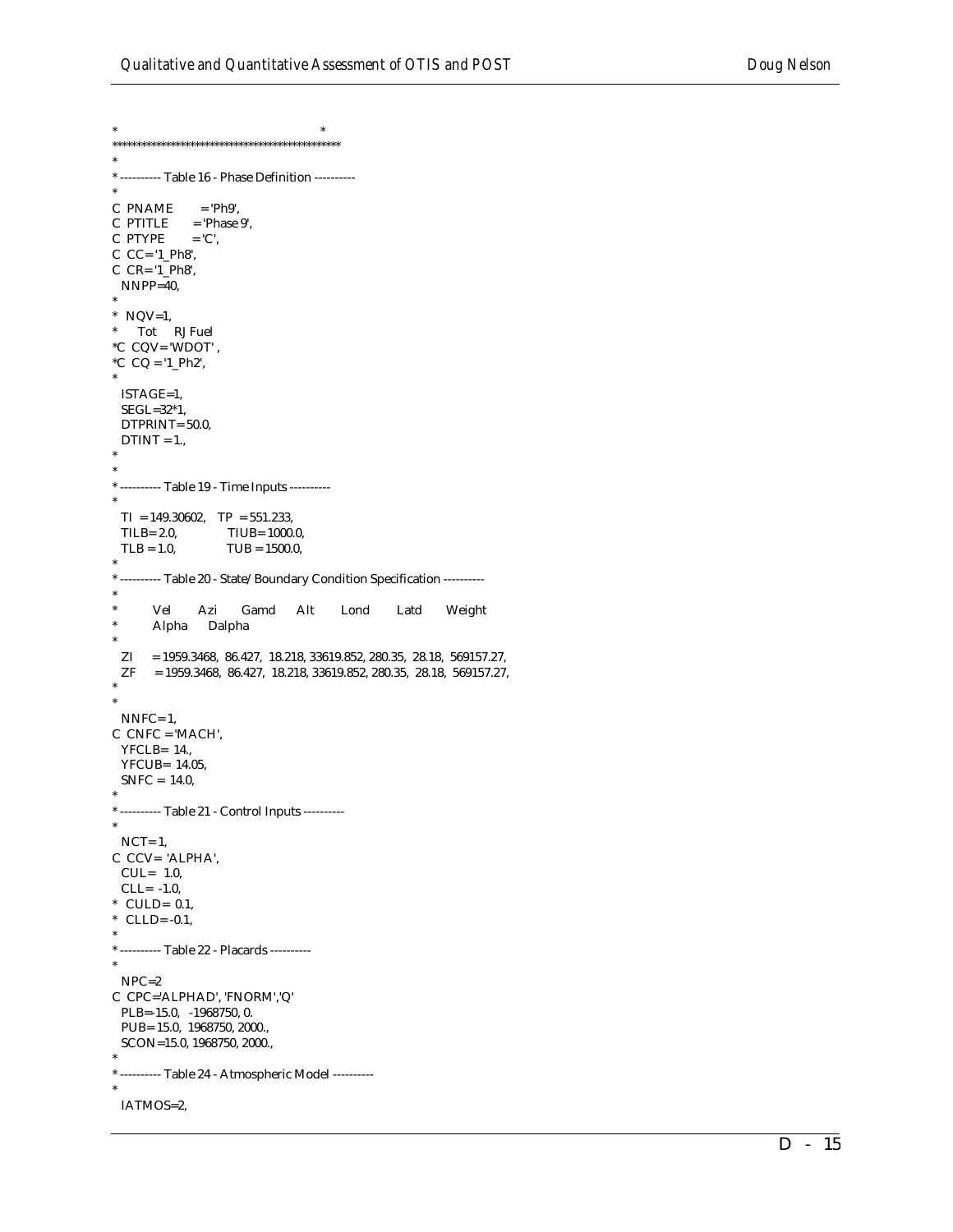\* ---------- Table 27 - Trim Model -----------------\* ---------- Table 32 - Addl Trim Input ------------**SEND**  ${\rm SPHASIN}$ PHASE 10  $\overline{\phantom{a}}$  $\ast$ \* --------- Table 16 - Phase Definition --------- $C$  PNAME = 'Ph10',  $C$  PTITLE = 'Phase 10',  $=$  'C', C PTYPE  $C$   $CC = '1$   $Ph9'$ ,  $C$   $CR = '1_Ph9',$  $NNPP=30$ ,  $*$  NQV=1,  $^{\ast}$   $\quad$  Tot  $\quad$  RJ Fuel  $^{\ast}C$  CQV= 'WDOT' , \*C  $CQ = '1_Ph2',$ ISTAGE=1, SEGL=32\*1, DTPRINT= 50.0,  $DTINT = 1.$ \* ---------- Table 19 - Time Inputs ---------- $TI = 149.30602, \quad TP = 551.233,$  $TLB = 2.0$ TIUB= 1500.0,  $TLB = 1.0$ ,  $TUB = 2500.0$ , \* ---------- Table 20 - State/Boundary Condition Specification ----------Weight Vel Azi Gamd Alt Lond Latd Alpha Dalpha  $ZI = 1959.3468, 86.427, 18.218, 33619.852, 280.35, 28.18, 569157.27,$  ${\sf ZF} \quad = 1959.3468, \ 86.427, \ 18.218, \ 33619.852, \ 280.35, \ 28.18, \ 569157.27,$  $NNFC = 4$ ,  $C$   $CNFC = 'VELI', 'GAM', 'INCD', 'RADI'$ YFCUB= 25845., 0.0001, 28.53, 2.12294674E+07,  ${\rm YFCLB}\!=\! \!\!\!\!\!{\rm 25842.,\,0.0,\quad 28.5,\,\,2.12294674E}\!\!+\!07,$ SNFC =  $25845., 0.001, 28.53, 2.12294674+07,$ \* --------- Table 21 - Control Inputs ---------- $NCT=1$ , C CCV= 'ALPHA','XPAR(3)',  $CUL = 1.0, 1.0,$ CLL= $-1.0, 0.1$ , \* CULD=  $0.1$ , \* ---------- Table 22 - Placards ---------- $NPC=3$